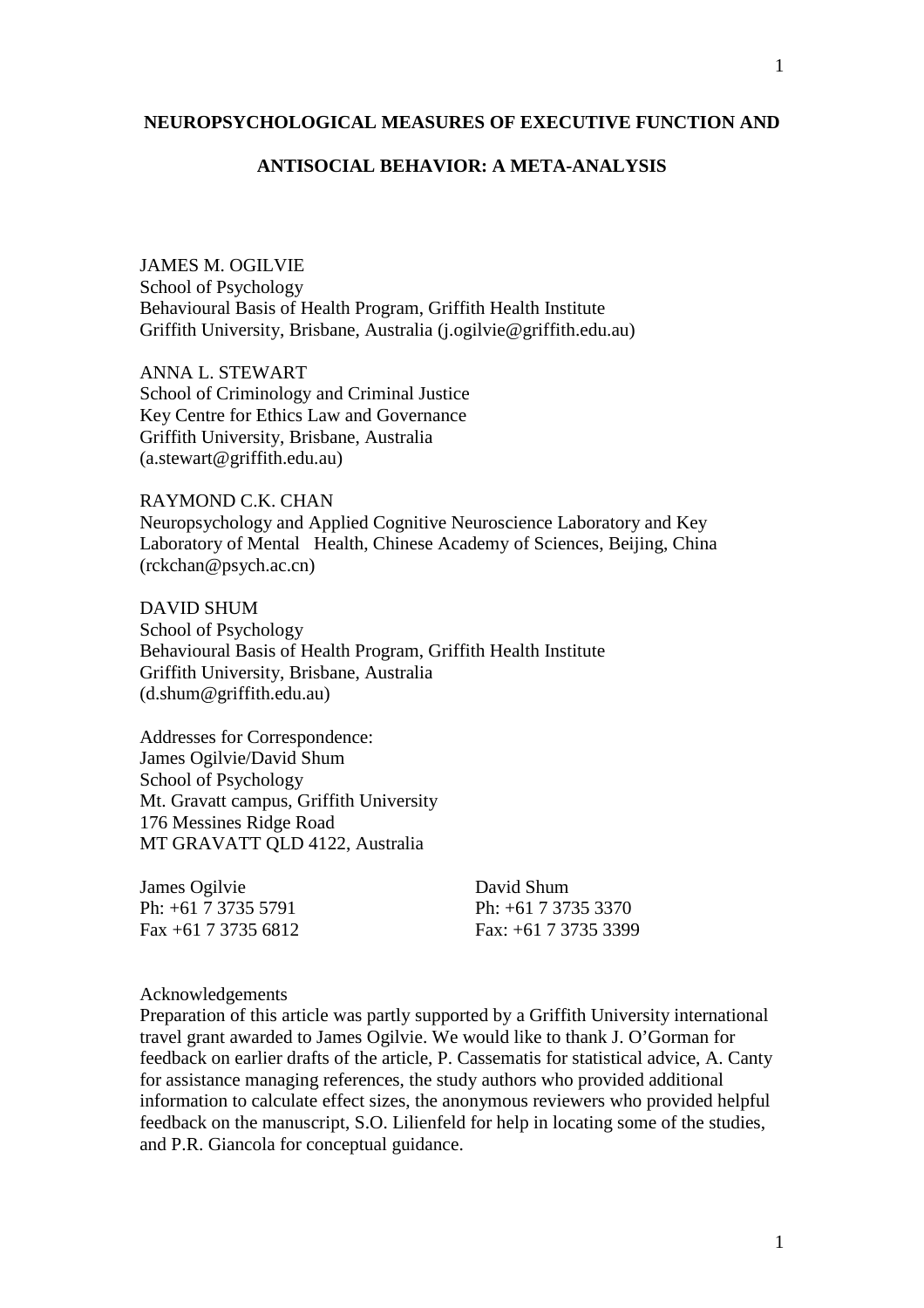#### **ABSTRACT**

A meta-analysis was performed to quantify the association between antisocial behavior (ASB) and performance on neuropsychological executive functioning (EF) measures. The meta-analysis built on Morgan and Lilienfeld's (2000) meta-analysis of the same topic by including recently published studies and by examining a wider range of EF measures. A total of 126 studies involving 14,786 participants were included in analyses. Antisocial groups performed significantly worse on measures of EF compared to controls, with a grand mean effect size of  $d = 0.44$ . There was significant variation in the magnitude of effect sizes calculated across studies. The largest effect sizes were found for criminality  $(d = 0.62)$  and externalizing behavior disorder  $(d = 0.54)$  ASB groups, while the smallest effect sizes were found for antisocial personality disorder  $(d = 0.19)$ . Larger differences in EF performance were observed across studies involving participants from correctional settings and with comorbid attention-deficit and hyperactivity problems. Overall, results indicated that there was a robust association between ASB and poor EF that held across studies with varied methodological approaches. Methodological issues in the research literature and implications of the meta-analysis results are discussed and directions for future research are proposed.

**Keywords:** antisocial behavior, executive function, meta-analysis **Running Head:** Executive function and antisocial behavior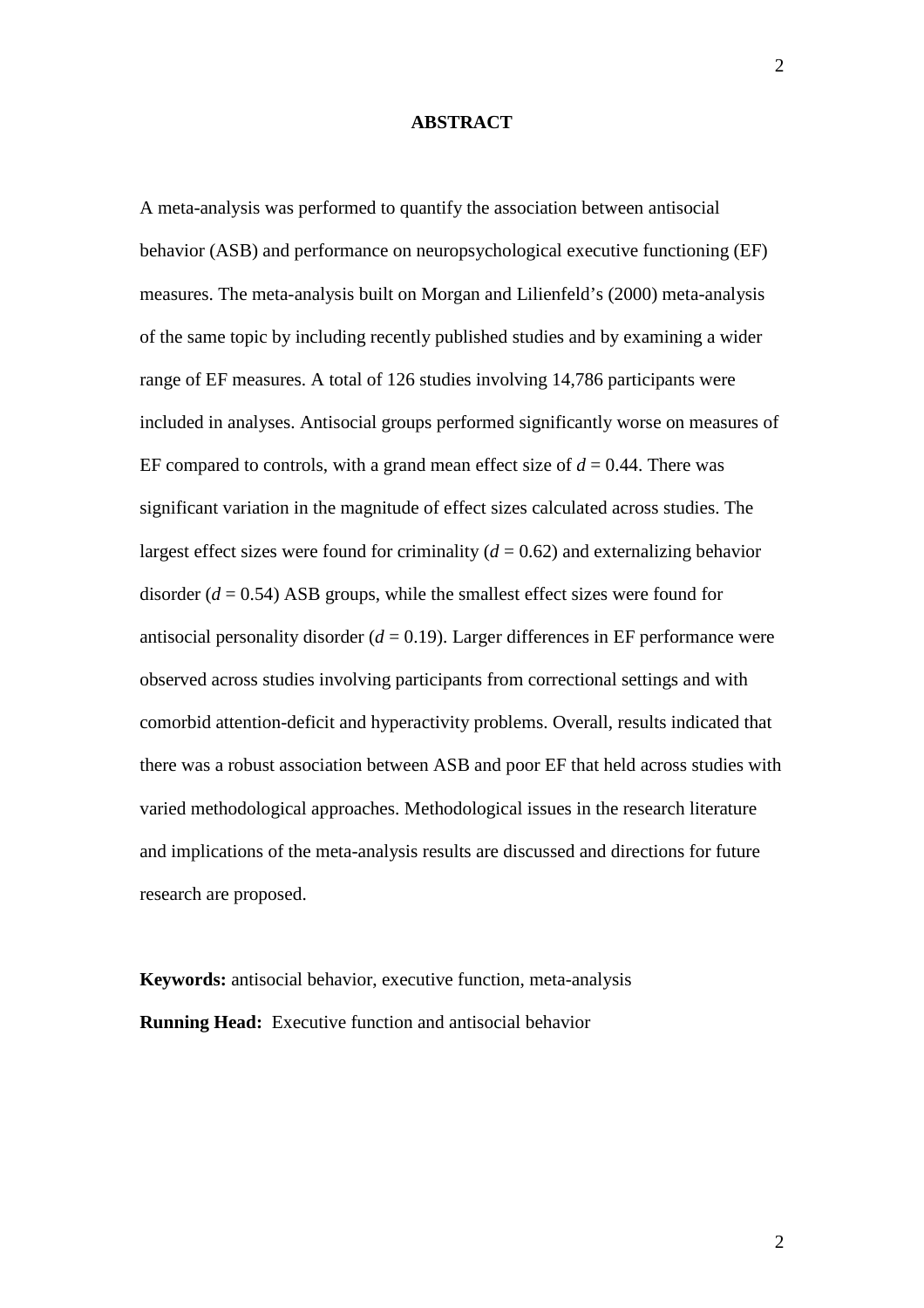**James M. Ogilvie** is a PhD Candidate in Clinical Psychology, probationary clinical psychologist within Griffith University's School of Psychology and a clinician for the Griffith Youth Forensic Service (GYFS). His research interests include developmental and life-course criminology and neuropsychology, specifically the application of developmental neuroscience methods and findings to the study of antisocial behavior during adolescence.

## **Recent Publications:**

- Allard, T., Stewart, A., Chrzanowski, A., **Ogilvie, J.,** Birks, D., & Little, S. (2010). Police diversion of young offenders and Indigenous over-representation. *Trends & Issues, No 390*. Australian Institute of Criminology.
- **Ogilvie, J., M.,** & Stewart, A., L. (2010). The integration of rational choice and self-Efficacy theories: A situational analysis of student misconduct. *The Australian and New Zealand Journal of Criminology, 43*(1), 130-155.
- Livingston, M., Stewart, A., Allard, T., & **Ogilvie, J.** (2008). Understanding juvenile offending trajectories. *The Australian and New Zealand Journal of Criminology, 41*(3), 345-363.

**Anna L. Stewart** is Professor within Griffith University's School of Criminology and Criminal Justice. She is also director of the Justice Modeling at Griffith (JMAG) research program that focuses on the integration of criminological theory, advanced computational techniques and statistical analyses of administrative data to promote informed policy decisions within the criminal justice domain. Her research interests include child protection and juvenile justice, risk assessment, computational criminology and eResearch, and developmental and life course criminology.

## **Recent Publications:**

- Thompson, C. M., Dennison, S. M. & **Stewart, A. L**. (in press). Challenging conceptions of relational stalking as a male perpetrated phenomenon *Sex Roles: A Journal of Research*.
- Ogilvie, J. M & **Stewart, A. L**. (2010). The integration of rational choice and selfefficacy theories: A situational analysis of student misconduct. *Australian and New Zealand Journal of Criminology,* 43, 130 – 155.
- Allard, T., **Stewart, A**., Chrzanowski, A., Ogilvie, J., Birks, D., & Little, S. (2010). Police diversion of young offenders and Indigenous over-representation. *Trends & Issues No 390*, Australian Institute of Criminology.
- Allard, T., Wortley, R., & **Stewart, A.** (2008). The effect of CCTV on prisoner misbehaviour. *The Prison Journal*, Vol. 88(3), pp. 404-422
- **Stewart, A.,** Hayes, H., Livingston, M., & Palk, G. (2008). Family youth conferences: Micro-simulation case study of Indigenous over- representation in the Queensland juvenile justice system. *Journal of Experimental Criminology,* 4, 357-380.
- Livingston, M., **Stewart, A.,** Allard, T., & Ogilvie, J. (2008). Understanding juvenile offending trajectories. *Australian and New Zealand Journal of Criminology,* 41, 345-363.
- **Stewart, A.,** Livingston, M., & Dennison, S. (2008) Transitions and turning points: Examining the links between child maltreatment and juvenile offending. *Child Abuse and Neglect. 32,*51-66*.*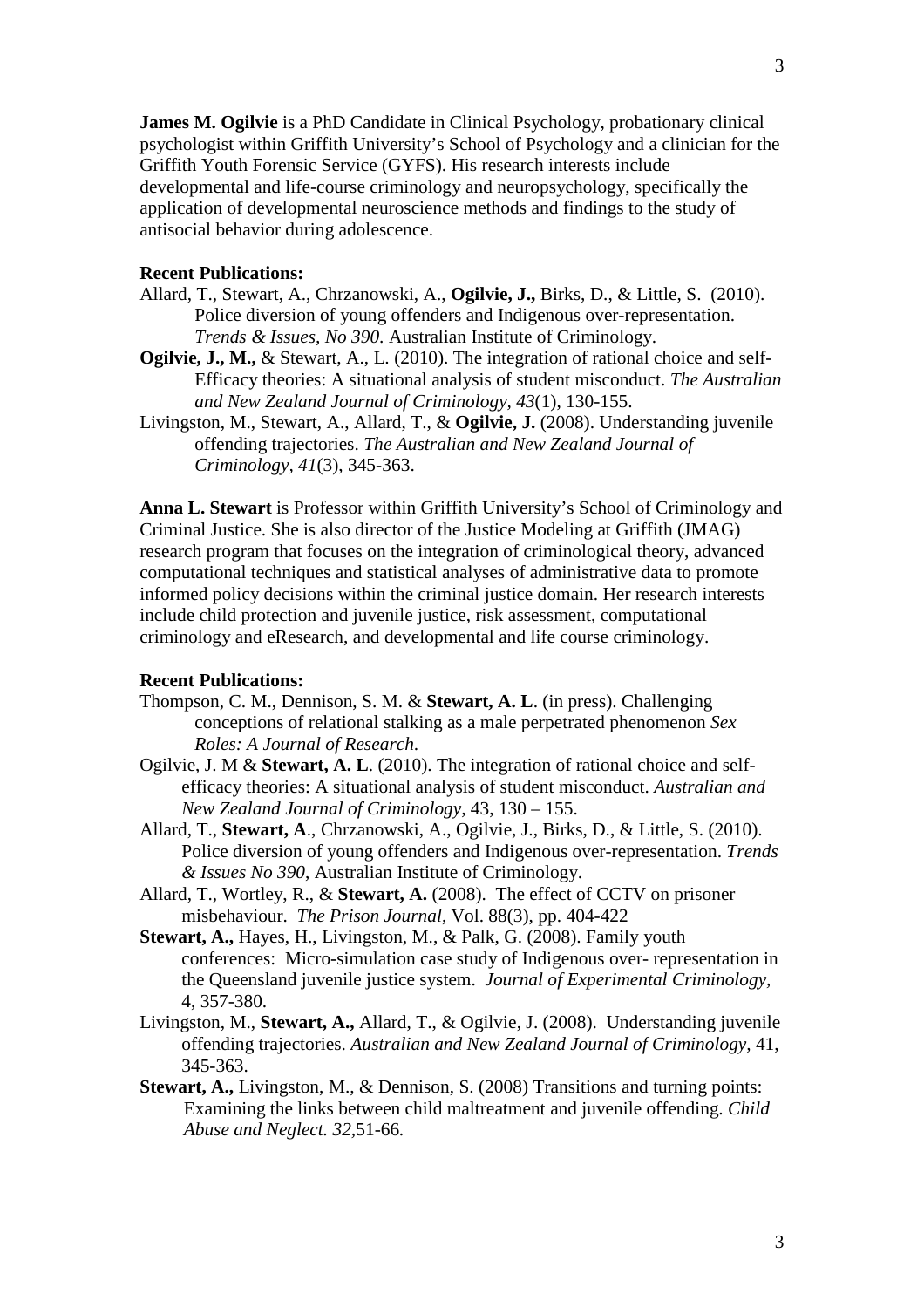**Raymond C.K. Chan** is a Professor of Neuropsychology and Applied Cognitive Neuroscience within the Institute of Psychology at the Chinese Academy of Sciences. His research focuses on the neuropsychological study of schizophrenia, including clinical assessment and intervention for schizophrenic patients with cognitive impairments.

# **Recent Publications:**

- **Chan, R. C. K.,** Di, X., McAlonan, G. M., Gong, Q. (2010). Brain anatomical abnormalities in high risk individuals, first-episode and chronic schizophrenia: an activation likelihood estimation meta-analysis of illness progress. *Schizophrenia Bulletin, 37*(1), 177-188.
- **Chan, R. C. K.,** Gottesman, I. I., Ge, X., Sham, P. (2010). Strategies for the study of neuropsychiatric disorders using endophenotypes in developing coutnries: A potential databank from China. *Frontiers in Huamn Neuroscience, 4,* 207. DOI:10.3389/fnhum.2010.00207
- **Chan, R. C. K**., Shum, D., Toulopoulou, T., & Chen, E. (2008). Assessment of executive functions: Review of instruments and identification of critical issues. *Archives of Clinical Neuropsychology, 23*(2), 201-216.
- **Chan, R. C. K.**, Wang, Y., Wang, L., Chen, E. Y. H., Manschreck, T. C., Li, Z., Yu, X., & Gong, Q. (2009). Neurological soft signs and their relationships to neurocognitive functions: A re-visit with the structural equation modeling design. *PLoS ONE, 4*(12): e8469. DOI:10.1371/journal.pone.0008469

**David Shum** is a Professor within Griffith University's School of Psychology and Deputy Director of the Griffith Health Institute. He is a neuropsychologist who is interested in studying and understanding the effects of brain injury on cognitive processes in children and adults. He has also developed neuropsychological assessment instruments and evaluated the efficacy of neuropsychological rehabilitation techniques.

## **Recent Publications:**

- **Shum, D.**, Fleming, J., Gill, H., Gullo, M., Strong, J. (2011). A randomised controlled trial of prospective memory rehabilitation in adults with traumatic brain injury. *Journal of Rehabilitation Medicine.* DOI**:**10.2340/16501977-0647
- **Shum, D.**, Gill, H., Banks, M., Maujean, A., Griffin, J., & Ward, H. (2009). Planning ability following moderate to severe traumatic brain injury: Performance on a 4-disk version of the Tower of London. *Brain Impairment*, *10*, 320-324.
- Fleming, J., Riley, L., Gill, H., Gullo, M. J., Strong, J., **Shum, D.** (2008). Predictors of prospective memory in adults with traumatic brain injury. *Journal of the International Neuropsychological Society*, *14*, 823-831.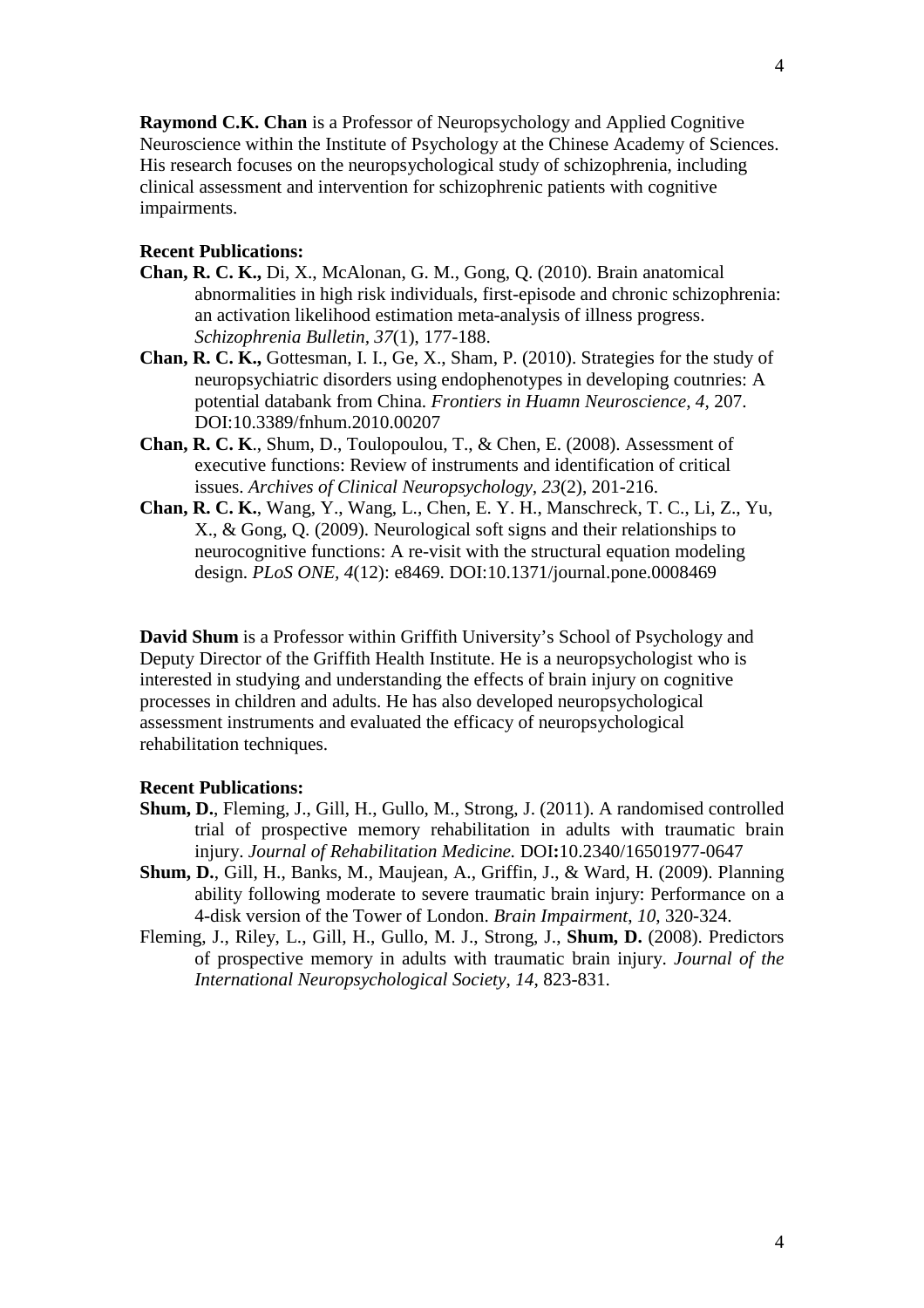### **INTRODUCTION**

The discipline of social neuroscience is emerging as an important research perspective when studying risk factors for the development of antisocial behavior (ASB). This research focuses on delineating the neural mechanisms associated with the cognitive and affective processes that regulate social behavior (Raine and Yang 2006). There is a growing body of research on risk factors associated with the development of ASB that recognizes the role of neuropsychological factors in the onset, persistence and desistance of ASB over the developmental lifespan (Moffitt 1990, 2006; Raine et al. 2005; Seguin 2004, 2008). This body of research has a crucial role in informing theoretical accounts of the development of ASB, and treatment and prevention interventions. It has been argued that neuropsychological impairments may be a key mechanism mediating the effects of genetic and psychosocial influences on ASB (Friedman et al. 2008; Raine and Yang 2006; Yang, Glenn, and Raine 2008). Impairments in the neuropsychological processes of executive functioning (EF), which include a collection of cognitive functions necessary for self-regulation and the regulation of socially appropriate behavior, have received considerable research attention in relation to ASB. EF impairments are hypothesized to increase the risk of engaging in ASB through decreasing behavioral inhibition, impairing the ability to anticipate behavioral consequences and assess punishment and reward, damaging the capability to generate socially appropriate behavior in challenging contexts (Giancola 1995; Ishikawa and Raine 2003; Seguin 2008). Impairments in EF have consistently been linked to various operationalisations of ASB, including criminality, delinquency, physical aggression, conduct disorder, psychopathy and antisocial personality disorder (Morgan and Lilienfeld 2000). However, there is inconsistency across studies about the nature of EF processes in various forms of antisocial behavior, primarily resulting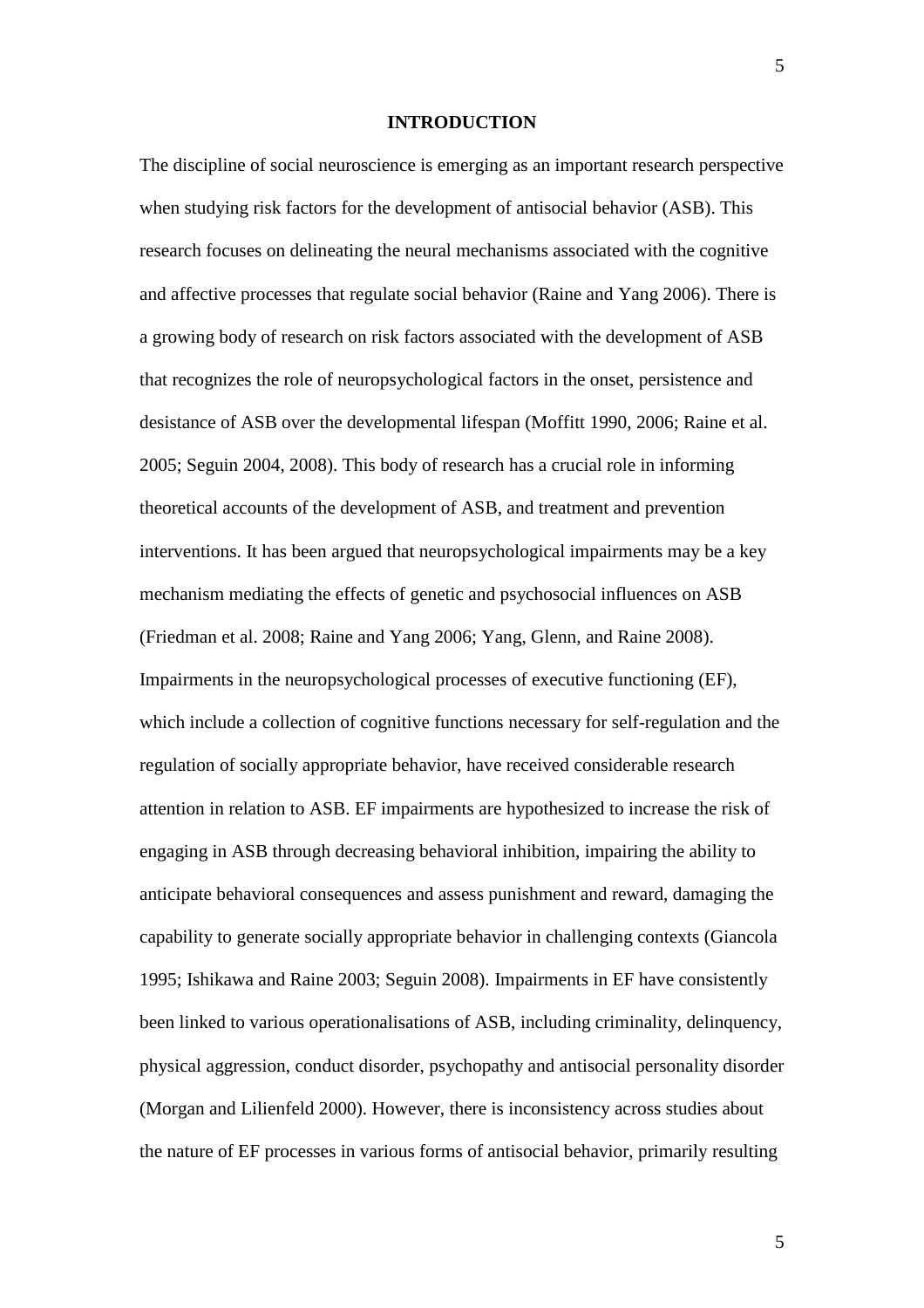from methodological differences in the conceptualization and measurement of ASB and EF.

The aim of this paper is to summarize findings across studies on the association between EF and ASB using meta-analytic methods. This was completed in an attempt to reconcile inconsistencies across studies, identify methodological issues that may impact on findings and assist in specifying the nature of EF impairments that are associated with various conceptualizations of ASB. To provide a context for the present systematic review, a number of conceptual and practical issues will be highlighted. First, the neuropsychological construct of EF will be described, including issues related to the measurement of the construct. Second, the operationalisation of ASB will be explored, and conceptual and empirical knowledge of the relation between ASB and EF will be summarized.

### **CONCEPTUAL AND PRACTICAL ISSUES**

## EXECUTIVE FUNCTION

EF is an umbrella term encompassing a diverse range of cognitive processes and behavioral competencies to facilitate the initiation, planning, regulation, sequencing and achievement of complex goal-oriented behavior and thought (Royall et al. 2002; Shallice 1988; Stuss and Benson 1986; Stuss et al. 2002). EF abilities are often conceptualised as higher level cognitive processes that regulate lower level cognitive process in the performance of complex tasks (Friedman et al. 2008; Miyake et al. 2000). No overarching or widely accepted conceptual framework of EF has been developed and there continues to be disagreement about the processes thought to be involved in EF (Burgess 1997; Jurado and Rosselli 2007; Miyake et al. 2000; Royall et al. 2002; Salthouse 2005; Stuss and Knight 2002).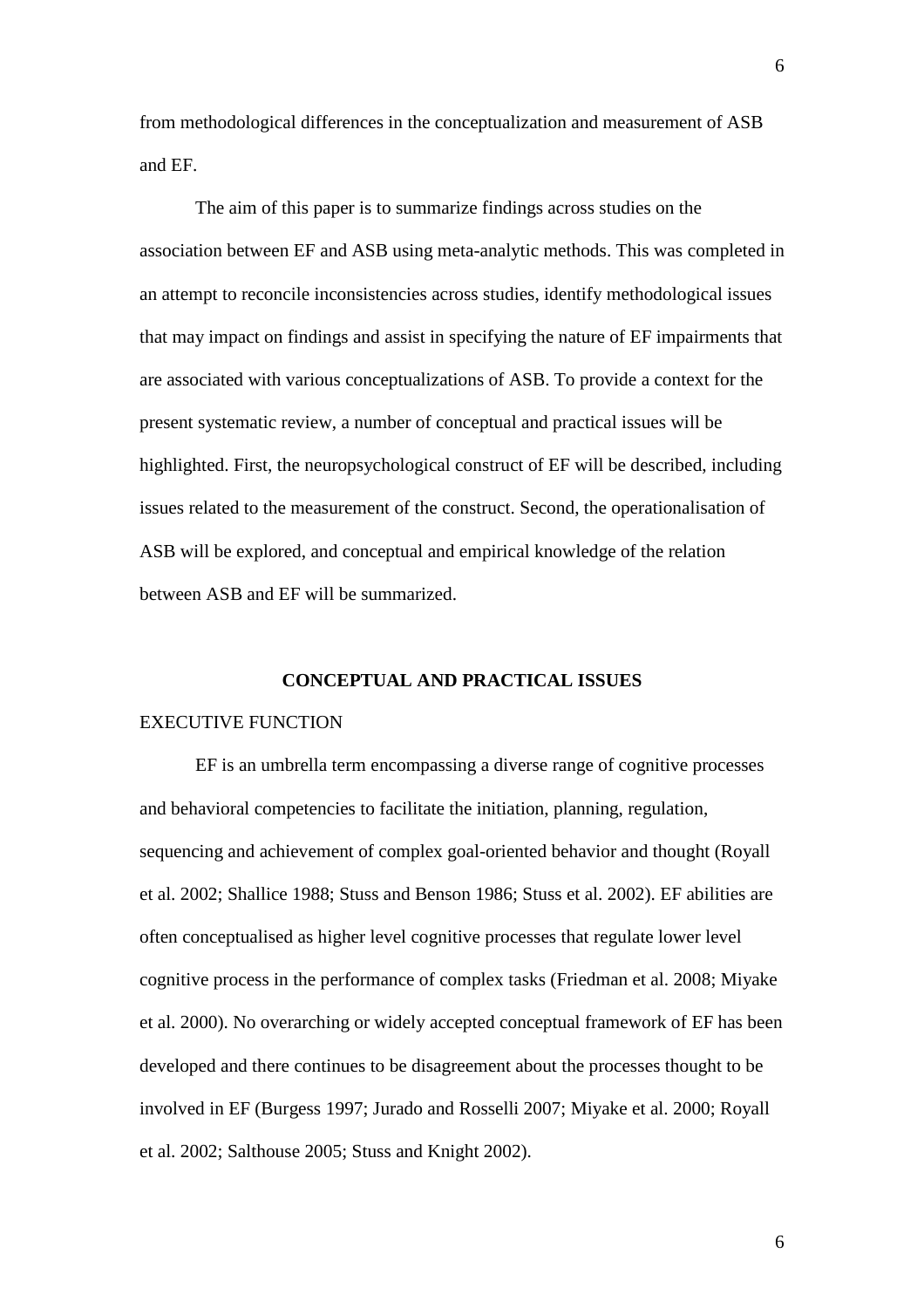EF is best understood as a collection of multifaceted, related but separate set of cognitive abilities that are subserved by numerous neurological systems distributed throughout the brain (Collette et al. 2006; Collette and Van der Linden 2002). The concepts of EF and frontal lobe functioning have traditionally been closely related, although contemporary evidence indicates that these cognitive/behavioral and anatomical concepts are dissociable (Robbins 1998). While patients with frontal lobe dysfunction most commonly exhibit EF impairments, it must be noted that EF impairments are also evident among patients with damage to other brain regions. The frontal cortex, particularly the prefrontal cortex (PFC), plays a central role in mediating EF processes, although efforts to localize EF processes to discrete frontal areas have produced equivocal results (Ardila 2008; Collette et al. 2005; Duncan and Owen 2000; Stuss and Knight 2002; Tanji and Hoshi 2008). Current evidence indicates that optimal performance on EF tasks depends on the integrity of the whole brain (Collette et al. 2005; Funahashi 2001; Prabhakaran et al. 2000; Stuss and Alexander 2000).

Impairments in EF have been implicated in a range of developmental disorders, including Attention-Deficit/Hyperactivity Disorder (ADHD), Conduct Disorder (CD), Autism, and Tourette Syndrome (Pennington and Ozonoff 1996). EF impairments have also been implicated in a range of neuropsychiatric and medical disorders, including schizophrenia, major depression, alcoholism, structural brain disease, diabetes mellitus and normal aging (Royall et al. 2002). Recent evidence suggests that the level of general psychopathology rather than specific psychiatric diagnoses is more strongly associated with EF impairments (Stordal et al. 2005). It is probable that different disorders have distinct levels and/or profiles of specific EF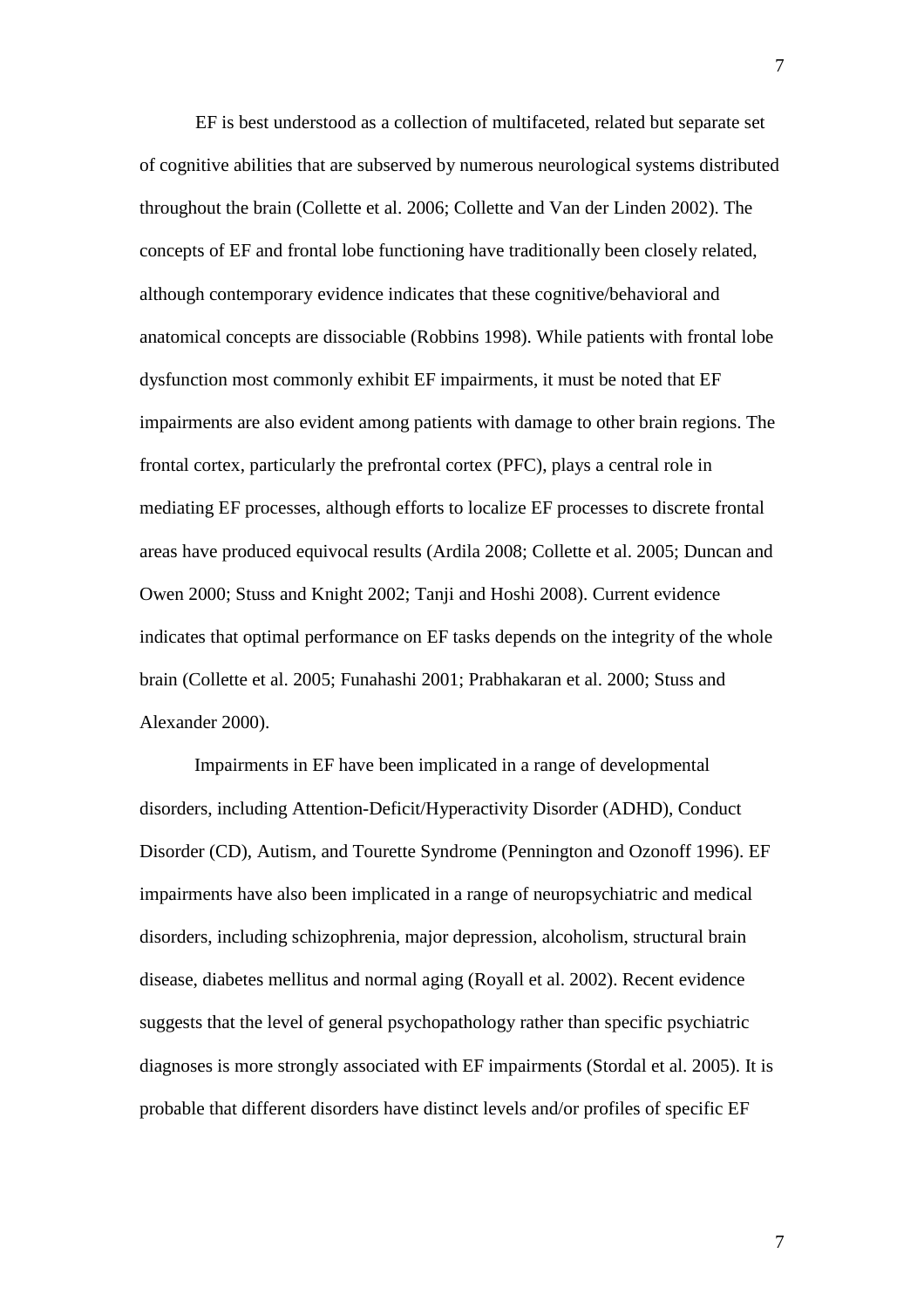impairments. The challenge is for research to identify such specificity in EF impairments within and between disorders.

# MEASUREMENT OF EXECUTIVE FUNCTION

There is no 'gold standard' of EF measurement against which to compare measures of the construct (Royall et al. 2002). Traditionally, the measurement of EF has used tasks purported to rely on the functions of the frontal lobe, with the validity of such tasks assessed on their sensitivity to frontal damage. As a consequence, the exact nature of EF abilities necessary for successful performance on these traditional measures is not fully specified (Miyake et al. 2000). Many measures of EF have uncertain validity since they involve complex, demanding and multi-faceted tasks that draw on both executive and non-executive processes (Chan et al. 2008). Multiple executive processes may be elicited by a single complex task, and single executive processes may be utilized across multiple tasks. As a result, it is difficult to isolate specific cognitive deficits from the results of EF measures (Anderson 2002). Performance on EF measures is likely to represent the pooled effect of several distinct EF processes, resulting in a significant level of `task impurity' for many EF tasks (Hughes and Graham 2002). The task impurity problem refers to the issue that EFs by definition are believed to operate on other cognitive processes, whereby any executive task will implicate both EFs and other cognitive processes not relevant to the target EF, producing difficulties in accurately measuring executive processes (Burgess 1997).

EF measures are generally designed to capture clinically significant performance in experimental settings (Burgess et al. 2006; Chan et al. 2008; Chaytor, Schmitter-Edgecombe, and Burr 2006). The demands placed on EF capacities in real-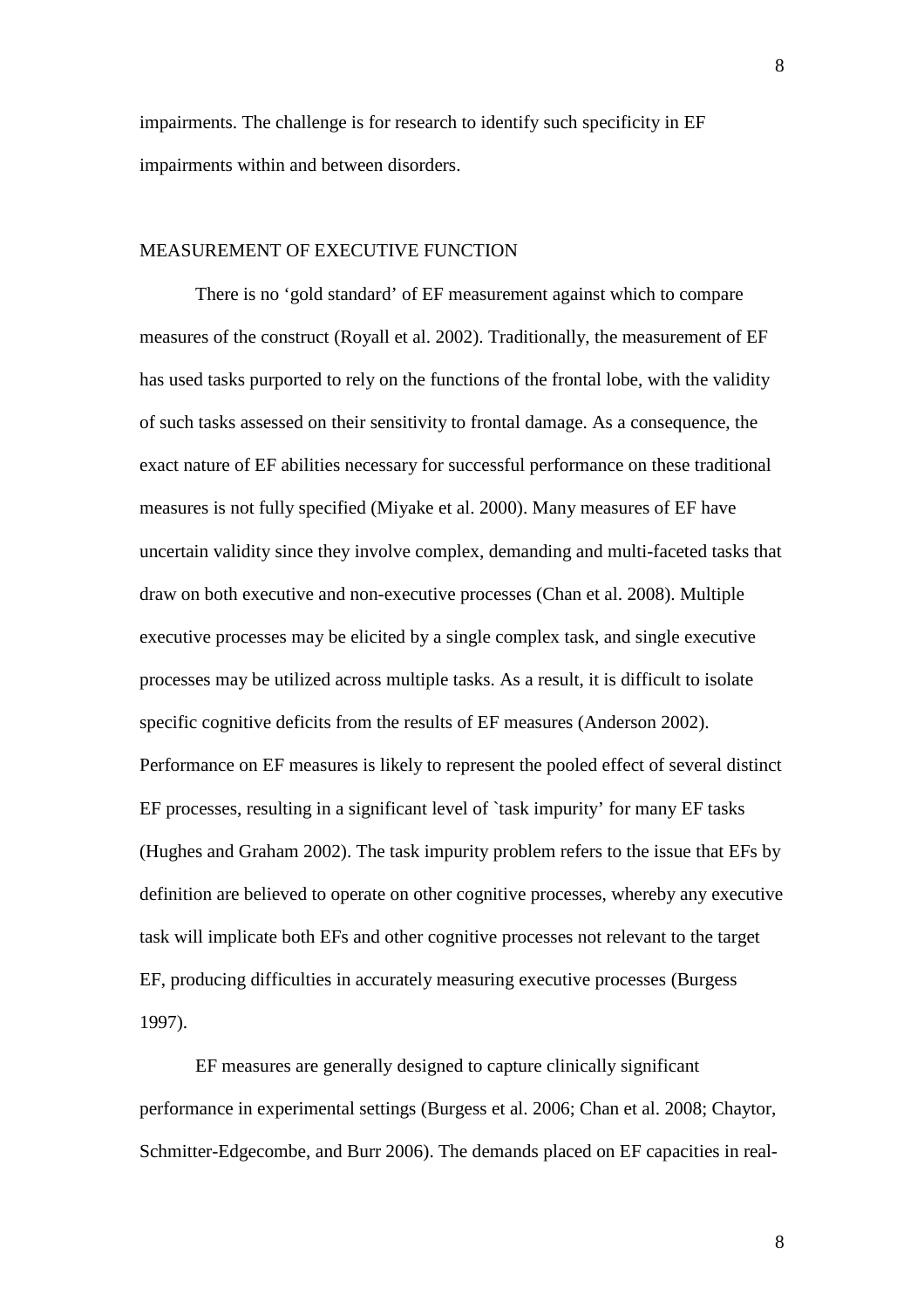life settings are complex, multifaceted and involve multiple sub-tasks, while experimental EF tasks are commonly de-contextualised and involve relatively simple responses to simple tasks. Individuals who do not display impairment on EF tasks in experimental settings may still encounter difficulties in everyday tasks that require executive control. This issue is relevant to the study of EF impairments in antisocial individuals. Deficits in EF experienced by a large proportion of antisocial individuals are likely to be sub-clinical and representative of individual differences rather than pathology in EF abilities. These individual differences in EF abilities associated with ASB may produce subtle impairments that impact on the regulation of everyday behavior. However, this is not to discount the existence of EF pathology in specific subgroups of antisocial individuals, including serious and persistent antisocial individuals who initiate offending at a young age (Moffitt 1993).

These measurement issues have likely contributed to the inconsistencies in findings across studies regarding the nature of EF impairments among antisocial individuals. EF processes are most commonly conceptualised as a broad range of cognitive abilities and assessed by a limited range of tests. Consequently, EFs are best assessed through the use of a battery of measures, since it is unlikely that a single measure will assess all components of EF. Examples of EF test batteries include the Behavioural Assessment of the Dysexecutive Syndrome (BADS; Wilson et al. 1996), the Cambridge Neuropsychological Test Automated Battery (CANTAB; Robbins et al. 1998), and the Delis-Kaplan Executive Function System (D-KEFS Delis, Kaplan, and Kramer 2001). The use of EF test batteries is rare, although there is a growing recognition of the need to their use (for example, see Broomhall 2005; Cauffman, Steinberg, and Piquero 2005).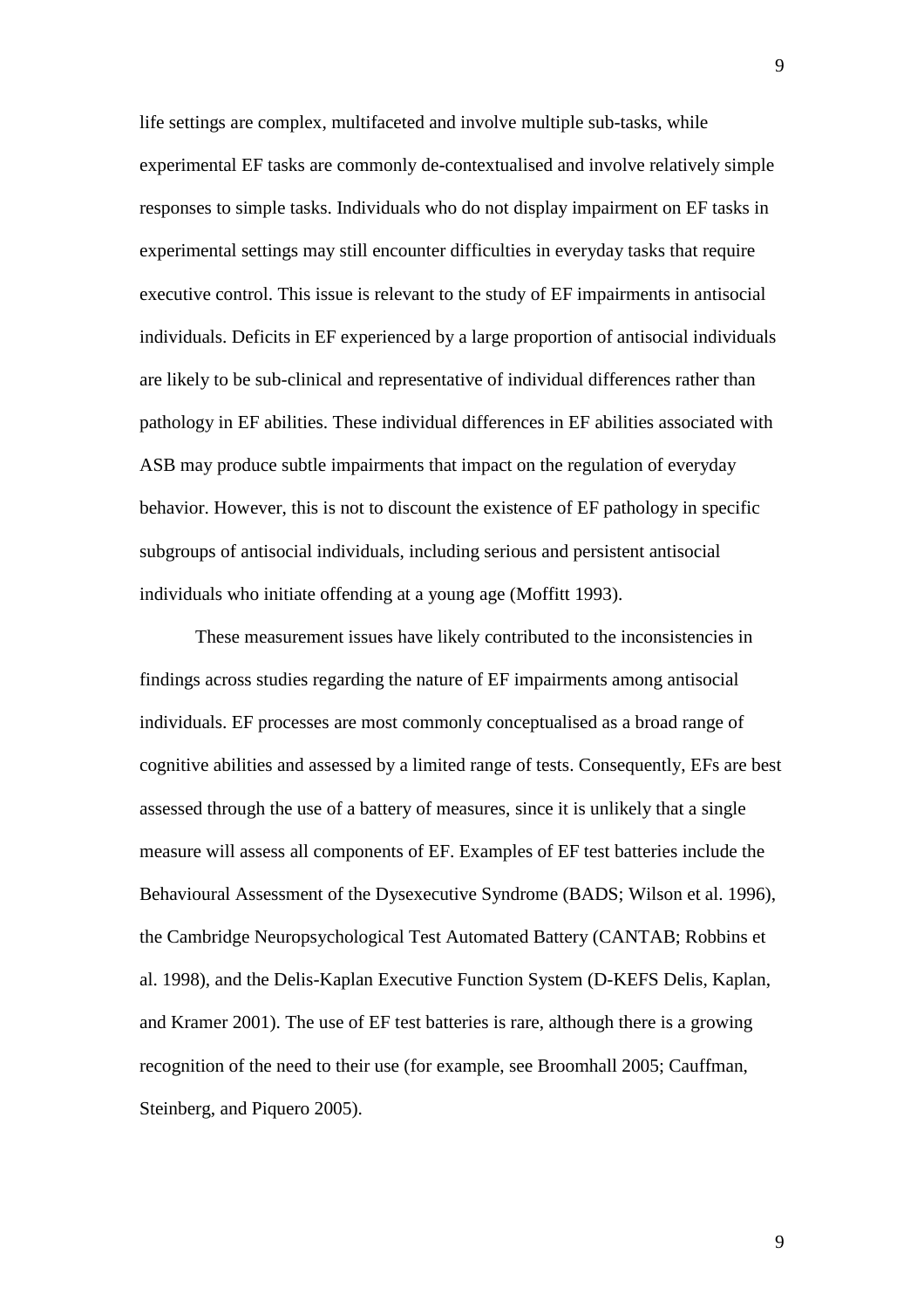### ANTISOCIAL BEHAVIOR

Antisocial behavior is a complex construct that cannot be clearly conceptualised under a single theoretical framework, as it encompasses a diverse range of socially disapproved behaviors (Rutter 2003). Antisocial behavior may be broadly operationalised according to three major categories: clinical psychiatric diagnoses, the violation of legal or social norms and aggressive or violent behavior. Clinical diagnostic categories most frequently associated with ASB are CD, Oppositional Defiant Disorder (ODD), Antisocial Personality Disorder (ASPD) and psychopathy.

CD is diagnosed as a pattern of persistent behavior characterized by the violation of the rights of others or major age-appropriate norms and is usually diagnosed after the age of 9 years but not after 18 years (American Psychiatric Association 2000). Examples of these behaviors include aggression, property destruction and theft. ODD is a diagnosis associated with persistent patterns of negativistic, hostile, defiant, provocative, and disruptive behavior and is usually diagnosed after 9 years but not after 18 years (American Psychiatric Association 2000). ASPD is a diagnosis associated with a persistent pattern of behavior characterized by a disregard and violation of the rights of others. ASPD requires a diagnosis of CD before age 15 years and cannot be diagnosed before the age of 18 years (American Psychiatric Association 2000). Psychopathy is characterized by a lack of empathy or insight for the effect of one's behavior on others, callous, shallow and superficial traits, and behavioral characteristics including impulsiveness and poor behavioral control (Hare 1996). Although these disorders often involve engagement in deviant or criminal behavior, they are not synonymous with crime (Rutter, Giller, and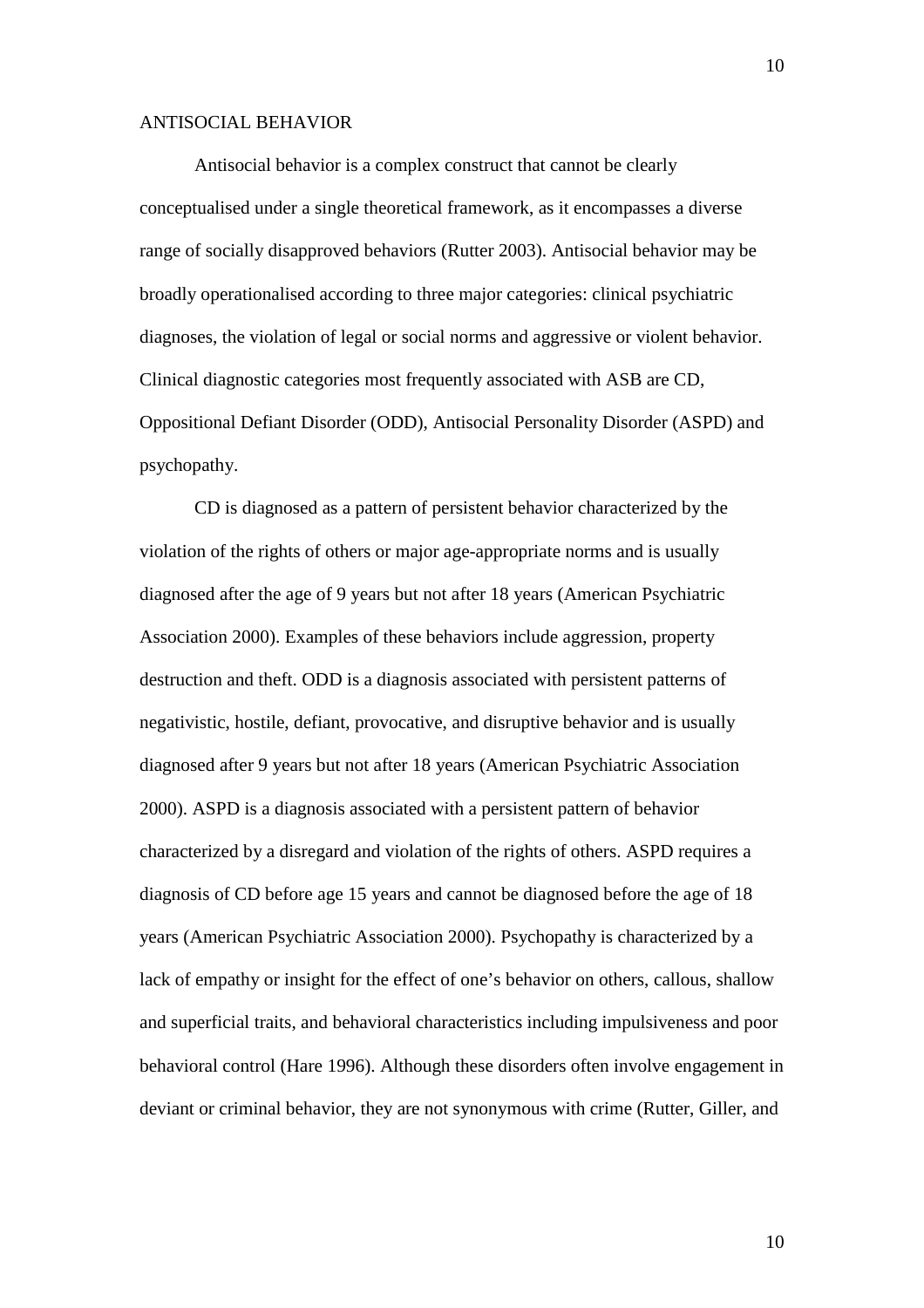Hagell 1998). Studies operationalising ASB by the clinical syndromes of CD, ODD, ASPD and psychopathy will be included the current meta-analysis.

Legal operationalisations of ASB include criminality and delinquency, and relate to the violation of legal or social norms, and the commission of criminal acts as a juvenile. These operationalisations are most commonly measured by official records and/or self-reports of criminal activity. Studies using these legal operationalisations will also be included in the current meta-analysis.

The ASB operationalisation of physical aggression or violent behavior most commonly refers to engagement in behavioral aggression directed towards others, including bullying, initiating physical fights, using a weapon and causing serious physical harm. Studies examining physical aggression or violence will be included in the study.

These three categories of ASB (clinical, legal, and aggression) overlap to a significant degree. For example, ASPD criteria include the presence of criminality and CD, and a diagnosis of CD requires the criteria of aggression and delinquency. Furthermore, antisocial clinical syndromes are highly prevalent among incarcerated offenders (Abram et al. 2003; Fazel and Lubbe 2005). However, these operationalisations are not entirely synonymous. For example, not all youth diagnosed with CD will be later diagnosed with ASPD. It is reasonable to assume that these operationalisations overlap to a moderate degree, although they may differ subtly in terms of etiological origins.

# ANTISOCIAL BEHAVIOR AND EXECUTIVE FUNCTION

EFs are believed to be central abilities necessary for self-regulation, including the regulation of emotion and socially appropriate adult conduct. Impairments in EF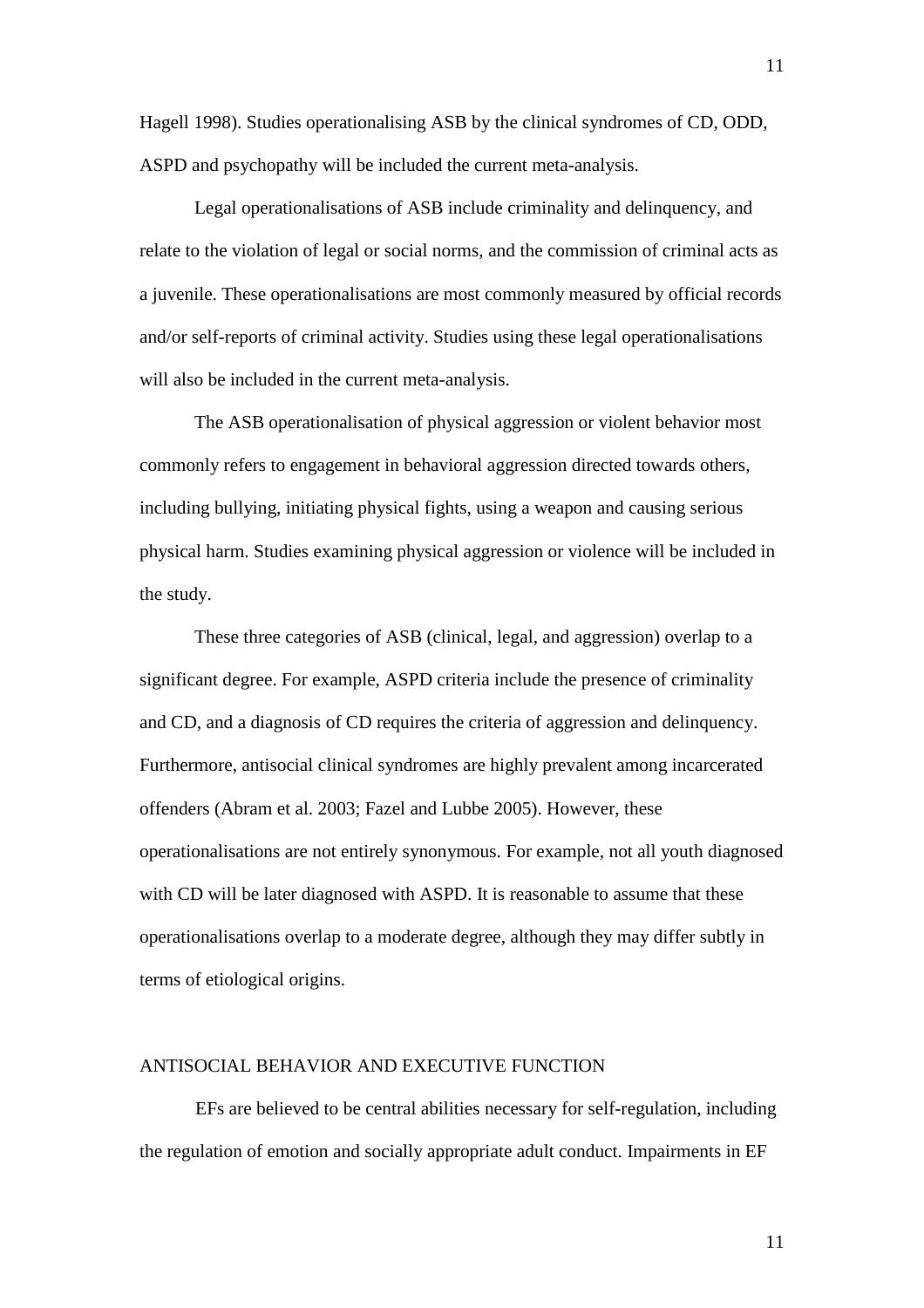often result in socially inappropriate behavior, an inability to plan and problem solve, distractibility, aggressiveness, impulsive behavior, poor judgment of behavioral consequences and poor memory (Fuster 2000; Mesulam 2002). The similarity of EF impairments to features of ASB suggests that EF processes are important in the etiology of ASB. However, it must be noted that current evidence linking ASB and EF does not clearly support the conclusion that EF underlies ASB in a causal manner. The observation of EF impairments among antisocial individuals does not explain how such impairments develop over time and may lead to ASB.

Morgan and Lilienfeld (2000) conducted a meta-analysis to quantify the association between ASB and EF. Results of the study indicated that there was a robust association between ASB and EF that held across varying study methodologies. This meta-analytic review remains as the only systematic quantitative review of studies examining the relationship between ASB and EF, with narrative reviews being more common (e.g., Brower and Price 2001; Hawkins and Trobst 2000; Ishikawa and Raine 2003; Seguin 2008; Teichner and Golden 2000). Morgan and Lilienfeld (2000) examined a total of 39 studies including 4,589 participants. To be included in the meta-analysis, a study must have employed at least one of six measures of EF with demonstrated sensitivity to frontal damage: the Category Test of the Halstead-Reitan Neuropsychological Battery, the Qualitative score on the Porteus Mazes Test, the Stroop Interference Test, the Wisconsin Card Sorting Test (WSCT) and verbal fluency tests. Additionally, the studies must have grouped individuals according to ASB and comparison groups. Individuals were classified in the groups of psychopathic personalities, individuals with either ASPD or CD, criminals, delinquents and psychiatric comparison participants or normal comparison participants.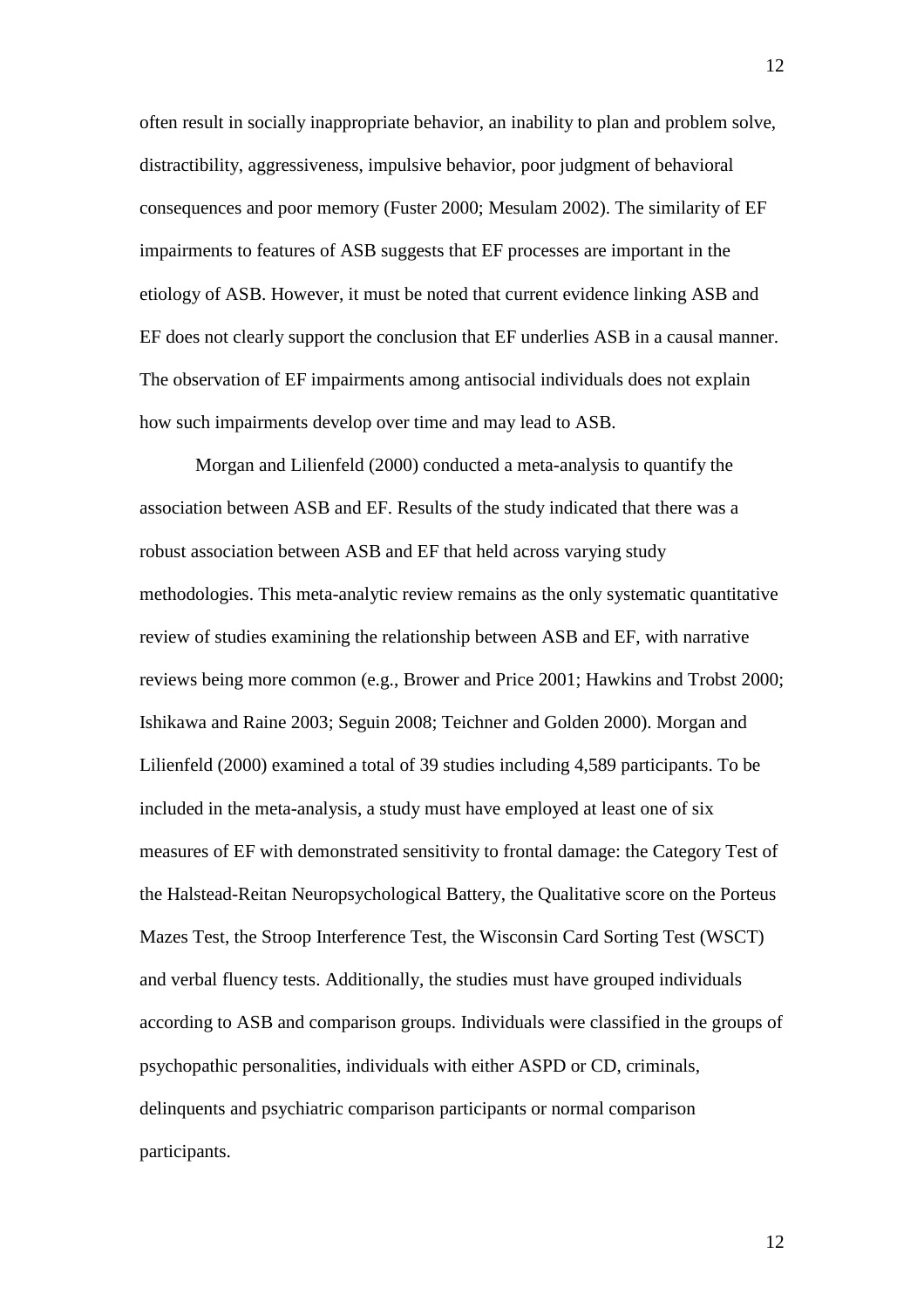Results of the meta-analysis indicated that the grand mean weighted effect size for all studies was 0.62 standard deviations difference between antisocial and comparison groups on all EF measures, with 79% of all study effect sizes being positive. These results indicated that antisocial individuals performed significantly worse on EF measures compared to comparison groups. The effect sizes were, however, heterogeneous across the studies, indicating that the grand mean effect size was not derived from a single population of studies. Effect sizes were found to vary according to the type of ASB, with the largest effects found for criminality  $(d = 1.09)$ and delinquency ( $d = 0.86$ ), and small to medium effects found for CD ( $d = 0.40$ ) and psychopathy  $(d = 0.29)$ .

Effect sizes were also found to vary according to EF measures, with the largest effect found for the Porteus Mazes Q score  $(d = 0.80)$  and all other EF measures having effect sizes in the small to medium range. These results highlighted the need to examine EF impairments across differing groups of antisocial individuals using varied measures of EF. However, results further indicated that antisocial individuals were not specifically impaired in EF, as antisocial individuals were also found to have deficits on non-EF tests, including Trails  $A$  ( $d = 0.39$ ) and categories achieved on the WCST  $(d = 0.39)$ . However, the status of these measures as non-EF tests is questionable given that they may also tap EF processes.

The Morgan and Lilienfeld meta-analysis provided a valuable summary of the research base, indicating that there is a robust association between EF and ASB that holds across varying study methodologies. This methodological variation across studies may be viewed as an asset. Variability in how both EF and ASB are conceptualised and measured provides an opportunity to examine the robustness of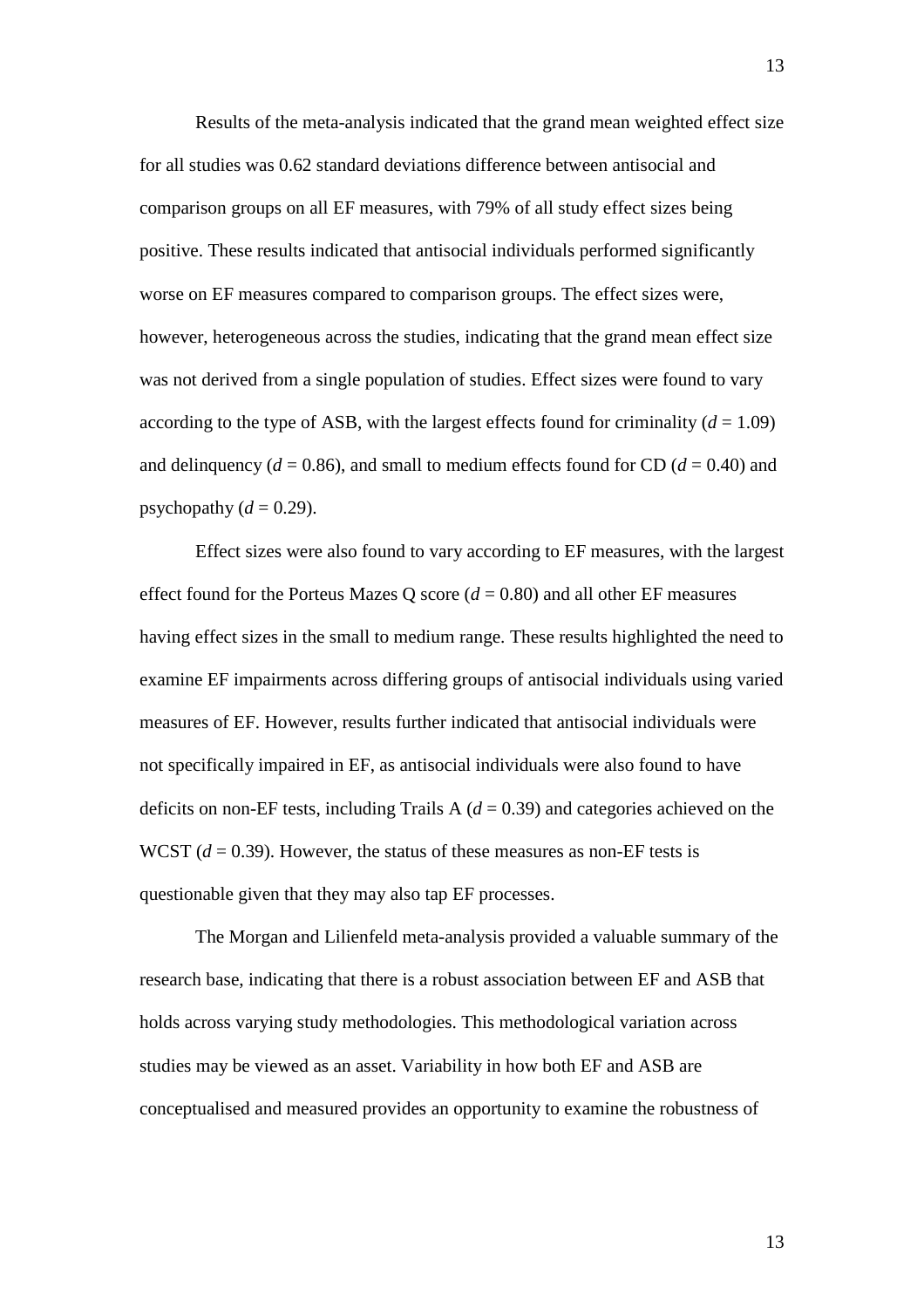the relationship by examining how the relationship may vary across different ASB groups and EF measures.

Morgan and Lilienfeld (2000) argued that further research is needed to examine the specificity of EF impairments among antisocial individuals and resolve inconsistencies in findings across studies. Studies vary in the types and severity of EF impairments observed among antisocial participants, which suggests that EF impairments may be more important in the expression of particular antisocial syndromes. For example, there is inconsistency in the level and types of EF problems observed in psychopathic samples. While studies performed by Dolan and colleagues (Dolan and Anderson 2002; Dolan et al. 2002) indicate that psychopathic individuals perform poorly on a range of EF tests, other studies indicate that psychopathic individuals display minimal impairments in EF (e.g., Dvorak-Bertsch et al. 2007; Smith, Arnett, and Newman 1992). Such discrepancies in findings appear to relate to sampling differences, including the use of antisocial versus healthy comparison groups and how psychopathic individuals are categorized (e.g., high versus low anxious).

Since the publication of Morgan and Lilienfeld's meta-analysis, a number of studies have examined how EF impairments may be more prominent in particular groups and subgroups of antisocial individuals (e.g., psychopathy; Ishikawa et al. 2001; Pham et al. 2003) and particular forms of ASB (e.g., physical aggression; Seguin et al. 2004). Specifically, EF impairments appear to be more pronounced in groups characterized by severe and persistent behavioral problems. For example, Clark, Prior and Kinsella (2000) found EF impairments to be most pronounced in children with comorbid externalizing behavior disorders and ADHD compared to children with non-comorbid externalizing behavior problems. Additionally, Raine et

14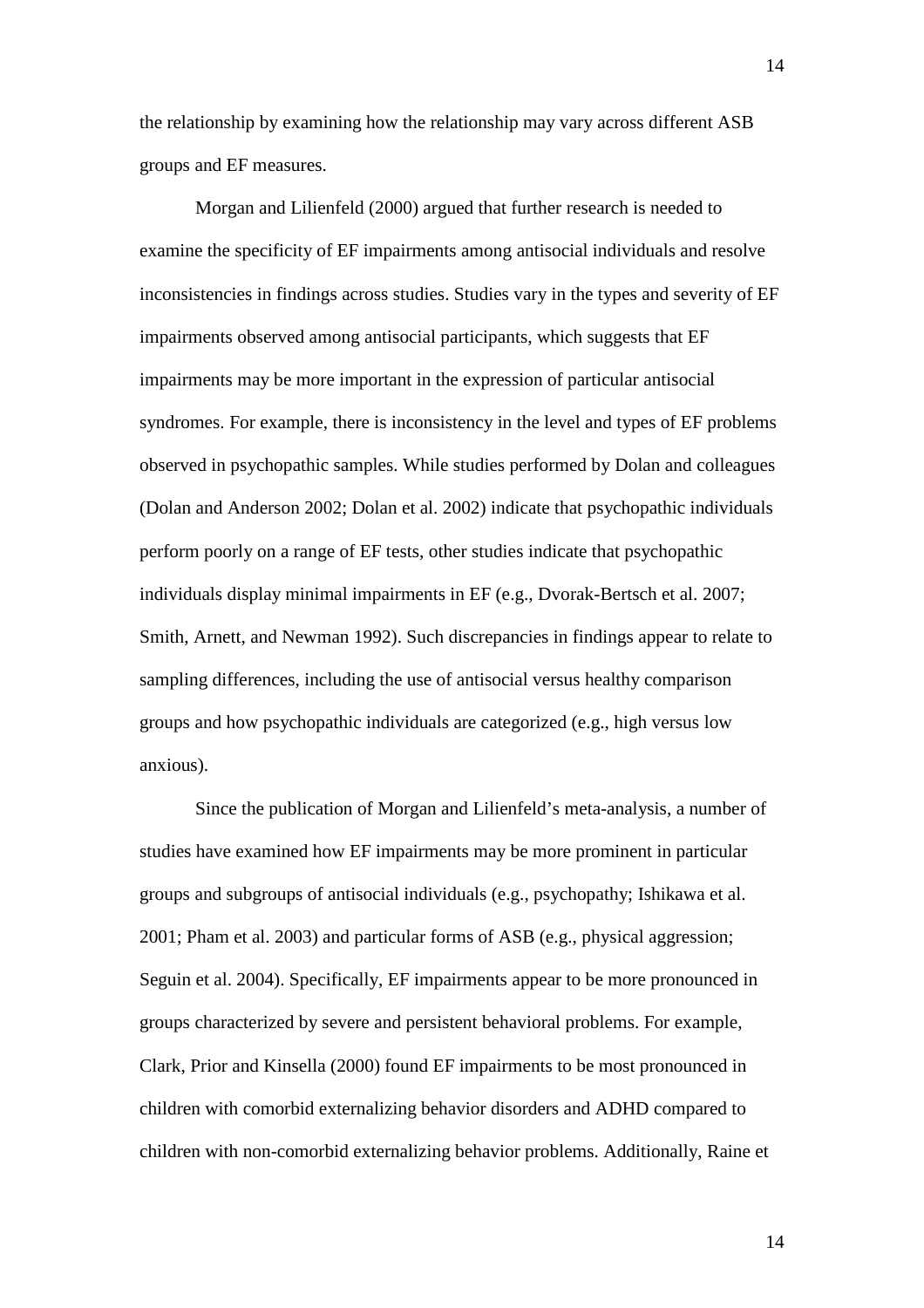al. (2005) and Piquero (2001) found that individuals following lifecourse persistent pathways of antisocial behavior displayed greater impairments in EF compared to less severe antisocial comparison groups. Unfortunately, studies in large part have not been specific in the groups and subgroups of antisocial individuals that are included in analyses and how EF impairments may differ among these groups. Global categories of ASB may potentially conceal subgroups of antisocial individuals and the causal mechanisms associated with the development of specific ASB groups (Barker et al. 2007).

It is possible that the inconsistent findings are indicative of the heterogeneity of both EFs and antisocial individuals as a population, and also variation in how ASB is operationalised, the characteristics of samples, control groups and assessment measures employed (Raine and Scerbo 1991). There are inconsistencies across studies in the examination of factors that may impact on the association between ASB and EF, including the age of participants, the presence of ADHD symptoms, intelligence, substance misuse, and gender differences. It is important for studies to control for such factors when examining the association between ASB and EF, although efforts to do so have been inconsistent. For example, there is evidence to suggest that EF impairments are associated with both substance use disorders (Giancola, Shoal, and Mezzich 2001) and ADHD (Willcutt et al. 2005), which are both highly prevalent among antisocial individuals (Jacobson et al. 2008; Van Goozen et al. 2007). However, few studies have explicitly controlled or examined the mediating or moderating effects these factors may have on the association between ASB and EF.

### GOALS OF THE PRESENT REVIEW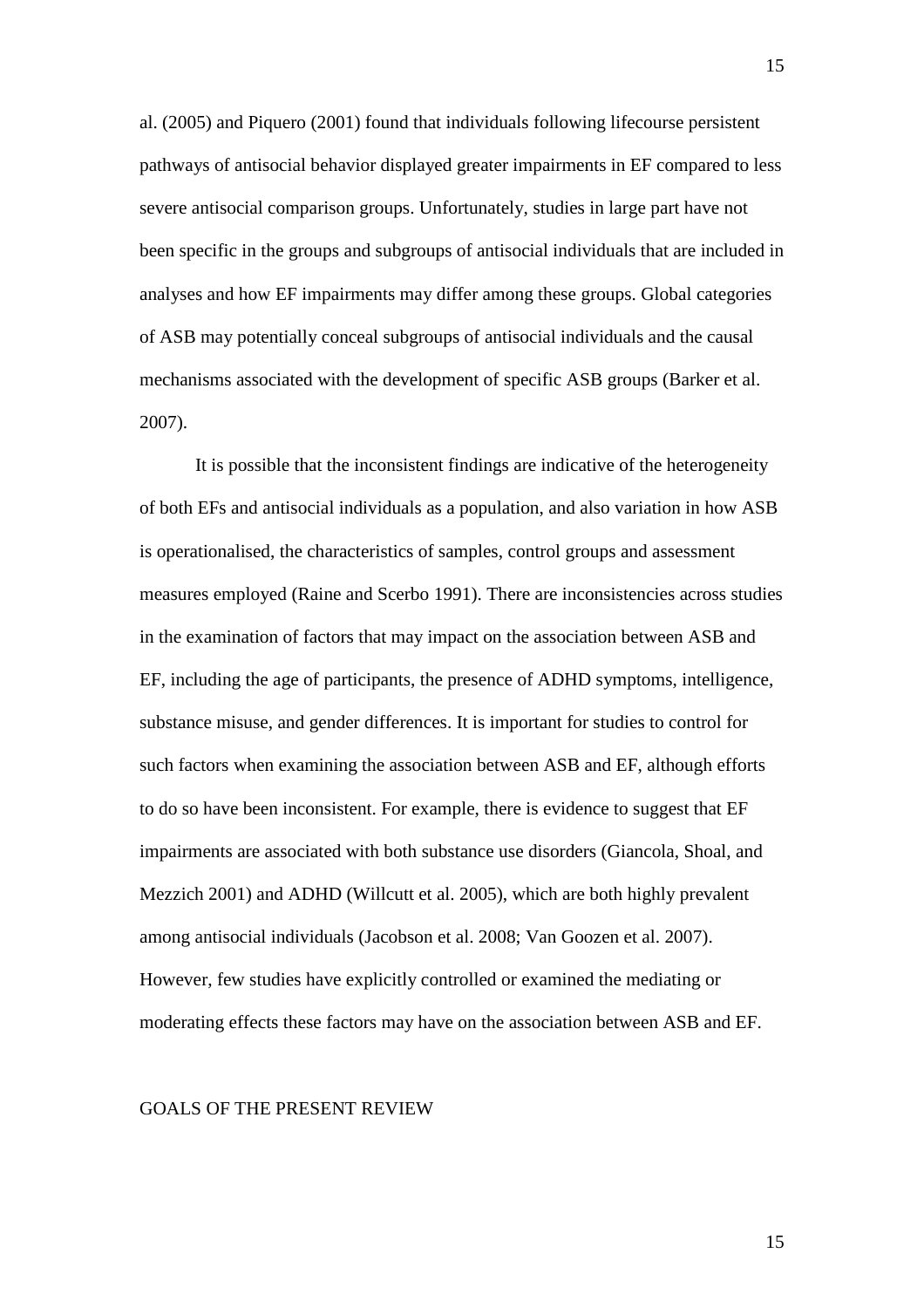The primary aim of this study was to quantify the association between ASB and EF in an effort to summarize the state of the current research literature. Metaanalytic methods are used to expand on and address the limitations of the earlier metaanalysis performed by Morgan and Lilienfeld. Studies published up to September 2010 that used a wide range of EF measures were examined to summarize the findings of studies and characterize advancements and continuing methodological issues in the research field. Studies included in Morgan and Lilienfeld's meta-analysis were included to provide a more robust estimate of the association between EF and ASB, as well as increase the statistical power of analyses. The inclusion of a wider range of more contemporary EF measures improves on the earlier meta-analysis by not solely relying on measures validated by their sensitivity to frontal damage, since frontal functioning is not synonymous with EF.

Specificity in EF impairments was explored across groups of ASB and measures of EF. The ASB group of physical aggression and/or violence was added to aid in the identification of specificity in EF impairments. This operationalisation was not included in the earlier meta-analysis due in part to the lack of attention in the earlier research literature to issues of specificity. Similar to the earlier meta-analysis, a number of possible moderating variables were examined to assess their effects on the links between ASB and EF, including age, gender, correctional recruitment, and comorbid ADHD. This analysis expands on the earlier study by including age and ADHD as potential moderators of effect sizes.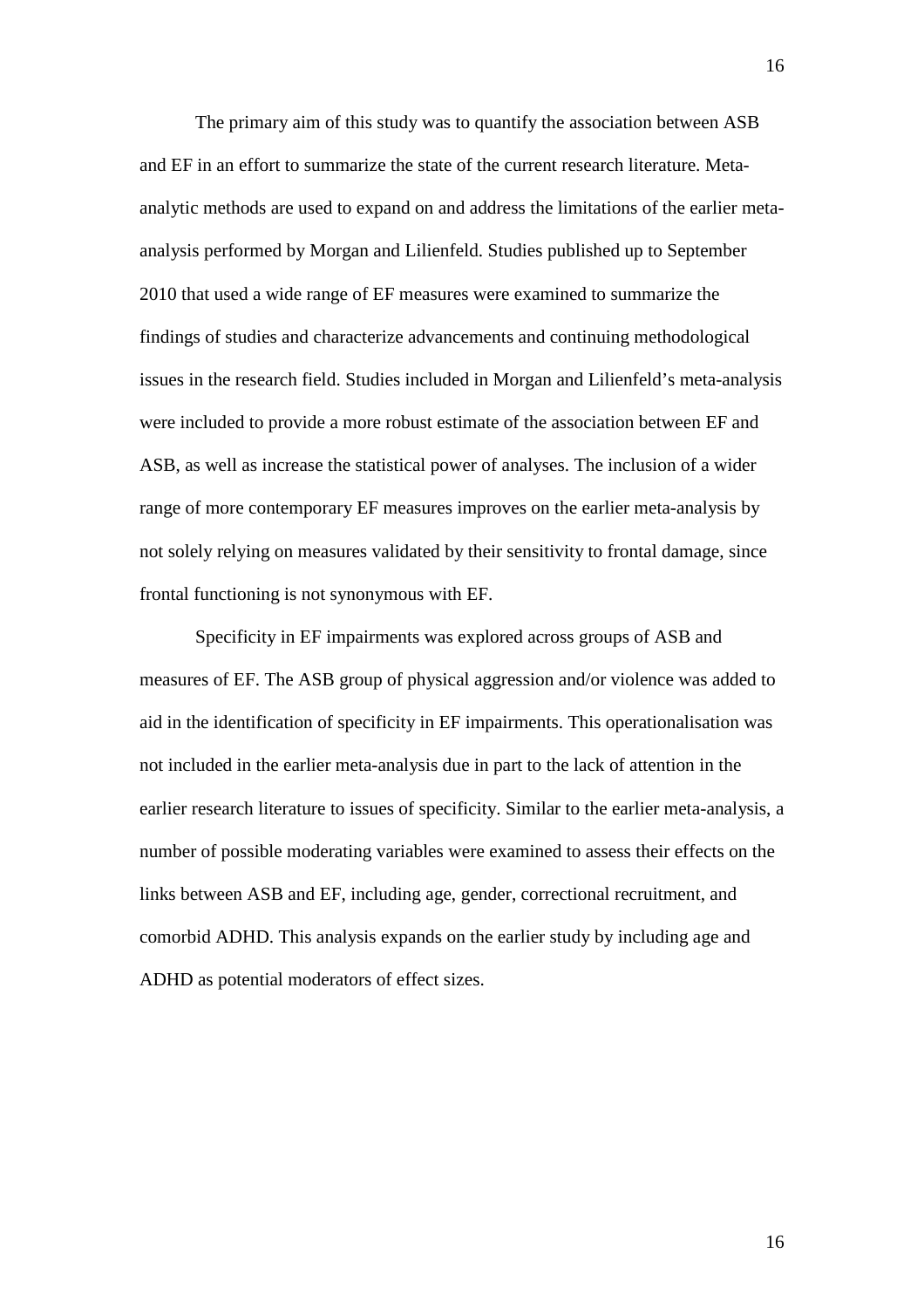#### **METHOD**

# SEARCH STRATEGY AND INCLUSION CRITERIA

All studies included in the original meta-analysis were included in the present analysis. In addition, three search strategies were employed to identify subsequently published and unpublished studies. First, nine computerized databases were searched: Web of Science ISI, Scopus, Google Scholar, PsycINFO, MEDLINE, PubMed, ERIC, Cambridge Scientific Abstracts, and Dissertation Abstracts International. The keywords used to search the databases were relevant to ASB and EF: "antisocial", "antisocial personality disorder", "psychopathy", "delinquency", "criminal", "conduct disorder", "oppositional defiant disorder", "externalizing disorder", "aggression", "violence", "sex offender", "executive function", "executive control", "cognitive control", "frontal function", "frontal lobe", "working memory", "attention", "attentional control", "impulsivity", "inhibition", "neuropsychological", and "neurocognitive". Second, the reference lists of published studies collected and narrative reviews of the topic (viz., Blair 2005; Brower and Price 2001; Golden et al. 1996; Hawkins and Trobst 2000; Moffitt 1990; Raine and Yang 2006; Seguin 2008; Teichner and Golden 2000) were scanned to locate further studies not found in the database searches. Third, five authors in the research area (viz., R.J.R Blair, P.R. Giancola, S.O. Lilienfeld, T.E. Moffitt, and J.R. Seguin) were contacted to request additional published and unpublished research that had either been overlooked using the previous search strategies or had not been published.

Studies were required to satisfy the following criteria to be included in the meta-analysis:

1. The independent variable of ASB included one or more of the following groups: incarcerated offenders, delinquents, expression of physical aggression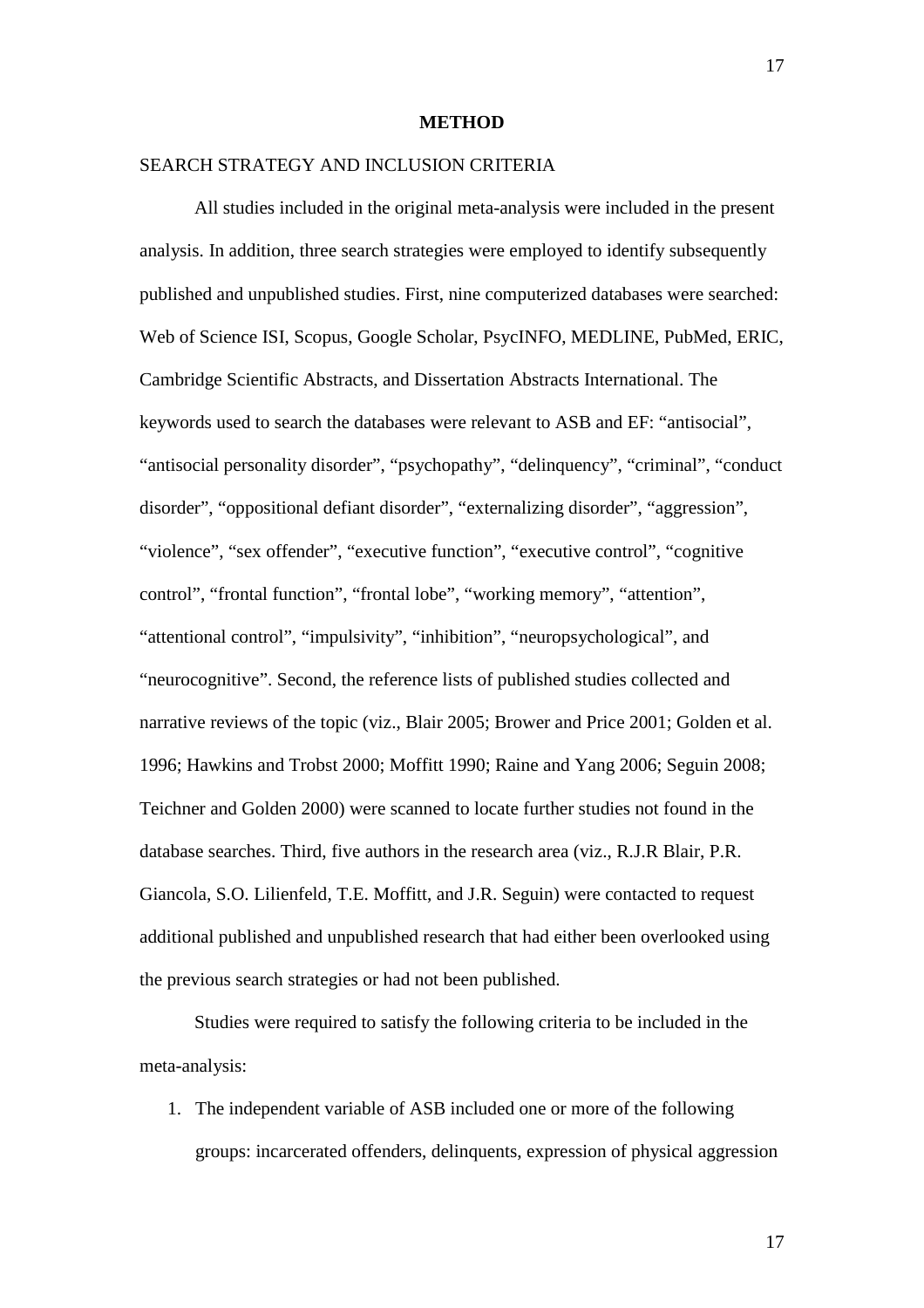and/or violence, psychopathic personalities, individuals with Conduct Disorder (CD) and/or Oppositional Defiant Disorder (ODD), Antisocial Personality Disorder (ASPD), and psychiatric/institutionalized comparison groups, or normal comparison groups.

- 2. The neuropsychological functioning of study groups was assessed using test instruments purported to measure executive functioning abilities, as determined by consulting major neuropsychological assessment texts and resources (see below).
- 3. Studies including individuals comorbid with ADHD and ASB without separating groups by ADHD and ASB were excluded given that this is a disorder strongly associated with EF impairments (Willcutt et al. 2005). It is recognized this exclusion is dependent on whether the ADHD was assessed and reported in studies. It is likely that a high proportion of antisocial participants would meet criteria for ADHD. To examine the moderating effects of ADHD on ASB EF impairments, studies that separated groups by ASB and ASB comorbid with ADHD were included in subsidiary analyses.
- 4. The results presented were sufficient to calculate effect sizes (i.e., means and standard deviations, *t*-values, *F*-values, *p*-values, or *r*-values). When such information was not present, authors were contacted to obtain data.

# ANTISOCIAL BEHAVIOR OPERATIONALIZATIONS

Study samples were grouped according to six ASB groups: 1) externalizing behavior disorders (CD/ODD), 2) physical aggression and/or violence, 3) delinquency, 4) criminality, 5) ASPD; and 6) psychopathy. The categories of CD and ODD were combined to represent antisocial/disruptive behavior disorders first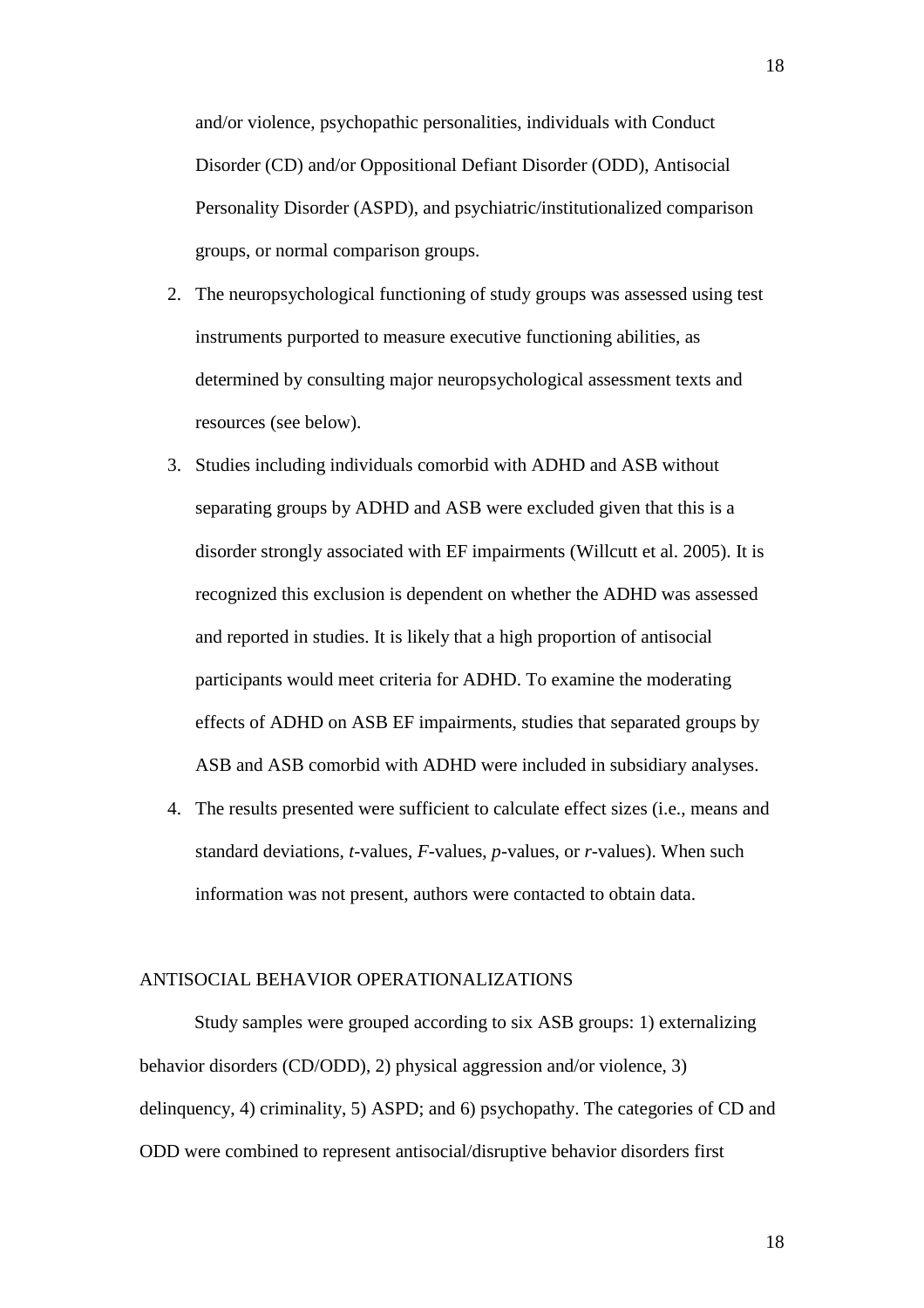diagnosed in childhood. There is a high degree of overlap between CD and ODD, where ODD is a possible developmental precursor to CD and a large proportion of children diagnosed with CD will often meet criteria for ODD (Maughan et al. 2004). It is acknowledged that combining CD and ODD may mask potentially meaningful subgroups of antisocial individuals. However, studies often do not report additional information regarding specificity in externalizing behavior problems. The categories were combined in the present meta-analysis to retain statistical power in analyses. Studies were only included in the categories of disruptive behavior disorder (CD/ODD) and ASPD if clinical criteria using the Diagnostic and Statistical Manual of Mental Disorders (DSM-III, DSM-IV; American Psychiatric Association 1987, 2000) or the International Statistical Classification of Diseases and Related Health Problems (ICD-10; World Health Organization 1992) were used to classify participants. Both delinquency and criminality were classified using criminal records or self-reports. Psychopathy was classified using the *Psychopathic Personality Inventory* (PPI; Lilienfeld and Andrews 1996), the *Psychopathy Checklist-Revised* (PCL-R; Hare 1991), or derivatives of this checklist (e.g., Self-Report Psychopathy Scale, version three; Paulhus, Hemphill, and Hare In press). Physical aggression and/or violence groups were classified by collateral behavioral information, including criminal history records, teacher reports, and psychometric results.

It is recognized that classification of ASB is more likely to represent a researcher's orientation rather than a distinct group of antisocial individuals, and that there is significant overlap between categorizations. Overlapping ASB definitions (e.g., criminality and psychopathy) were present for a number of studies. Morgan and Lilienfeld (2000) defined ASB as a mutually exclusive specific group. That is, if a psychiatric diagnosis was applied to a criminal or delinquent group, the participants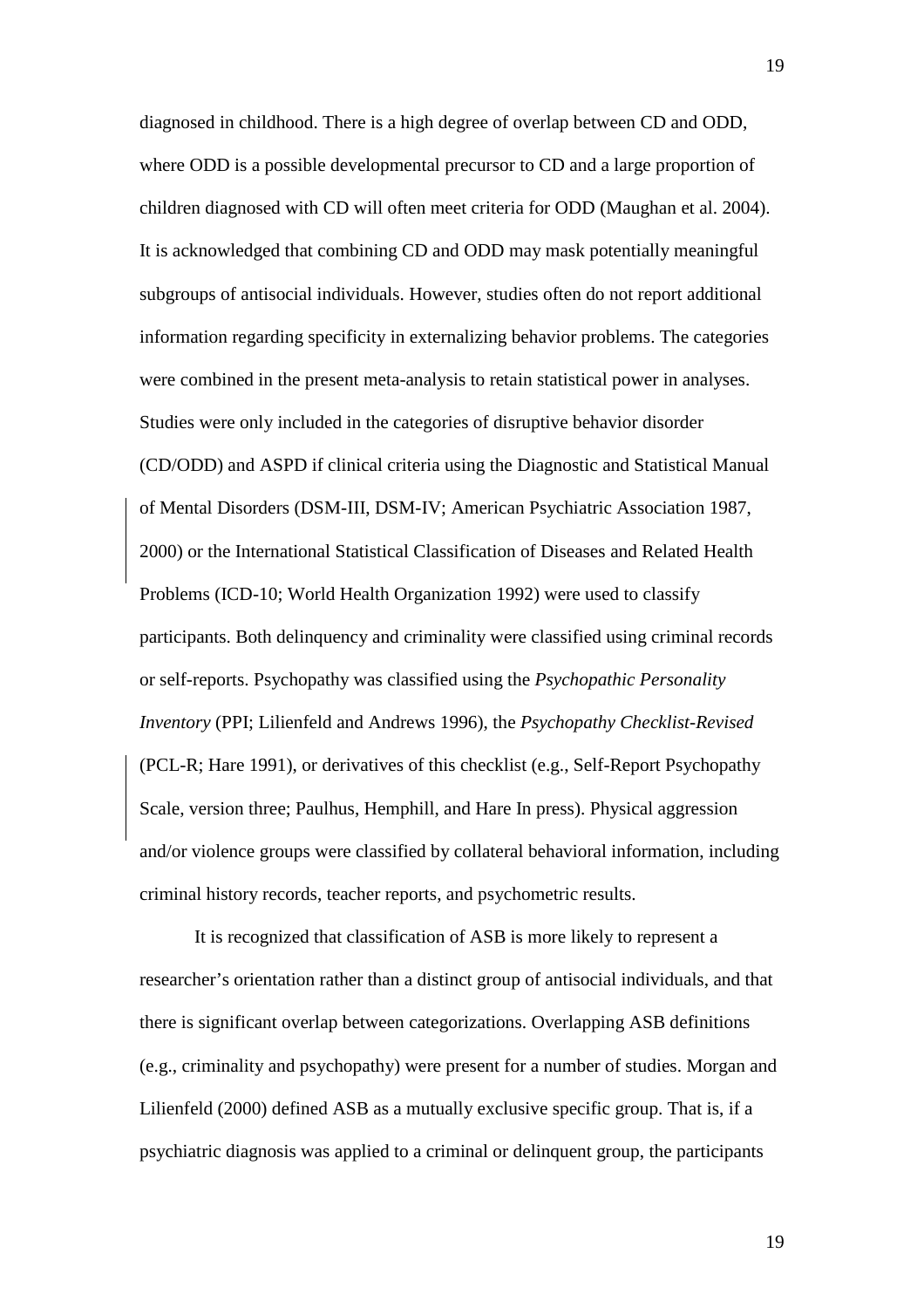were classified according to that psychiatric definition of ASB. However, for the present meta-analysis, an approach was taken whereby ASB categorizations were not mutually exclusive. For example, in a study examining incarcerated psychopaths, effect sizes derived from the study would be included in the analyses for both criminality and psychopathy ASB groups. This approach violates assumptions of independence in the calculation of effect sizes. However, for the purposes of between ASB group comparisons this approach provided a more accurate estimate of effect size magnitude given that there is a high degree of overlap in definitions of ASB (Lipsey and Wilson 2001). The six ASB groups were examined as potential moderators of the relationship between ASB and EF impairments. The classification of each study according to ASB category is listed in the supplemental table.

# EXECUTIVE FUNCTION MEASURES

The present study expanded the meta-analysis performed by Morgan and Lilienfeld (2000) and included a wider range of more contemporary EF measures. Instead of only including those measures with demonstrated evidence for specificity to frontal damage (i.e., the criterion used by Morgan & Lilienfeld), measures were included if they were explicitly used to measure cognitive processes relevant to executive functioning. This rationale being that recent evidence indicates that the frontal lobes are only one aspect of an executive system that involves multiple cortical and subcortical structures (Alvarez and Emory 2006; Duffy and Campbell 2001; Robbins 1998; Stuss and Alexander 2000). There is considerable variation across studies in regard to the sensitivity and specificity of executive function measures to frontal lobe damage, even among those measures with the most reliable evidence for specificity to frontal damage (e.g., WCST, Verbal Fluency and the Stroop; Alvarez

20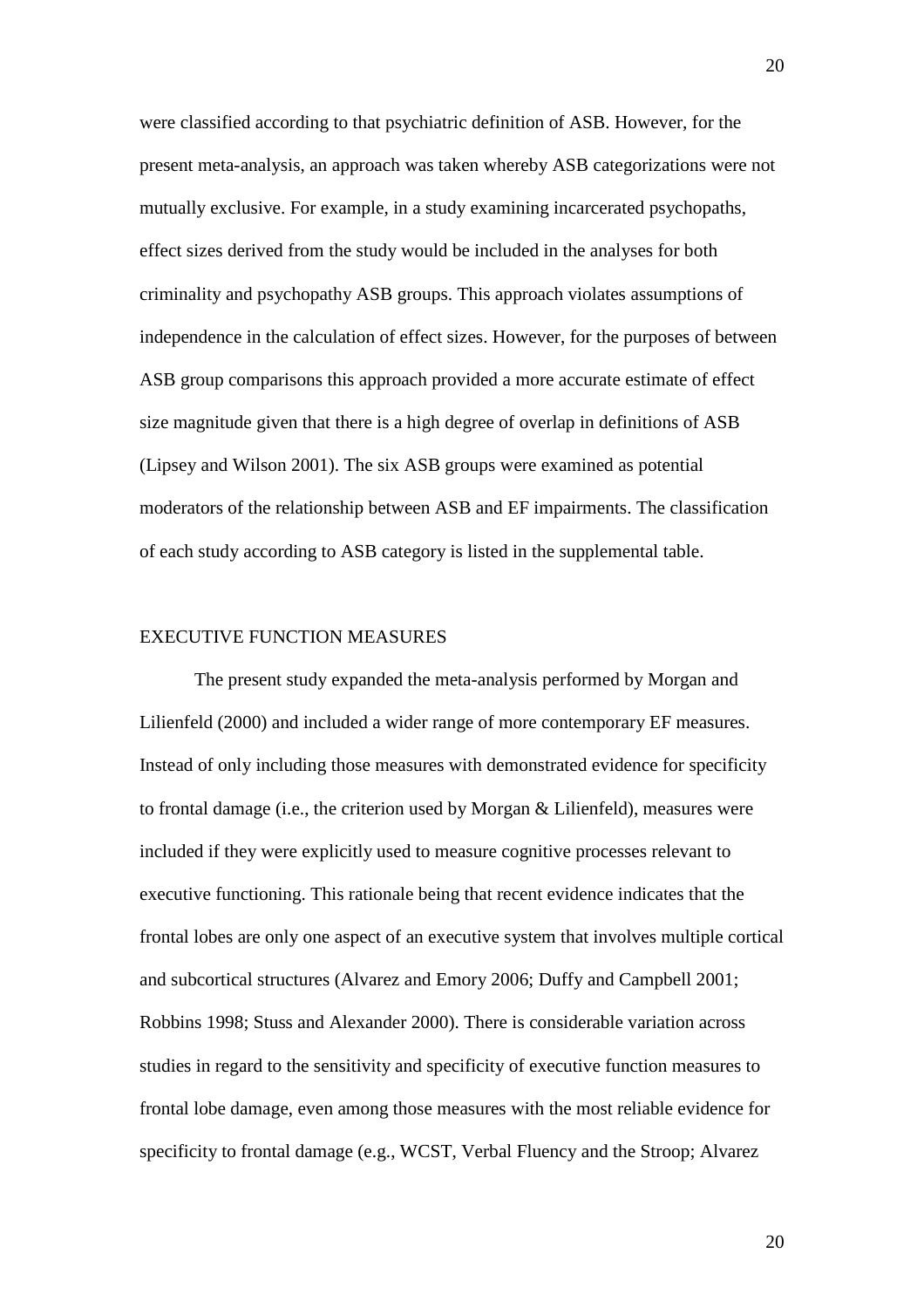and Emory 2006). This suggests that EF measures should not be regarded as purely frontal lobe functioning tests, but as measures that require the coordination of several neural circuits for successful performance (Alvarez and Emory 2006).

EF measures were included in the meta-analysis if at least one study meeting the inclusion criteria used the measure to assess EF processes. The utility of a measure in assessing EF processes was confirmed through reference to major neuropsychological assessment texts and resources (Alvarez and Emory 2006; Chan et al. 2008; Lezak 2004; Rabbitt 1997; Stuss and Knight 2002). To retain a larger sample of studies for analyses, studies that combined EF measures using factor analytic composite scores were included (e.g., Giancola, Mezzich, and Tarter 1998; Giancola, Shoal, and Mezzich 2001).

It must be noted that measures of both working memory and attentional control were included in the present meta-analysis as measures of EF. Working memory is argued to be central to executive control, and includes cognitive processes involved in the manipulation, integration and transformation of information to plan and guide behavior (D'Esposito and Postle 2002; Prabhakaran et al. 2000; Shimamura 2002; Wagner and Smith 2003). Attentional control has also been conceptualised as a central component of executive control through its role in the inhibition of task irrelevant information processing and switching between competing tasks, as well as being a major component of working memory capacity (Kane et al. 2001; Rossi et al. 2009).

# DATA COLLECTION AND PREPARATION

One hundred and twenty six studies met inclusion criteria for the metaanalysis, including the 39 studies identified by Morgan & Lilienfeld and 87 newly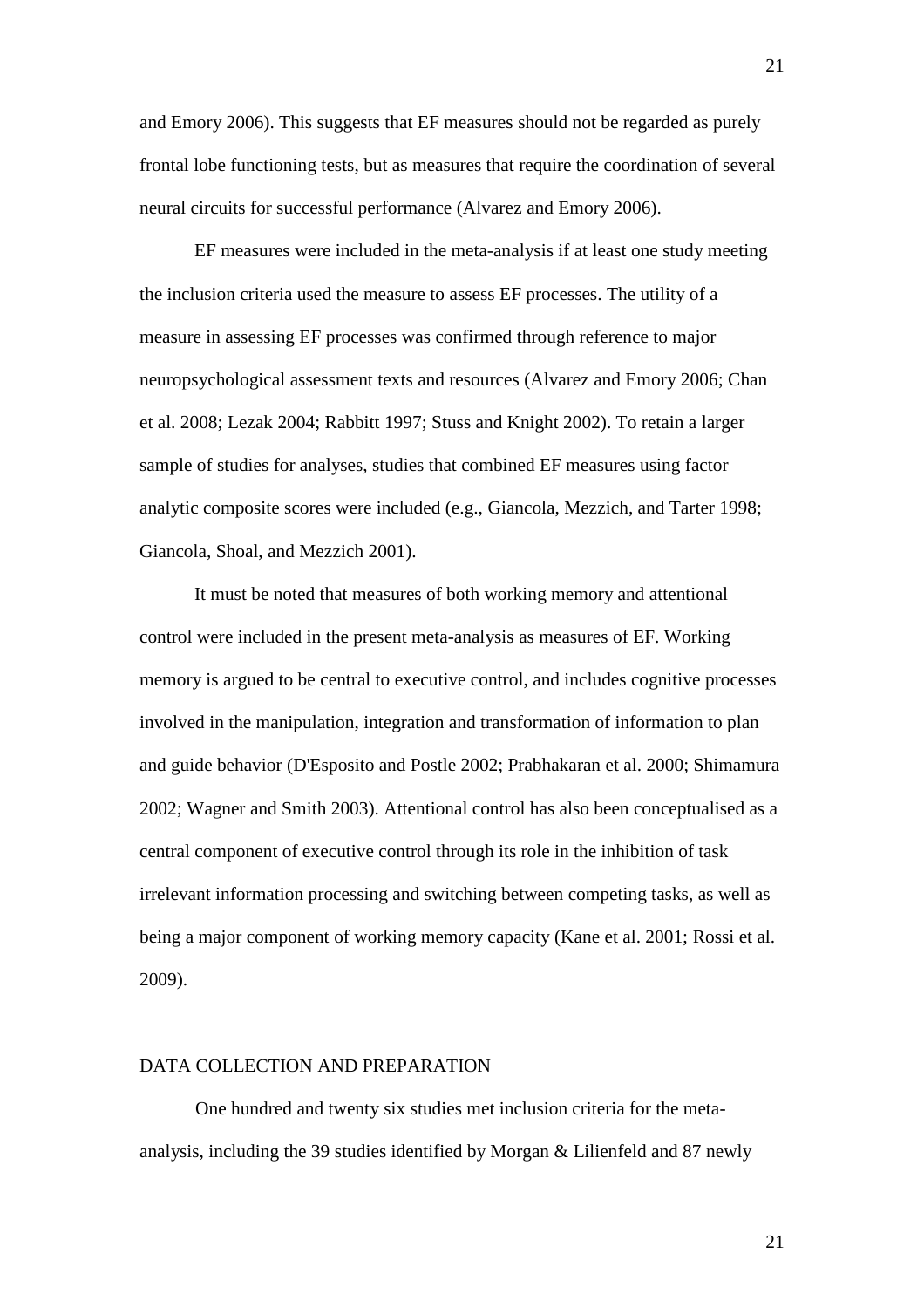identified studies up to September 2010. Study details are provided in the supplemental table. Fifty studies employed more than one comparison group. Extreme group contrasts were used in such cases to simplify the calculation of effect sizes, where all effect sizes were derived from one group comparison per study. The extreme group method involved deriving effect sizes from the two groups that represented the extremes of the study participants. For example, if a study included low, medium and high psychopathy participants, the low and high group scores would be used to calculate effect sizes. This methodology may inflate effect sizes. Some studies with multiple comparison groups used clinical comparison groups based on psychopathological disorders (e.g., ADHD in Oosterlaan, Scheres, and Sergeant 2005). These comparison groups were not used to calculate effect sizes. The supplemental table lists the comparison groups within each study included in the meta-analysis, and highlights the group comparisons that effect sizes were derived from. One study (Herba et al. 2006) reported data separately by gender. In this case, the study was coded once for each gender separately. Three studies (Dvorak-Bertsch et al. 2007; Smith, Arnett, and Newman 1992; Vitale et al. 2007) divided psychopathic groups according to levels of anxiety. For these studies, effect sizes were calculated within levels of anxiety. Several studies included participants exhibiting comorbid ADHD and ASB characteristics (e.g., Albrecht et al. 2005; Schachar et al. 2000). Effect sizes for EF were calculated for these participant groups using the control groups in each study for comparisons.

# EFFECT SIZE PROTOCOL

The following approach was adopted to calculate effect sizes: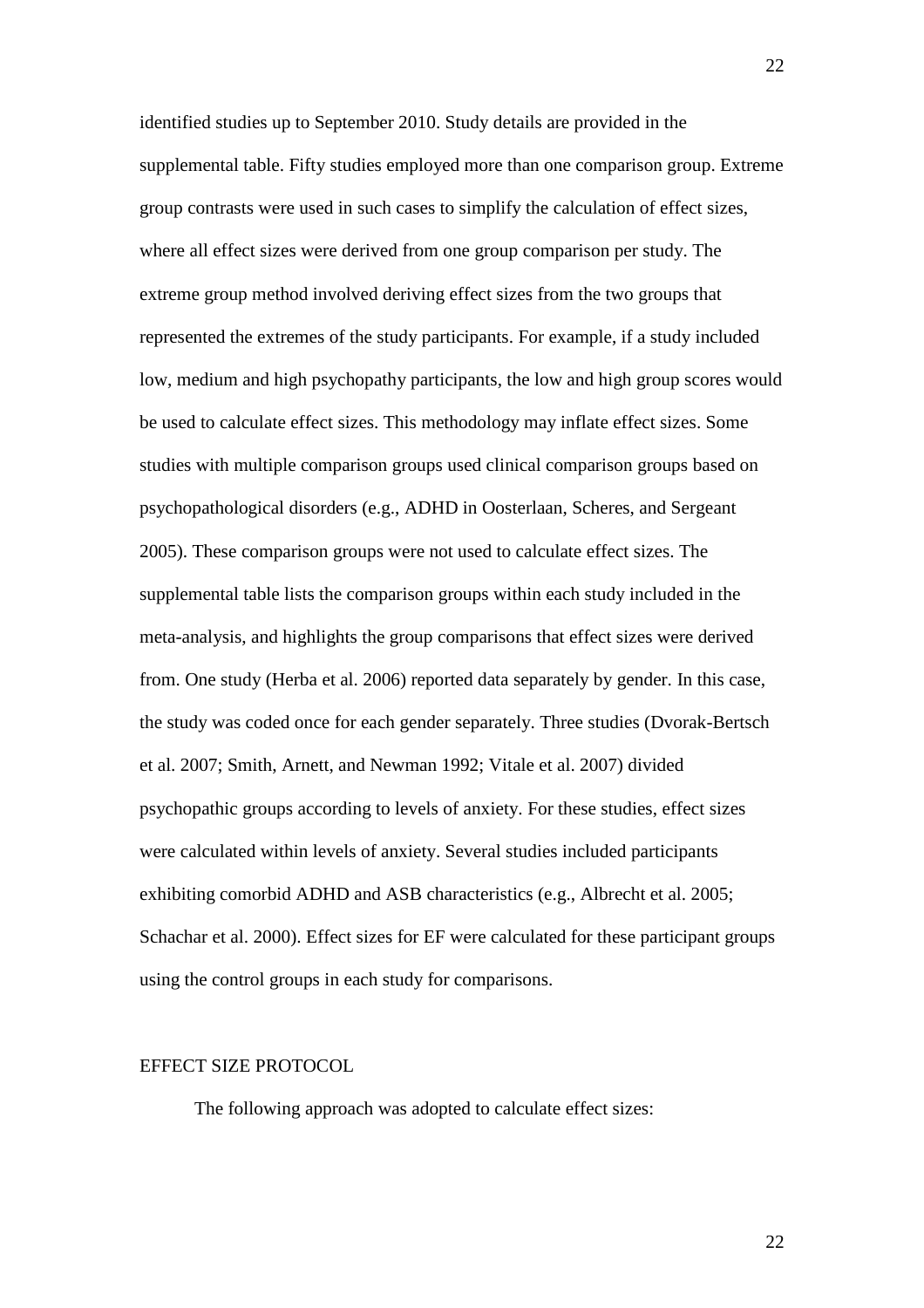- 1. Calculation of individual effect sizes (*d*) and corresponding variances for each EF measure in each study
- 2. Calculation of weighted mean effect size for each study
- 3. Calculation of weighted mean effect sizes for each EF measure across studies
- 4. Calculation of weighted mean effect sizes for ASB groups across studies
- 5. Calculation of 95% confidence intervals (CIs) surrounding weighted effect sizes
- 6. Calculation of Q and  $I^2$  statistics to assess heterogeneity of effect sizes by EF measures, ASB groups and studies.

Cohen's *d* (Cohen 1988) standardized mean difference effect sizes using pooled standard deviations were used to determine the magnitude of EF impairments. Zakzanis (2001) proposed that Cohen's *d* is the most appropriate measure for neuropsychological research primarily due to its ability to explicitly account for the variability observed between neuropsychological patients. Impairments in EF by antisocial groups were represented by positive effect sizes. Cohen (1988) defines a small effect size as  $d \ge 0.2$ , a moderate effect as  $d \ge 0.5$ , and a large effect as  $d \ge 0.8$ . Zakzanis (2001) proposed that a Cohen's *d* of 3.0 is an appropriate marker of clinical significance in neuropsychological disorders. All Cohen's *d* statistics are expressed in standard deviation units.

Individual effect sizes were first calculated for every EF measure used by a study. In studies reporting means and standard deviations for EF scores, *d* (Eq. 1) was calculated by subtracting the ASB group mean score  $(X_1)$  from the control group mean score  $(X_2)$  and dividing the result by the pooled standard deviation  $(S_{pooled})$  (Eq. 2).  $N_1$  is the number of participants in the ASB group,  $N_2$  is the number of participants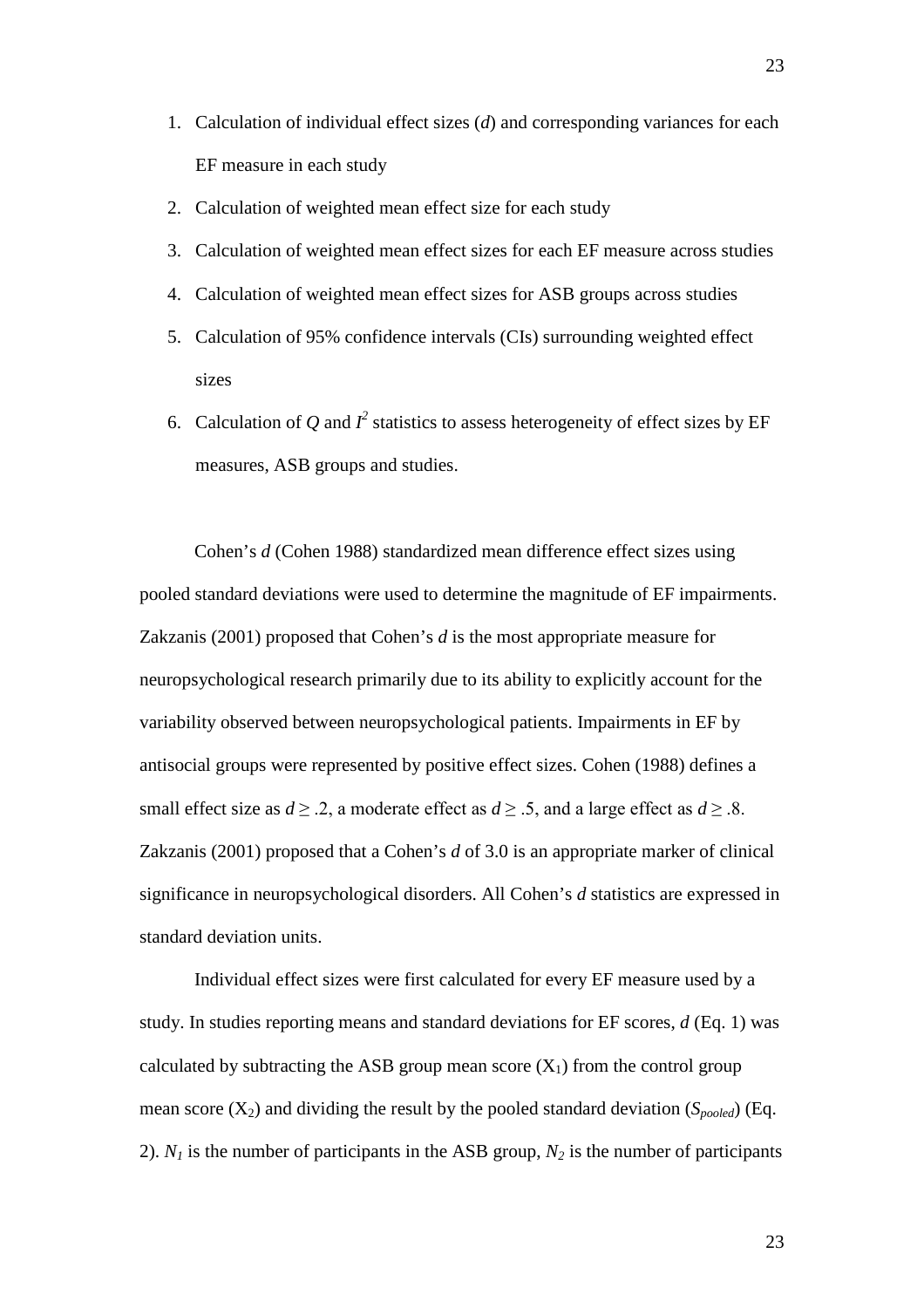in the control group,  $SD<sub>1</sub>$  is the standard deviation of the mean score for the ASB group, and *SD2* is the standard deviation of the mean score for the control group.

$$
d = \frac{\left(\overline{X}_2 - \overline{X}_1\right)}{S_{pooled}}\tag{1}
$$

where

$$
S_{pooled} = \sqrt{\frac{(N_1 - 1)SD_1^2 + (N_2 - 1)SD_2^2}{(N_1 - 1) + (N_2 - 1)}}
$$
(2)

When means and standard deviations were not reported, *r* values and *t* and *F* statistics were converted to *d* using formulae provided by Zakzanis (2001) and Lipsey and Wilson (2001). All computed effect sizes were corrected for small sample bias (Hedges g) using the formula provided by Hedges (1981) and displayed in Eq. 3. *N* is the total number of participants and *d'* is the unbiased standardized mean difference.

$$
d' = d \left[ 1 - \frac{3}{4N - 9} \right] \tag{3}
$$

The variance for each individual effect size  $(v_d)$  was calculated using Eq. 4, with *N* being the sample sizes for each group. The inverse of the sampling variance  $(w_i = 1/v_i)$  was used to weigh each effect size for the fixed effect model of analysis.

$$
v_d = \left[ \frac{N_1 + N_2}{N_1 N_2} + \frac{\left(d'\right)^2}{2\left(N_1 + N_2\right)} \right] \tag{4}
$$

After calculation of individual effect sizes, three classes of weighted mean effect sizes  $(\bar{d})$  were calculated (steps two to four of the effect size protocol) for 1) studies; 2) EF measures; and 3) ASB categorizations. A mean effect size was calculated for each study by averaging all effect sizes and inverse variance weights within the study. Therefore, each study produced an average effect size and an average inverse variance weight. An average inverse variance weight was used for studies, as weights are a function of sample size and highly similar across effect sizes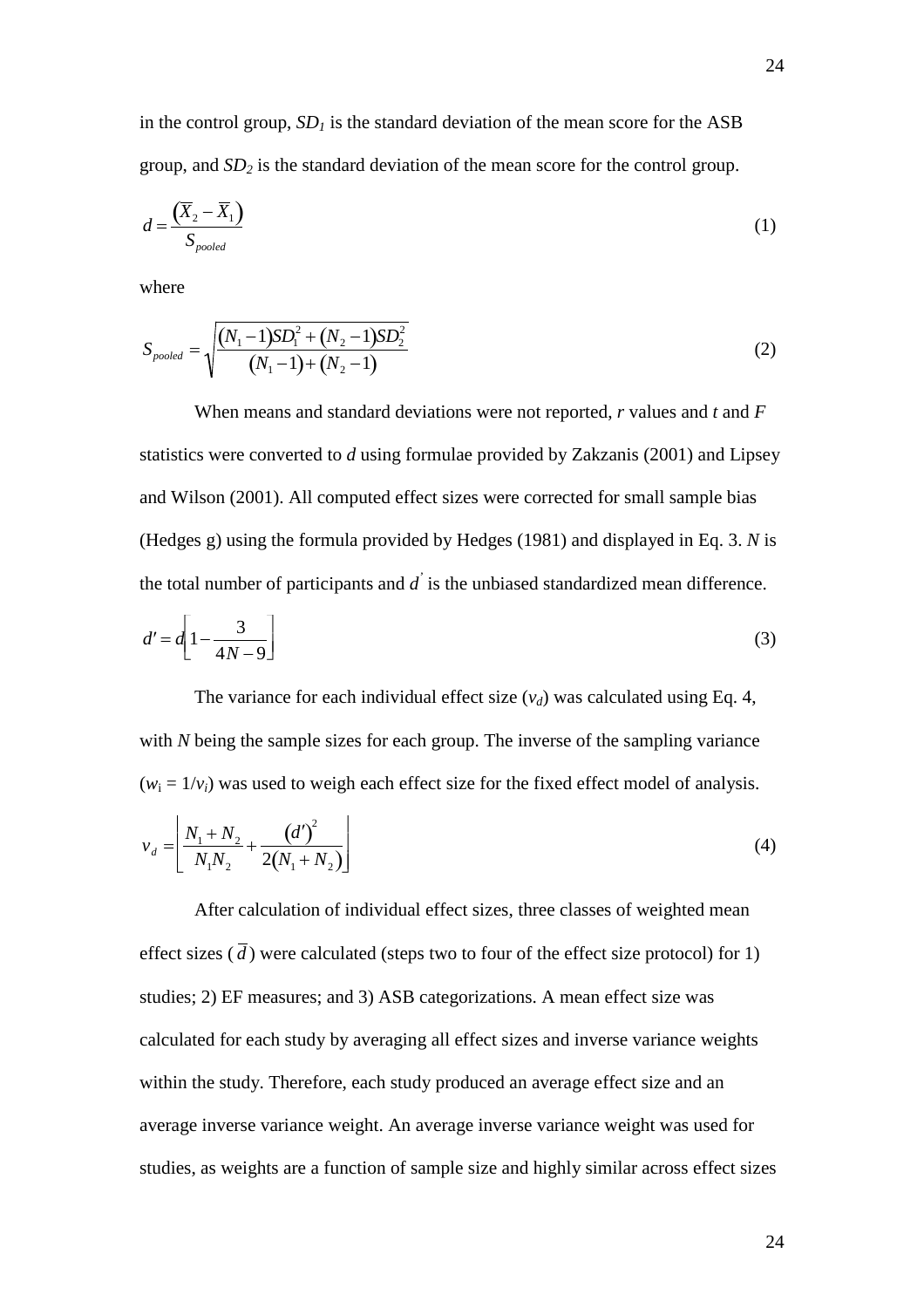within a study. Weighted mean effect sizes for EF measures and ASB categorizations were calculated from the individual effect sizes using the formula provided by Hedges and Olkin (1985). In Eq. 5, *k* is the number of effect sizes,  $w_i = 1/v_i$  (inverse variance weight), and  $v_i$  is the variance of the individual effect size.

$$
\overline{d} = \left[ \frac{\sum_{i=1}^{k} w_i d_i}{\sum_{i=1}^{k} w_i} \right]
$$
\n(5)

The variance of the weighted mean effect size was then calculated using Eq. 6, which was then used to calculate 95% confidence intervals for weighted mean effect sizes to aid in the determination of statistical significance (Eq. 7).

$$
v_{\overline{d}} = \left[ \frac{1}{\sum_{i=1}^{k} w_i} \right]
$$
 (6)

$$
95\% CI = \overline{d} \pm 1.96\sqrt{\overline{v}_{\overline{d}}}
$$
 (7)

Percentage overlap (%OL) scores were calculated using tables provided by Zakzanis (2001) for weighted mean effect sizes to estimate the extent to which scores from antisocial and comparison groups on EF measures overlapped. The %OL score is inversely related to effect size, where an effect size of  $d = 0.00$  corresponds to a 100% overlap in scores between the criterion and comparison groups, and an effect size of  $d = 4.00$  corresponds to an overlap of 2.3% between the two groups.

Tests of the homogeneity of the three classes of weighted mean effect sizes were performed to determine whether the effect sizes were derived from a single population. When the variation of effect sizes is greater than would be expected from sampling error alone, the distribution of effects sizes is deemed to be heterogeneous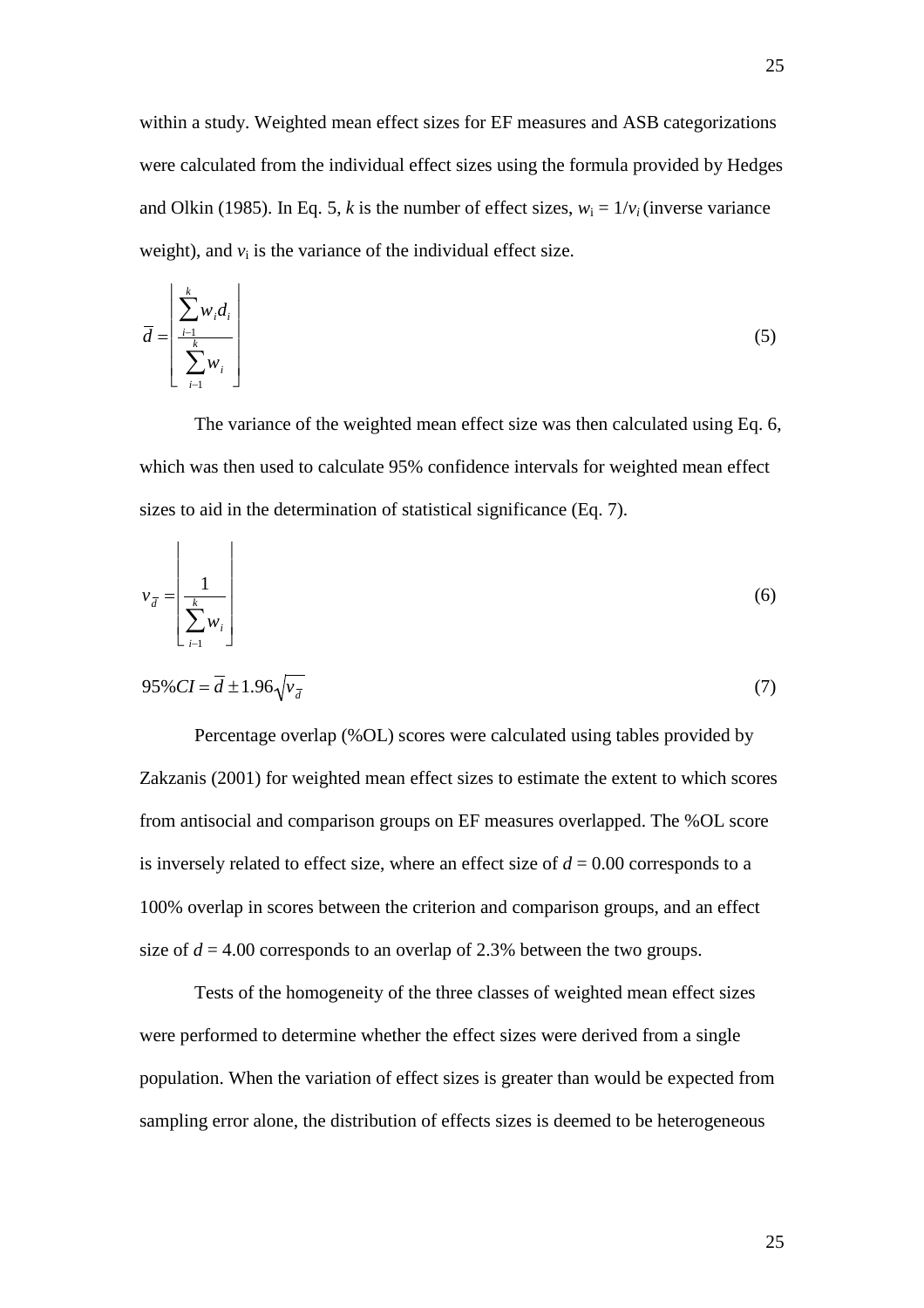and not derived from a single population (Lipsey and Wilson 2001). The *Q*-statistic was calculated as a homogeneity test (Eq. 8):

$$
Q = \sum_{i=1}^{k} w_i \left( d_i - \overline{d} \right)^2 \tag{8}
$$

where  $k$  is the number of effect sizes,  $w_i$  is the inverse variance weight of each individual effect size,  $d_i$  is the individual effect size, and  $\overline{d}$  is the weighted mean effect size. If the *Q*-statistic exceeds a critical value associated with a pre-determined alpha level (in the present study,  $p < .05$ ) the sample of effect sizes are characterized as heterogeneous. The *I*-squared statistic (Higgins and Thompson 2002) was also calculated, and is a measure of heterogeneity expressed as a percentage (Eq. 8):

$$
I^2 = 100 \left[ \frac{Q - df}{Q} \right] \tag{8}
$$

where *Q* is the *Q*-statistic and *df* is the number of effect size observations minus one. *I*-Squared values of 25%, 50% and 75% represent low, moderate and high levels of heterogeneity respectively. *I*-squared values greater than 50% indicate that variability in a group of effect sizes is large enough to suspect that they were not derived from the same population.

Both fixed- and random-effects models of the weighted mean effect sizes were estimated to analyze potential heterogeneity in effect size distributions. Fixed effect models assume that random error in effect size estimates results only from sampling error, while random effect models assume that variation in effect sizes stems from both sampling error and other systematic sources of variance (e.g., operationalisation of ASB). Random effect models provide a more conservative estimate of effect sizes in a population.

Potential moderator variables were examined to reduce possible heterogeneity among effect sizes. Weighted mean study effect sizes were used for moderator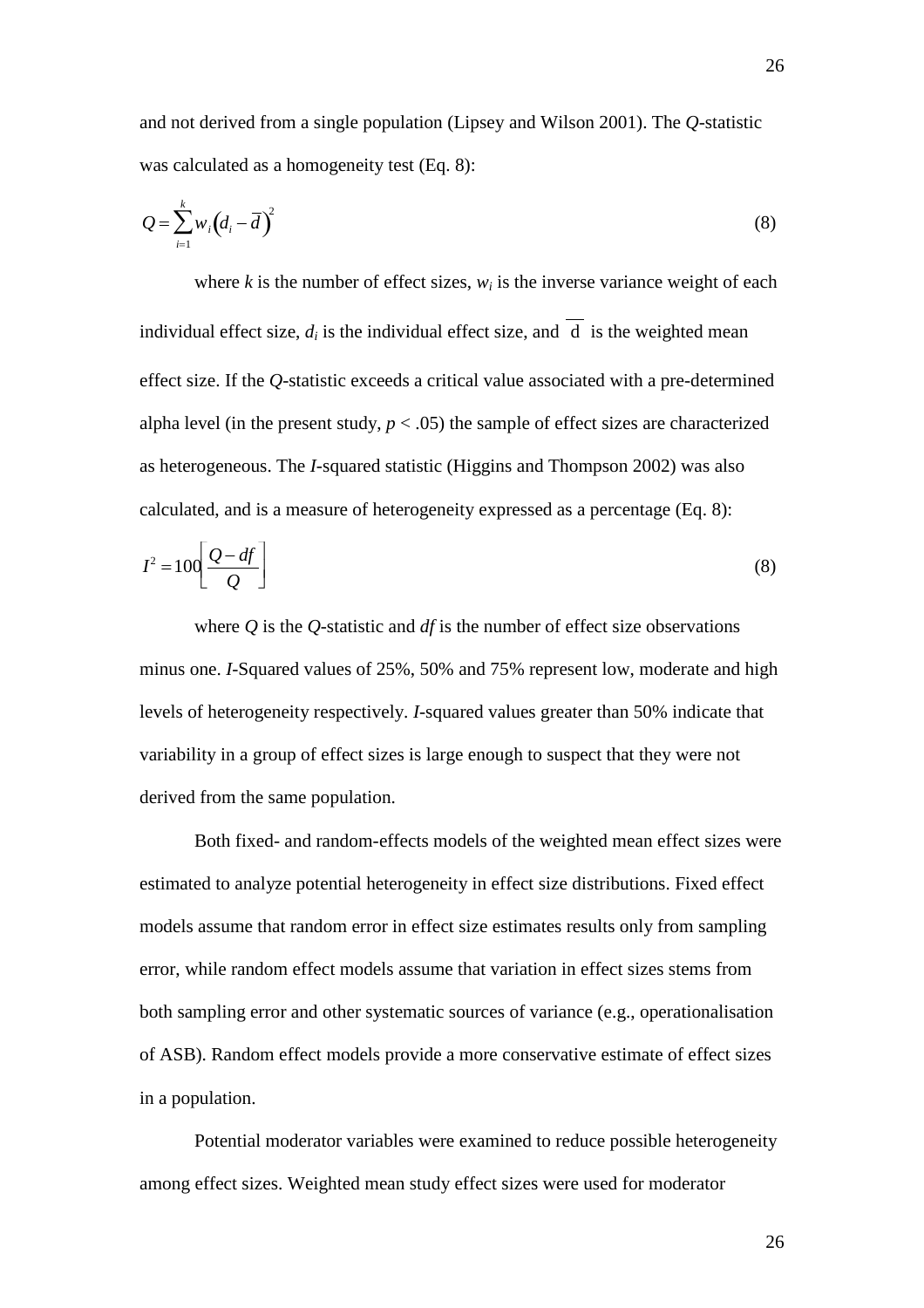analyses. Each study contributed one effect size to the analyses with the exception of studies reporting data separately for participants with comorbid ADHD and ASB, where such studies provided an effect size for antisocial and comorbid groups separately. Age, proportion of females, correctional recruitment, comparison group type and ADHD comorbidity were analyzed as potential moderators of effect sizes. These moderators were examined as between-study variables impacting on effect size magnitude. Average age was calculated for each study by averaging antisocial and control group ages. All categorical variables were dummy coded to allow for metaanalytic regression analyses. Correctional recruitment was examined to assess potential bias in effect sizes derived from in was expressed as a dichotomous variable with a study coded 1 if the sample was recruited from a correctional setting and 0 otherwise. Comparison group type was expressed as a dichotomous variable with a study coded 1 if the comparison was made with antisocial controls and 0 if the comparison was made with a normal control group. ADHD comorbidity was expressed as a dichotomous variable, with 1 representing comorbidity and 0 representing no comorbidity. IQ was not examined as a moderator of EF effect sizes, given that IQ test performance is dependent on a range of neuropsychological functions, including EF (Dennis et al. 2009). Effect sizes for group differences in IQ were calculated for each study reporting such data.

A meta-analytic regression random effects model (Hedges and Olkin 1985; Lipsey and Wilson 2001) was used to examine possible moderating effects of the continuous variables of age, and proportion of females, and the categorical variables of correctional recruitment, ADHD comorbidity and comparison group type on effect sizes. Duval and Tweedie's (2000) trim and fill method was used to explore publication bias. Finally, calculated effect sizes were checked using the

27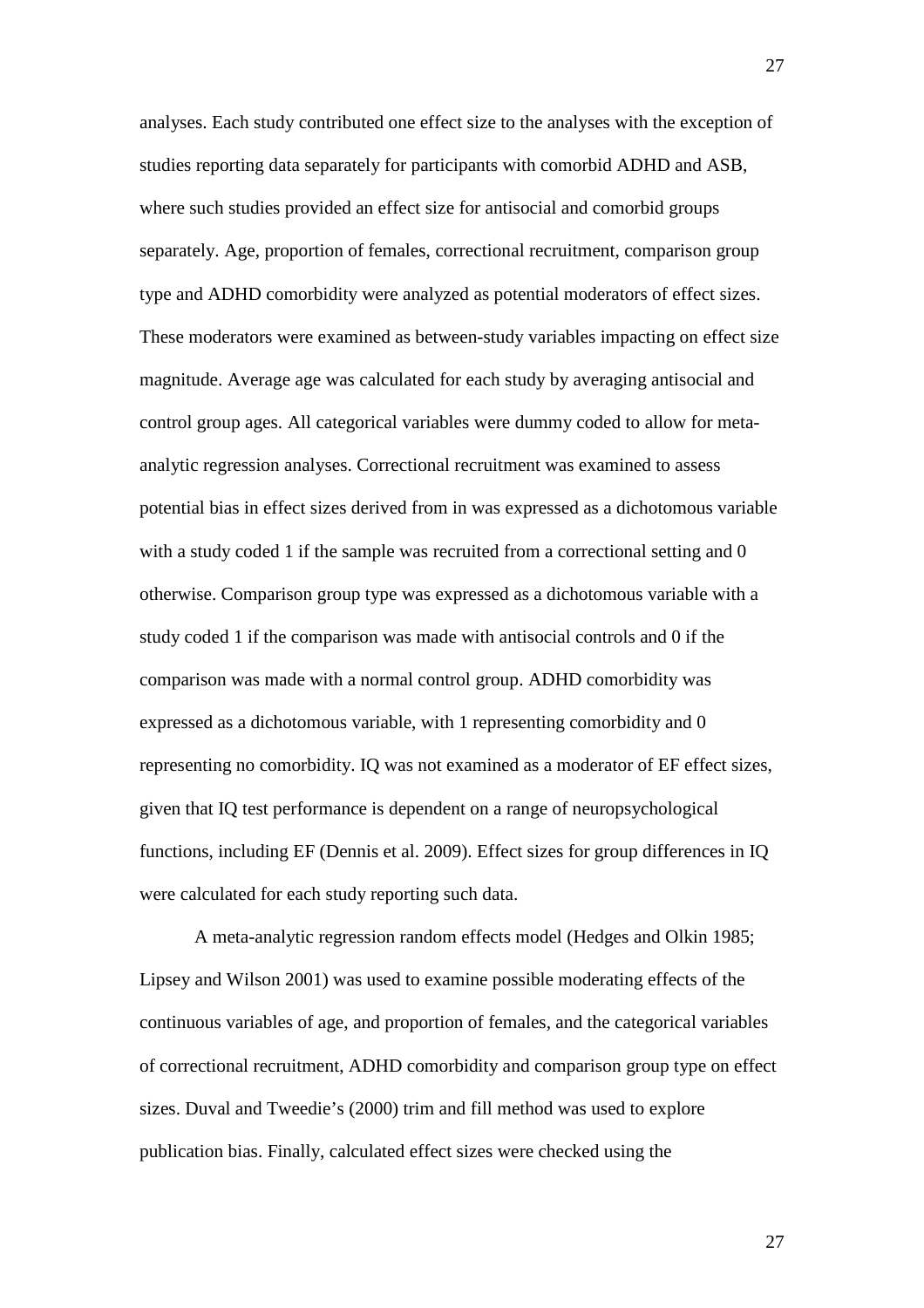*Comprehensive Meta-Analysis* software package (Borenstein et al. 2005). All calculated effect sizes and related statistics were the same as those obtained using the software package.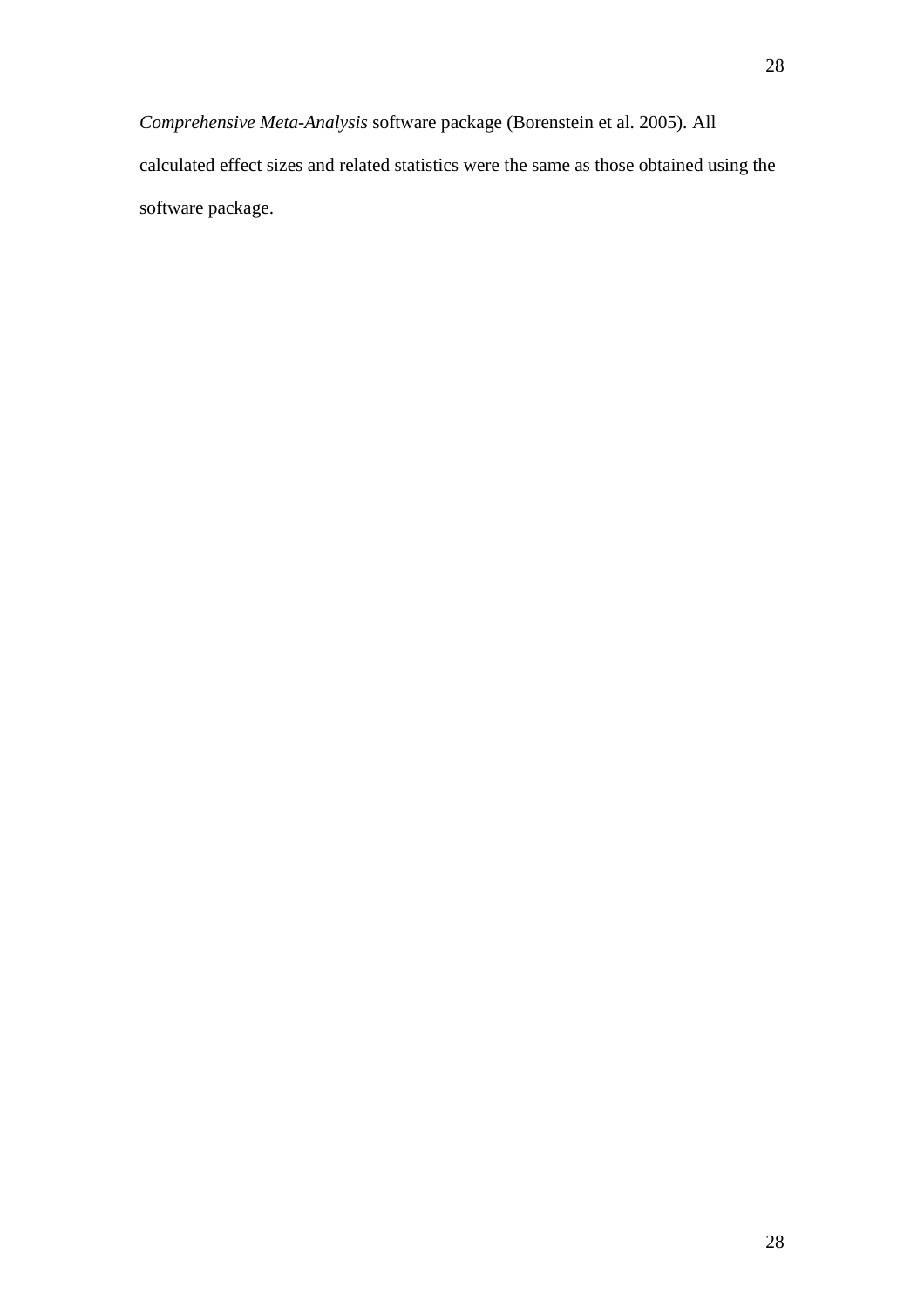#### **RESULTS**

# PARTICIPANTS

A total of 126 studies involving 14,786 participants (5,847 antisocial and 6,904 controls) met inclusion criteria for the meta-analysis. The total number of participants exceeded the number of antisocial and control participants combined given that some study samples did not divide participants into groups. Studies included 391 antisocial participants who had comorbid ADHD characteristics. Antisocial participants had a mean age of 22.31 years old  $(SD = 10.50)$  and the controls had a mean age of 21.86 years old  $(SD = 10.14)$ . Participants included 4,125 females and 1,388 reported minority participants. There were 73 studies that reported data relating to IQ (64 studies allowing calculation of effect sizes), 26 studies that used antisocial comparison groups, and 62 studies that recruited antisocial participants from correctional settings. Antisocial groups had significantly lower IQ scores ( $M =$ 97.08,  $SD = 13.46$ ) compared to comparison groups ( $M = 103.27$ ,  $SD = 13.64$ ) using a paired samples *t*-test,  $t(70) = -7.97$ ,  $p < .001$ .

## WEIGHTED STUDY EFFECT SIZES

A total of 570 effect sizes for EF measures were initially calculated across all studies, with these effect sizes then used to calculate weighted mean effect sizes for each study. All calculated effect sizes for each EF measure are provided in the supplemental table. Eight studies produced negative weighted mean effect sizes, and 57 studies produced weighted mean effect sizes that were not significantly different from zero  $(p > 0.05)$ . Weighted mean effect sizes ranged from  $-1.05$  to 5.14 across studies. Both fixed and random effects models for the summary grand mean effect size estimate where produced across studies, with effect sizes (mean, standard error,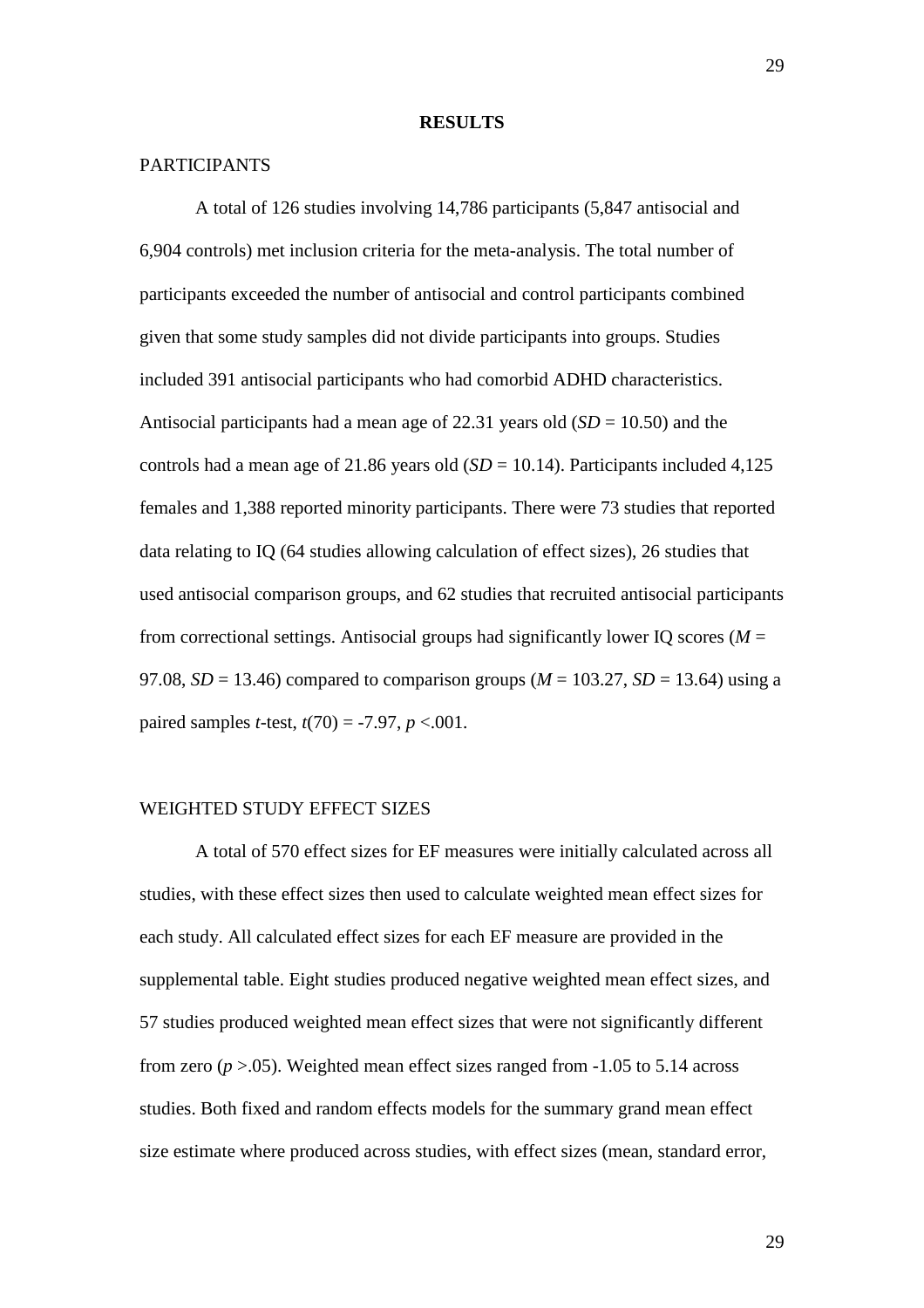variance, %OL, 95% CIs) and homogeneity statistics displayed in table 1. According to the fixed effect model, the weighted grand mean effect size was  $d = 0.44$  (95% CIs from 0.41 to 0.47), indicating that across studies the average difference between antisocial and comparison groups on EF scores was 0.44 standard deviations. This effect was significantly different from zero ( $z = 30.60$ ,  $p < .0005$ ) and was in the medium range compared to the medium to large grand mean effect size found by Morgan and Lilienfeld  $(d = 0.62)$ . According to the random effects model, the average difference between antisocial and comparison groups was *d* = 0.53 (95% CIs from 0.45 to 0.61) standard deviations on EF scores.

For the fixed effect model, the test of homogeneity was statistically significant  $(Q = 767.61, p < .0005)$  and I-squared was greater than 50% at 83.72%, indicating that the sample of effect sizes was heterogeneous, with not all effect sizes derived from a single population. Overall, these results indicated that there was a robust association between ASB and EF, although there was significant variation across studies in the magnitude of effect sizes.To address the significant variation in effect sizes across studies, effect sizes were first grouped according to ASB operationalisations.

## \*\*\* INSERT TABLE 1 ABOUT HERE \*\*\*

### ANTISOCIAL BEHAVIOUR CATEGORIES

Table 1 also displays weighted effect sizes (mean, standard error, variance, %OL, 95% CI's) and homogeneity statistics for a fixed effect model of effect sizes grouped by ASB categories. The magnitude of mean effect sizes varied considerably across antisocial groups. Mean weighted effect sizes ranged from 0.19 to 0.62 across ASB groups, and were all significantly different from zero (*p* <.05). The largest mean effect size was for criminality  $(d = 0.62)$ , and the lowest effect size was for ASPD  $(d)$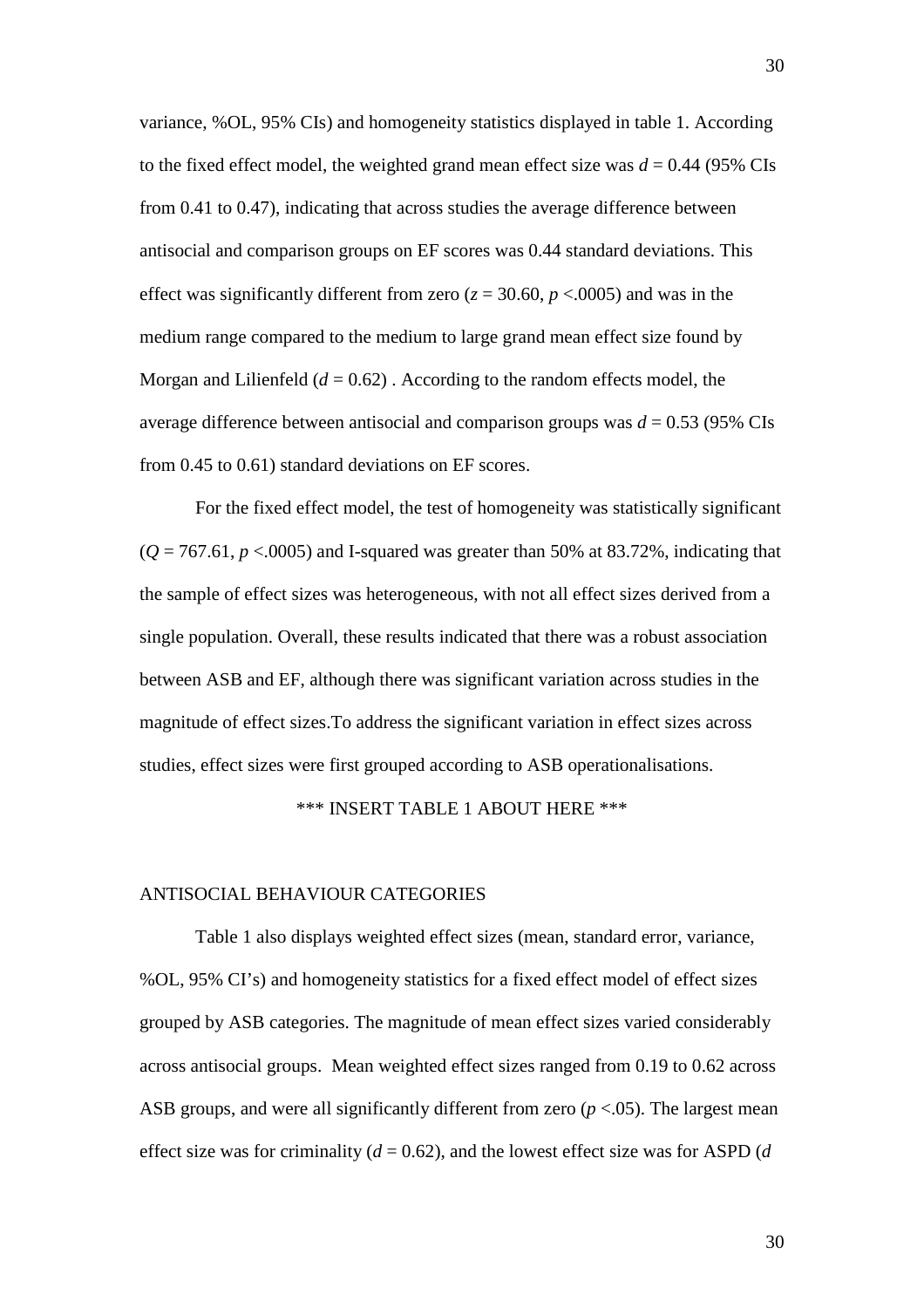$= 0.19$ ). Heterogeneity in effect sizes decreased when effect sizes were grouped by ASB operationalisations, although effect sizes remained significantly heterogeneous across all ASB categories except for ASPD ( $Q_W$  = 1156.18,  $p < 0001$  and  $Q_B$  = 53.44, *p* <.0001). Figure 1 displays a forest plot of weighted mean effect sizes for ASB groups, where the mean effect size is represented by the marker, and the upper and lower 95% confidence intervals for the estimate are represented by the horizontal lines connected to the marker.

# \*\*\* INSERT FIGURE 1 ABOUT HERE \*\*\*

## MEASURES OF EXECUTIVE FUNCTION

Effect sizes were grouped according to EF measures (table 2), with effect sizes ranging from -0.13 to 3.05. The largest effect size for EF measures with more than two studies contributing to the estimate was the Self-Ordered Pointing task  $(d = 0.83)$ . Measures with medium to large effect sizes included the Porteus Maze Test  $(d = 0.71)$ the Delayed Matching to Sample Task ( $d = 0.59$ ), the Go/No-Go Task ( $d = 0.56$ ), EF composites ( $d = 0.55$ ) and the Spatial Working Memory Task ( $d = 0.54$ ). Heterogeneity in effect sizes reduced when effect sizes were grouped by EF measures, although remained significant ( $Q_W$  = 1238.04, *p* <.0001 and  $Q_B$  = 402.04, *p* <.0001).

\*\*\* INSERT TABLE 2 ABOUT HERE \*\*\*

Further analyses were conducted to explore whether the smaller grand mean effect size for the present analysis in comparison to Morgan and Lilienfeld's analysis was due to the use of a more inclusive approach to EF measures. The weighted mean effect size was re-calculated using only those EF measures included in Morgan and Lilienfeld's meta-analysis (i.e., Porteus Mazes, Stroop Interference Test, Part B of the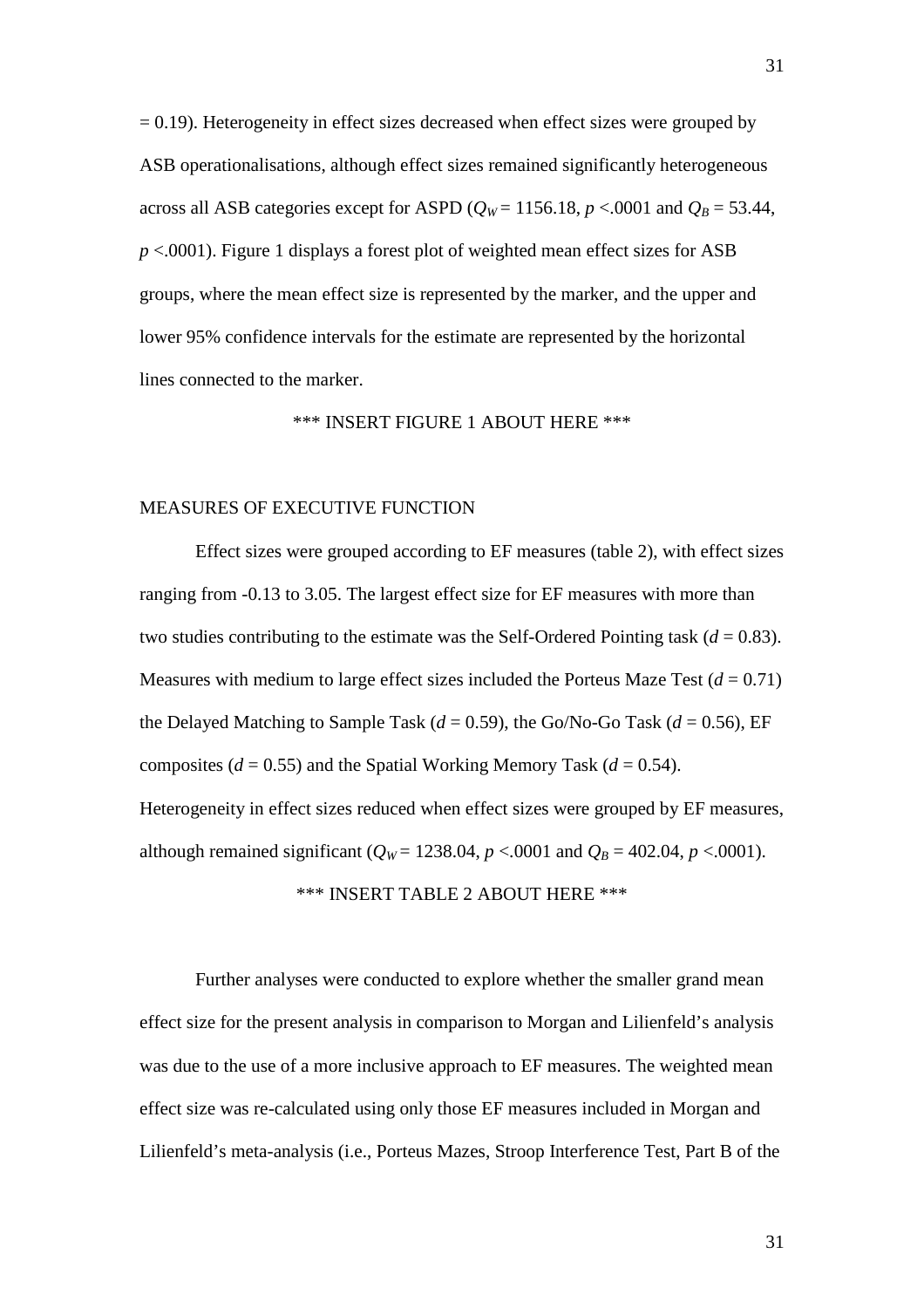Trail Making Test, the Wisconsin Card Sort Test, and Verbal Fluency Tests). These EF measures produced a fixed model mean weighted effect size of *d* = 0.34 (95% CIs from 0.31 to 0.37,  $Q = 741.46$ ,  $p < .0005$ ), which was lower than both the total mean effect size for the present study and Morgan and Lilienfeld's meta-analysis. EF measures not included in the Morgan and Lilienfeld analysis produced a fixed model mean weighted effect size of  $d = 0.43$  (95% CIs from 0.40 to 0.46,  $Q = 827.51$ , *p*  $< .0005$ ).

Effect sizes for IQ ranged from -0.52 to 6.96 across the 64 studies reporting means and standard deviations for intelligence scores. The average weighted effect size for group differences in IQ across studies using a fixed effect model was  $d = 0.48$ (95% CIs from 0.42 to 0.53, *Q* = 102.09, *p* <.0001) and *d* = 0.57 (95% CIs from 0.43 to 0.71) using a random effect model. The average IQ effect size was in the same range as the average effect size for EF. Using meta-analytic regression, mean IQ effect sizes were significantly associated with mean effect sizes for EF across studies  $(Q_{Model} = 11.98, df = 1, p < .0005; Q_{Residual} = 118.55, df = 69; R<sup>2</sup> = .09$ , indicating that larger effect sizes for IQ differences were associated with larger effect sizes for EF differences.

# ANALYSIS OF MODERATORS

Meta-analytic regression was performed on studies reporting data for the moderators of correctional recruitment, comparison group type, comorbid ADHD, age and proportion of females, with mean effect size as the dependent variable and the inverse variance of effect sizes used as the weighting variable (Table 3). The  $Q_{Model}$ was significant,  $(Q_{model} = 25.35, df = 5, p < .0005)$ , indicating that the moderator variables accounted for a significant level of variability in effect sizes. The variables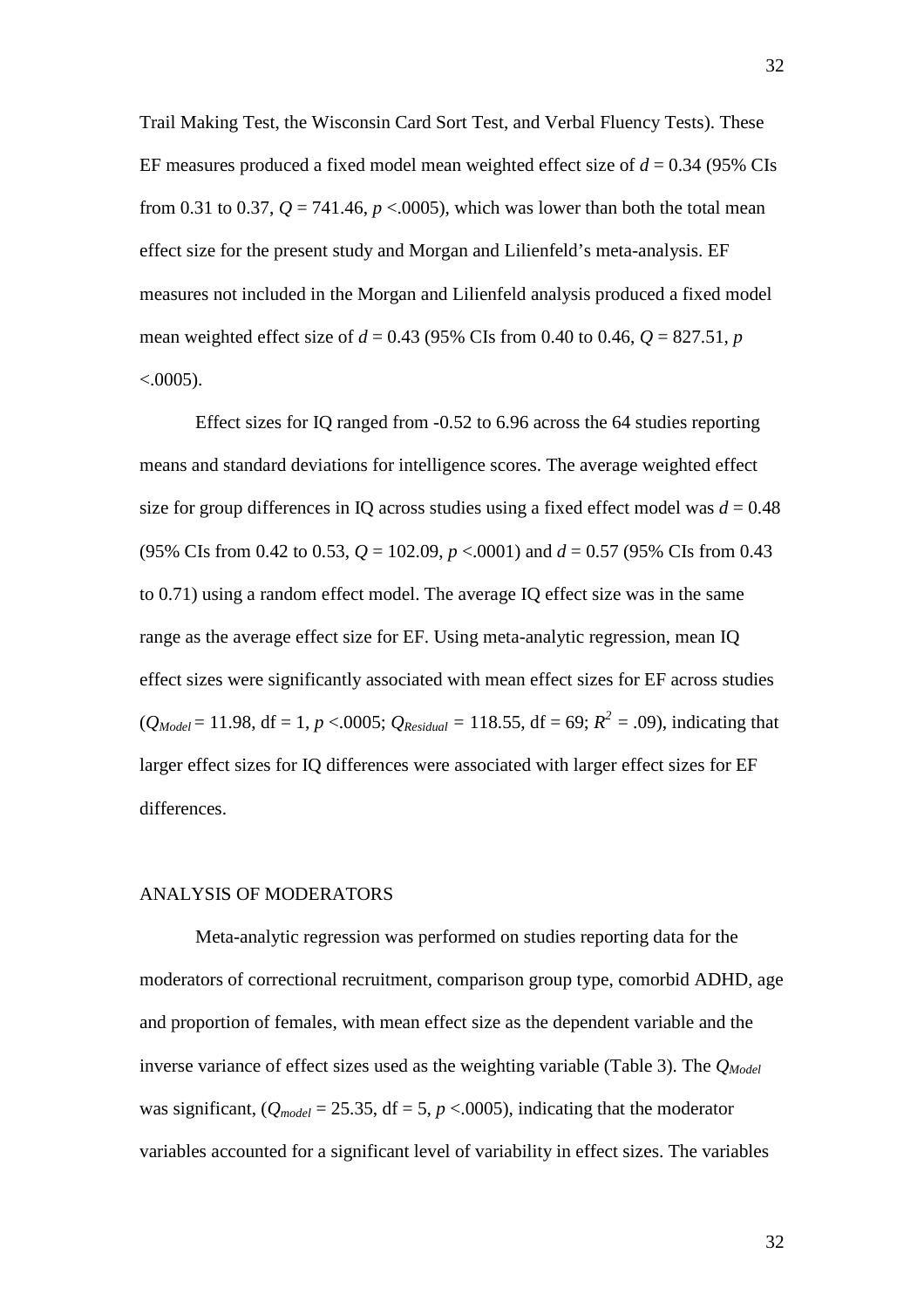of correctional recruitment, comparison group type and comorbid ADHD emerged as significant predictors of mean study effect sizes. These results indicated that larger effect sizes were associated with studies that recruited participants from correctional settings, used non-antisocial comparison groups and included participants comorbid with ADHD and ASB features.

\*\*\* INSERT TABLE 3 ABOUT HERE \*\*\*

# PUBLICATION BIAS

Using the meta-analytic analog to AVOVA, there was no significant difference in weighted mean study effect sizes between unpublished  $(N = 11)$  and published ( $N = 115$ ) studies ( $Q_{Between} = .21$ , df = 1,  $p > .05$ ). The trim and fill method (Duval and Tweedie 2000) was used to assess publication bias. Inspection of the observed funnel plot of mean study effect sizes and the standard error of effect sizes in Figure 2 indicated an asymmetry around the overall weighted mean effect size suggestive of publication bias. Using the trim and fill method it was estimated that 26 studies were missing to the left of the mean study effect size due to publication bias (see figure 2). The trim and fill adjusted mean study effect size estimate was  $d = 0.33$ (95% CIs from 0.31 to 0.36) using a fixed effects model and  $d = 0.34$  (95% CIs from 0.25 to 0.43) using a random effects model.

\*\*\* INSERT FIGURE 2 ABOUT HERE \*\*\*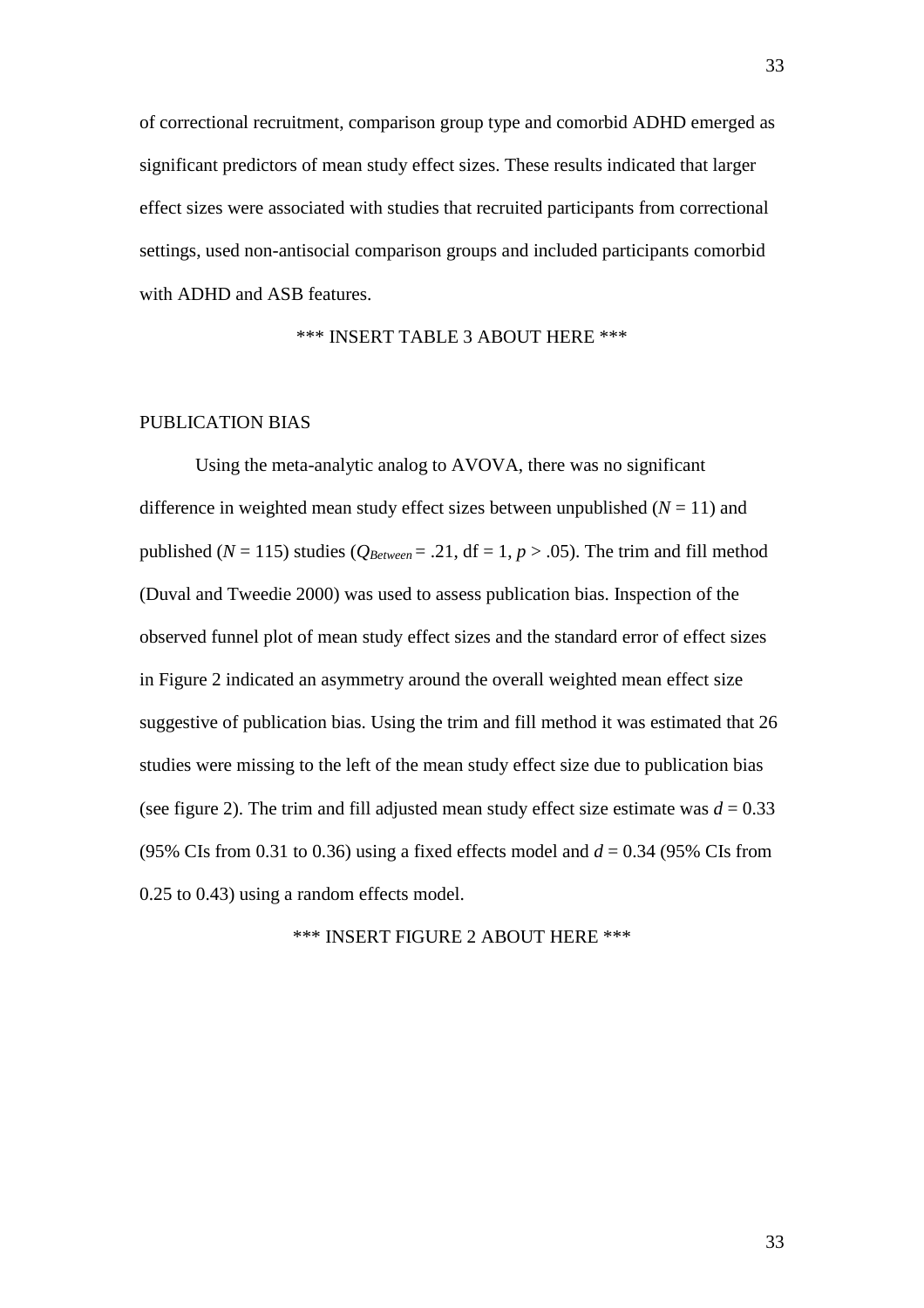#### **DISCUSSION**

Consistent with the results of Morgan and Lilienfeld's (2000) meta-analysis, the results of the present meta-analysis confirm that there is a robust and statistically significant association between ASB and poorer executive functioning. This effect hold across varying study methodologies, including different antisocial groups and EF measures. An average weighted grand mean effect size of 0.44 standard deviations difference between antisocial and comparison groups was found across studies. This effect size was in the medium range, compared to the medium to large 0.62 average weighted mean effect size produced by Morgan and Lilienfeld. Given the current state of the literature in terms of the variation across studies in methodologies, caution should be exercised in interpreting grand mean effect sizes. We argue that the true value of effect sizes cannot be estimated at the present time due to this methodological variation. Rather, the results of Morgan and Lilienfeld's and present meta-analysis at best indicate that there is a robust association between ASB and EF impairments, and highlight the need for future studies to examine specificity in impairments. The results of the present meta-analysis were likely to be a more accurate reflection of the association between EF and ASB compared to Morgan and Lilienfeld's meta-analysis given the inclusion of a wider range of studies and increased statistical power with the inclusion of a larger number of studies.

It should be pointed out that the grand mean effect size was based on a highly heterogeneous sample of effect sizes, indicating that effect sizes were not derived from a single population. In large part, this heterogeneity is likely a direct reflection of the variability within antisocial individuals as a group. In general, more contemporary EF measures produced some of the largest effect sizes, including the Self-Ordered Pointing task (*d* = 0.83), Risky Choice Task (*d* = 0.63), the Delayed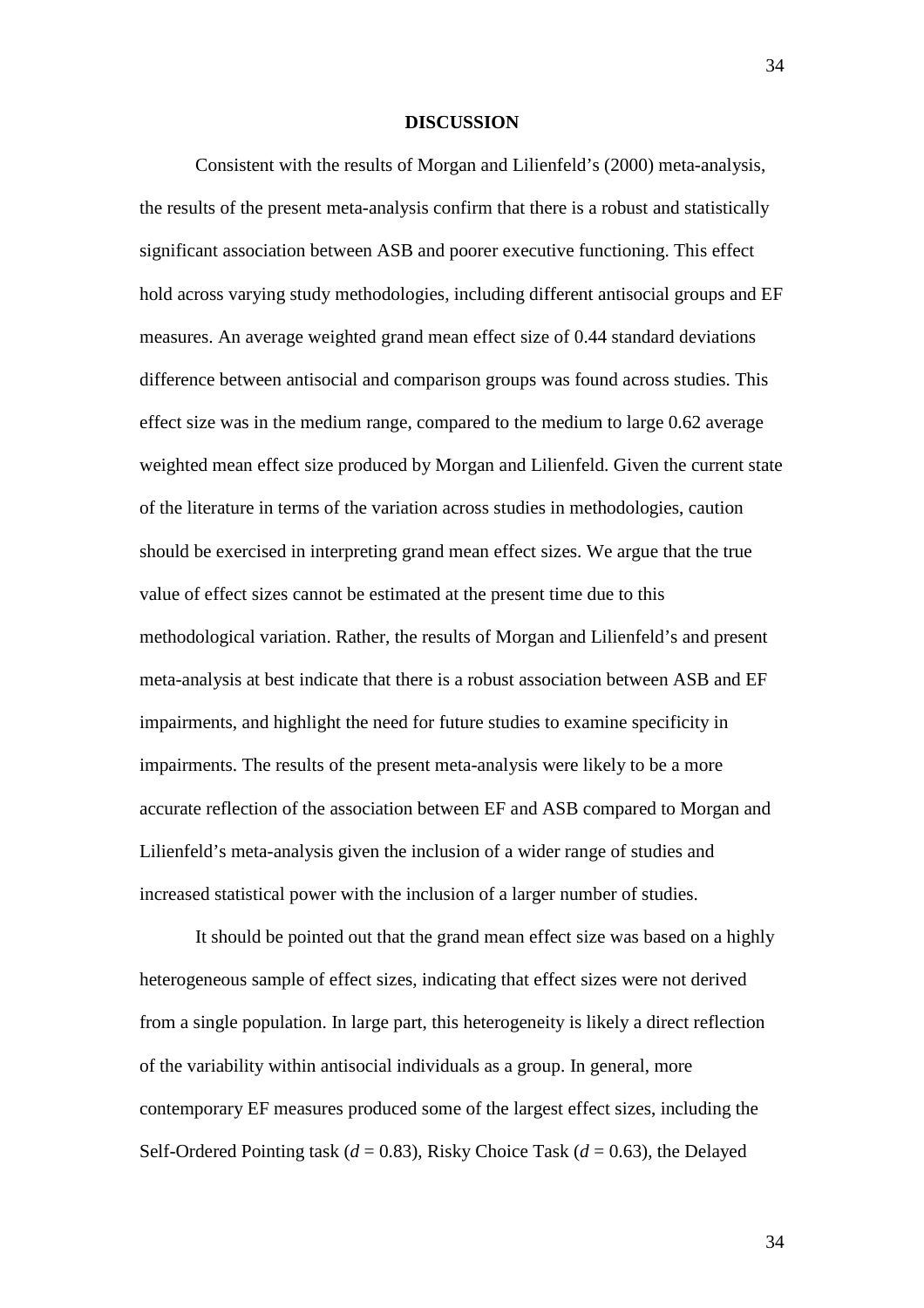Matching to Sample task ( $d = 0.59$ ), and the Spatial Working Memory task ( $d = 0.54$ ). It is possible that more recently developed measures of EF are better able to differentiate between antisocial and comparison groups. EF measures are likely to vary significantly according to their usefulness in discriminating between ASB and comparison groups performance.

Effect sizes for EF impairment varied across ASB categorizations. Effect sizes for EF measures were found to be largest for the categories of criminality  $(d = 0.61)$ , ODD/CD  $(d = 0.54)$  and psychopathy  $(d = 0.42)$ . However, caution must be observed when interpreting differences in EF between ASB categorizations given the substantial overlap between categories. ODD/CD has been characterized as a precursor to the development of later persistent ASB (Loeber and Farrington 2000). Theoretical models of the development of antisocial behavior may be more useful in classifying antisocial individuals, including Moffitt's (1993) developmental taxonomy. Moffitt (1993) proposed that neurocognitive deficits present from an early age are a key mechanism underlying the expression of serious and persistent antisocial behavior that emerges in childhood and continues throughout the lifecourse. Based on the theory, only those most serious and persistently antisocial individuals will display neurocognitive impairments. Such theories are necessary to form testable hypotheses regarding the role and nature of EF impairments in antisocial behavior, as opposed to atheoretical overlapping categories focused on describing rather than explaining antisocial behaviors.

The use of developmental data in examining the links between EF and ASB is rare, which has impeded efforts in identifying the etiological role of neurocognitive impairments in the expression of ASB over the lifecourse across different groups of antisocial individuals. It is possible that different forms of ASB develop along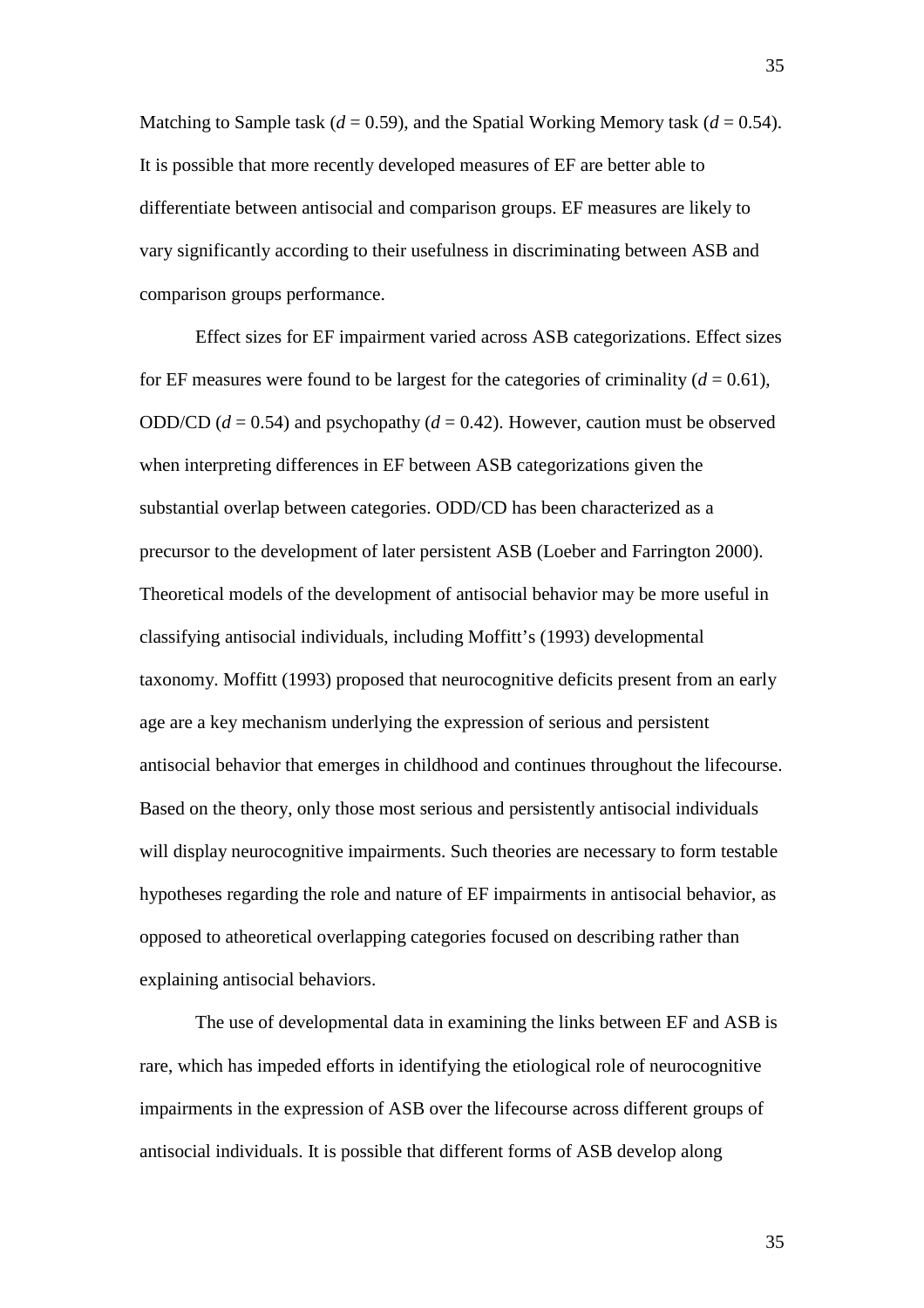separate but related developmental trajectories. There is some support for Moffitt's (1993) assertion that early onset neurocognitive deficits are associated with lifecourse persistent ASB and not ASB limited to adolescence (Moffitt 2006; Piquero 2001; Raine et al. 2005). There is also developmental evidence indicating that neurocognitive functioning tests, including measures of EF, fail to differentiate between lifecourse persistent and adolescence limited antisocial groups (Barker et al. 2007; White, Bates, and Buyske 2001). Such evidence suggests that there is likely to be heterogeneity in EF impairments both within and between current conceptualizations of antisocial groups.

There is emerging support for the hypothesis of variation in EF impairments across subtypes of antisocial behavior. Barker et al (2007) found that there was heterogeneity in EF impairments within the ASB category of CD. Their results indicated that EF impairments were associated with physical aggression but not theft. Furthermore, the results of Barker et al. (2011) confirmed that EF impairments were associated with physical aggression but not theft, even after controlling for ADHD. Such results highlight the importance of examining how the etiological role of EF impairments may differ across subtypes of ASB.

Compared to Morgan and Lilienfeld's study, there were a number of significant differences in effect sizes produced for ASB categories. These included effect sizes for psychopathy (0.42 vs. 0.29), criminality (0.61 vs 1.09), delinquency (0.41 vs 0.86) and ODD/CD (0.54 vs 0.40) for the current and Morgan and Lilienfeld's meta-analysis respectively. It is probable that these differences in part reflect changing sampling methods. For example, in most studies published after the original meta-analysis psychopathy studies used the PCL-R or derivatives for operationalisation, compared to the use of other personality measures (e.g., California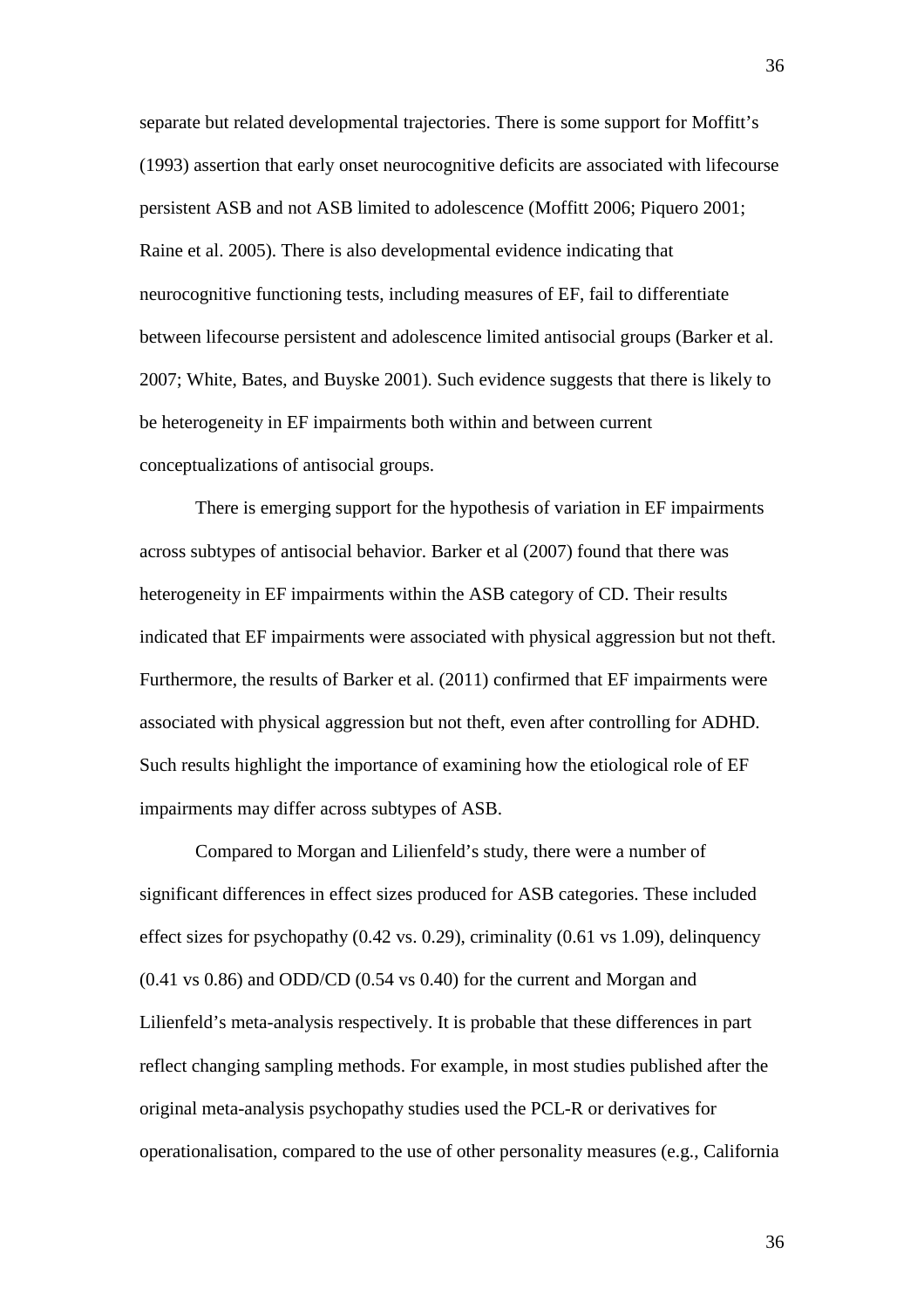Psychological Inventory and the Minnesota Multiphasic Personality Inventory) by studies in Morgan and Lilienfeld's meta-analysis. Furthermore, in the current metaanalysis a large number of studies adopted more specific operationalisations of ASB, including psychopathy and ASPD as opposed to operationalisations based solely on legal status (i.e., criminality and delinquency). Rather than viewing this situation as a limitation, we believe that this reflects the evolving nature of research examining EF and ASB. Research studies are moving toward identifying specificity in EF impairments among specific populations of antisocial individuals as opposed to relying on generalized operationalisations based on criminal history factors alone.

The association between ODD/CD and EF has been questioned due to findings suggesting that the association can be explained by comorbidity of these externalizing disorders with ADHD, which has been associated with EF impairments (Pennington and Ozonoff 1996). However, more recent findings suggest that ODD/CD is significantly associated with EF impairment after controlling for ADHD (Barkley et al. 2001; Clark, Prior, and Kinsella 2000; Van Goozen et al. 2004). Results from the meta-analysis indicated that ASB comorbid with ADHD was associated with poorer EF performance compared to non-comorbid antisocial groups. ADHD is highly comorbid with ASB and increases the risk of adult criminality, although ADHD alone is not a sufficient risk factor for later ASB (Loeber and Farrington 2000; Nigg 2003; Satterfield et al. 2007). Current evidence suggests that the effects of ADHD are likely to additive in increasing EF difficulties among antisocial individuals (Déry et al. 1999; Van Goozen et al. 2004). However, further research is needed to examine how ADHD may impact on the association between ASB and EF impairments.

The association between ASB and EF impairment varied across EF measures, which suggests that particular EF processes may be more strongly associated with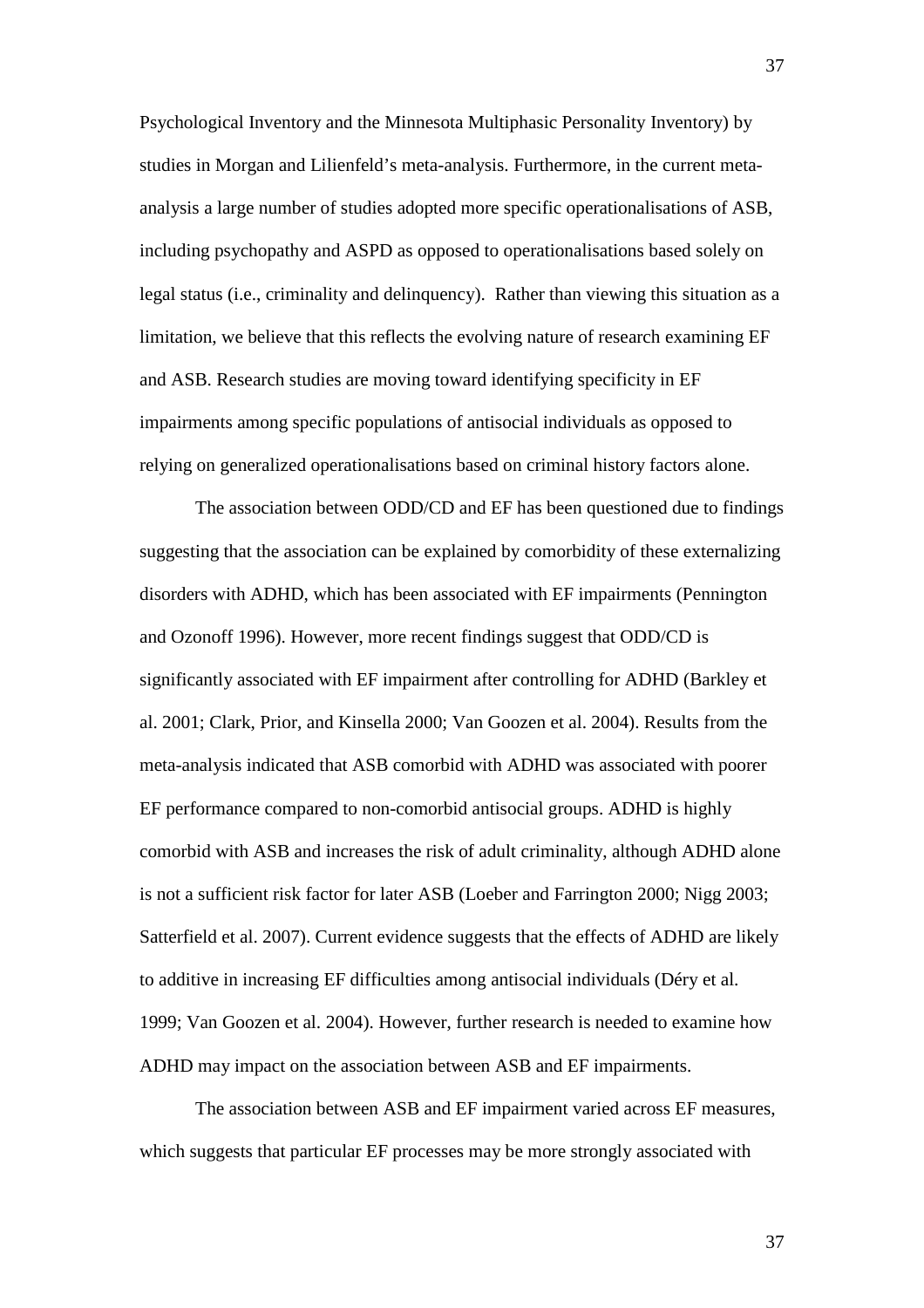ASB. Measures of working memory, spatial working memory and attention were found to have some of the largest effect sizes, including Spatial Working Memory, Self-Ordered Pointing and the Go/No-Go tasks. Compared to Morgan and Lilienfeld's meta-analysis, EF measure effect sizes produced by the present analysis were largely similar. These included effect sizes for Trail Making Test Part B (.38 vs. .40), Porteus Mazes (.71 vs. .80), Stroop (.35 vs. .35) and Verbal Fluency (.36 vs. .26) for the present and Morgan and Lilienfeld's meta-analysis respectively. Interestingly, some of the more common or traditional measures of EF (viz., the Tower of London, Trail Making Task Part B, Wisconsin Card Sort, and verbal fluency) produced small to medium effect sizes. These findings suggest that there may be variability across EF measures in their abilities to differentiate between antisocial and control groups, and is suggestive of specificity in EF impairments for antisocial individuals.

A further issue with the study of ASB and EF relates to the measures of EF used to assess performance. Most EF measures are designed to be sensitive to clinical impairments in functioning. While useful in clinical settings, these measures may not be sensitive enough to capture sub-clinical EF problems displayed by ASB individuals or individual differences in EF that may impact on everyday functioning. It is possible that the problems in EF associated with some groups of antisocial individuals result from such sub-clinical or individual differences in EF. This highlights a need for further research to construct and validate EF measures relevant to everyday functioning that are sensitive to sub-clinical problems and individual differences in EF.

Rather than regard ASB as specific to EF impairments, a more accurate view may be that ASB is associated with a broader syndrome of more generalized neurocognitive impairments that include EF impairment. Antisocial groups had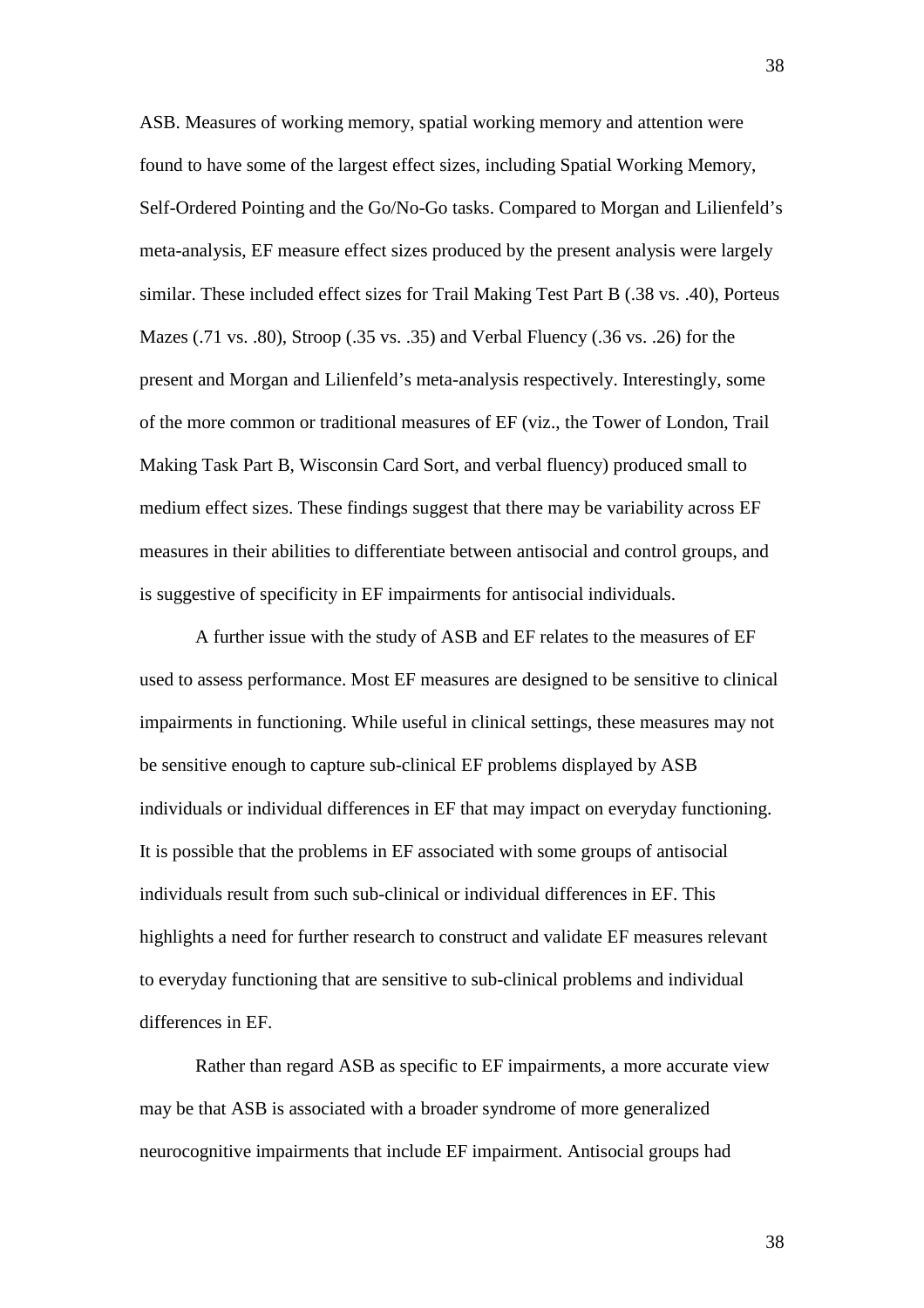significantly lower IQ scores compared to comparison groups, suggesting poorer general intellectual functioning. The average effect size for IQ was similar in magnitude to effect size for EF, with larger differences in IQ associated with larger differences in EF between ASB and control groups. This was not unexpected, given that EF correlates highly with general intelligence (Ardila, Pineda, and Rosselli 2000).

It must also be noted that EF impairments are not unique to ASB and have been linked to a range of clinical disorders, including ADHD, substance use disorders, autism spectrum disorders, schizophrenia and bipolar disorder (Giancola, Shoal, and Mezzich 2001; Giancola and Tarter 1999; Martinez-Aran et al. 2002; Pennington and Ozonoff 1996; Schug and Raine 2009; Willcutt et al. 2005). Furthermore, ASB generally does not present in isolation, but is a component of a larger constellation of psychological, emotional and behavioral problems, including physical and mental health issues, substance use, and poor academic functioning (Abram et al. 2003; Farrington 2005; Kenny and Nelson 2008; Loeber and Farrington 2000; Odgers et al. 2007). It is possible that EF impairments are not specific to ASB, but are associated with these psychological, emotional, and behavioral problems in general.

The current findings do not provide conclusive support for the assertion that antisocial individuals have structural or functional PFC impairments. Further research is needed to explore this issue, including neuroimaging studies. Recent meta-analysis findings indicate that antisocial and violent behavior is associated with structural and functional abnormalities in the PFC (Yang and Raine 2009). Specifically, structural and functional impairments are consistently observed in the right orbito-frontal cortex, left dorso-lateral PFC, and right anterior cingulated cortex (Yang and Raine 2009). Structural and functional impairments in other brain regions have been implicated in the development of ASB, including the amygdala, ventro-medial PFC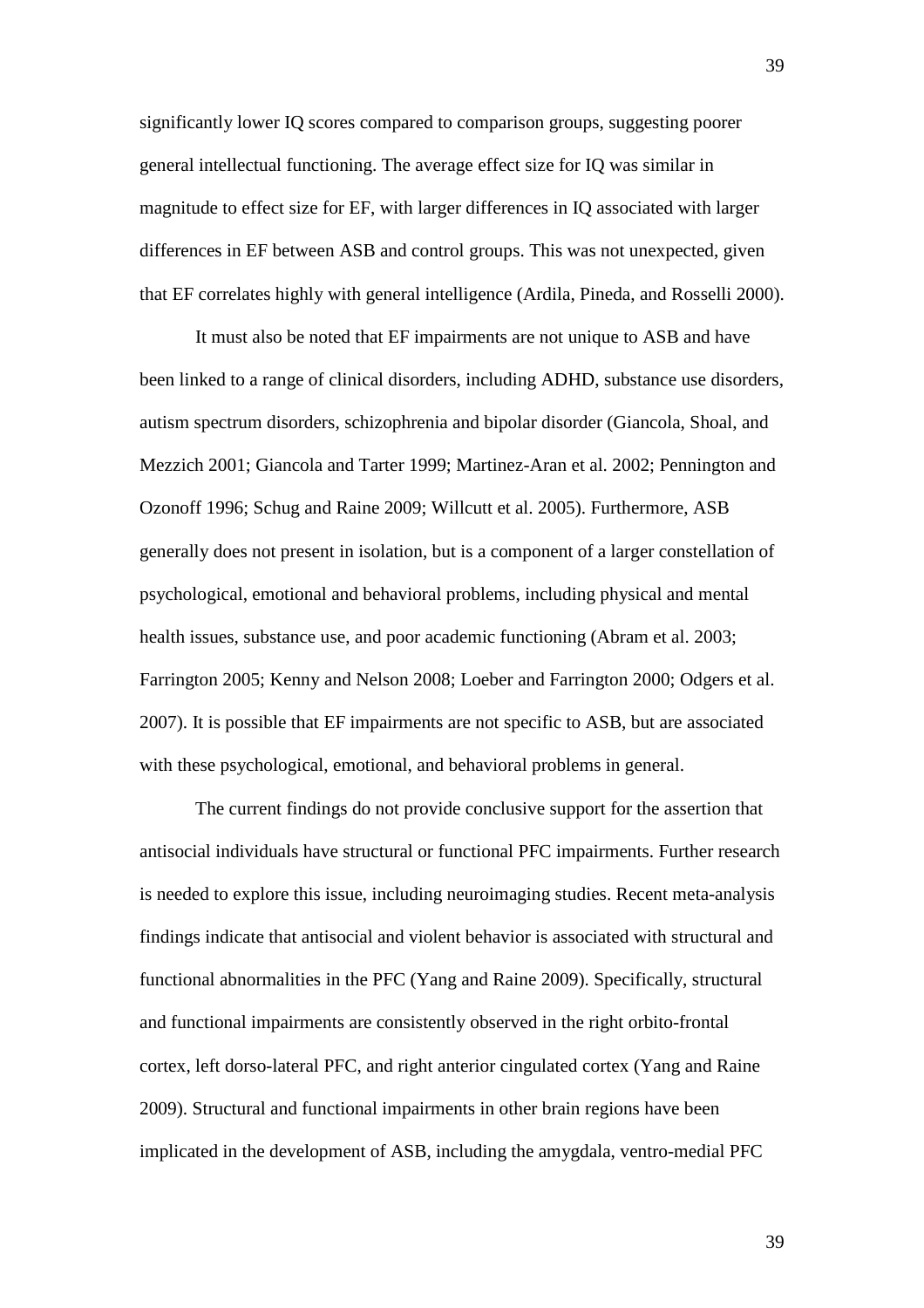and the hippocampus (Crowe and Blair 2008). Further research is needed to explore how structural and functional brain impairments in antisocial individuals translate to an increased risk of engaging in ASB.

Analyses indicated that the variables of correctional recruitment, antisocial comparison groups and ADHD comorbidity moderated the association between EF and ASB. These results highlight the need for studies to consider sampling methods in examining the links between ASB and EF, as they have the potential to attenuate the magnitude of findings. Age and sex did not significantly moderate the association between EF and ASB. However, it is not possible to rule out any of these variables as having an effect on the association between EF and ASB, given that variation in these variables was likely to have been limited in the sample of studies included in the meta-analysis. For example, there is limited research that has examined the role of age in the association between EF and ASB. Developmental research examining a wider age range is needed to examine how EF relates to ASB at different points of the life course. However, even longitudinal designs have limitations in establishing causal relations, given the retrospective nature of analyses.

A major drawback to the current study was the inability to fully examine the effects of substance abuse/dependence and ADHD comorbidity, since these variables are significantly associated with both ASB and EF impairment. Too few studies consistently reported data for these variables. Despite this limitation being highlighted by Morgan and Lilienfeld (2000), few studies have made a concerted effort to examine the potentially moderating effects of the variables. While it is known that both ADHD and substance abuse are associated with EF and ASB, further research is needed to examine the mechanisms through which ADHD and substance abuse/dependence are associated with EF and ASB. For example, current evidence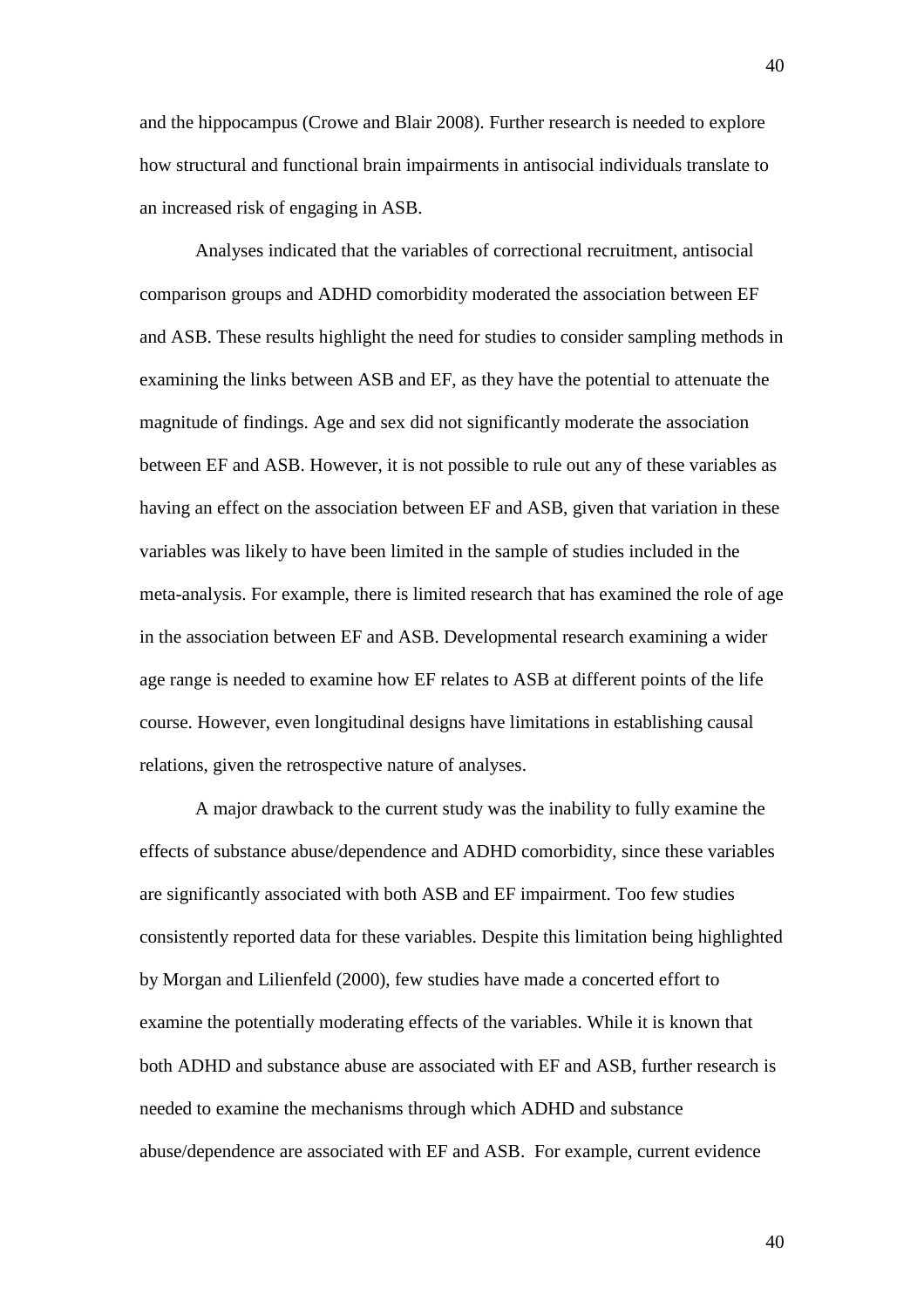suggests that the relationship between EF and substance use is highly complex and reciprocal, where poor EF may both increase the risk of engaging in substance use and be the result of prolonged substance use (Blume and Marlatt 2009; Clark, Thatcher, and Tapert 2008; Verdejo-Garcia et al. 2005; Verdejo-Garcia et al. 2004). Furthermore, poorer EF has been associated with greater difficulties in successfully treating substance use problems (Aharonovich, Nunes, and Hasin 2003; Blume and Marlatt 2009).

Substance use has the potential to temporarily and developmentally impair neurocognitive functioning, although the nature and extent of impairment appears to vary by the type of substance consumed. Substances that have been linked to neurocognitive impairments include alcohol (Bates, Bowden, and Barry 2002), cannabis (Verdejo-Garcia et al. 2005), cocaine (Aharonovich, Nunes, and Hasin 2003), methamphetamine (Kalechstein, Newton, and Freen 2003) and 3,4 methylenedioxymethamphetamine (MDMA; Bhattachary and Powell 2001; Verdejo-Garcia et al. 2005). Substance induced neurocognitive impairments may increase the risk of engaging in antisocial behavior. This situation appears plausible given that a large proportion of individuals entering the justice system test positive to substance use (Gaffney et al. 2009). In an Australian study examining the links between drug use and offending using a representative sample of detained offenders, results indicated that 44% of adult detainees reported taking drugs prior to committing their offence (Gaffney et al. 2009). However, based on current knowledge it is not possible to determine the extent to which the links between substance use and ASB may be explained by other factors, including lifestyle.

There continues to be a range of methodological problems in the research literature, including poorly specified operationalisations of ASB and EF, small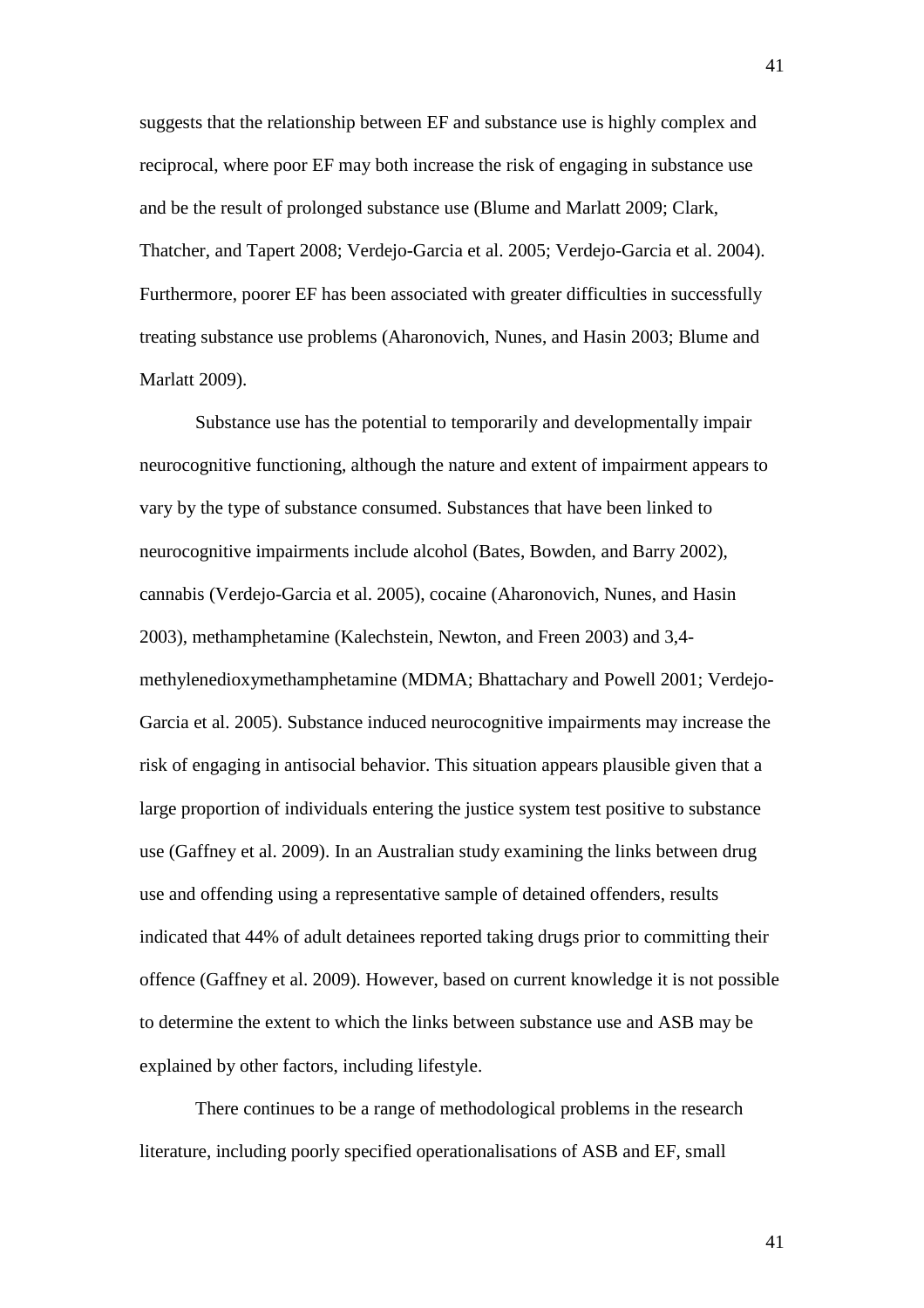samples, a lack of prospective data, poor comparison group selection, and a failure to adequately control for confounding factors. However, despite considerable methodological variation across studies, a consistent and robust association between antisocial behavior and performance on EF measures was still observed.

The causal relationship between EF impairments and ASB remains unclear due to the predominant use of cross-sectional samples, which impedes efforts to determine whether EF impairments increase the likelihood of ASB or whether an antisocial lifestyle produces EF impairments or a combination of the two. The presence of EF impairments does not explain whether or how such impairments relate to ASB at the time such behavior is performed. The challenge for researchers is to explore how EF impairments translate to an increased tendency for ASB, and how these impairments interact with environmental characteristics.

Emerging research suggests that neurocognitive impairments may best be understood as a mechanism mediating the link between genetic risks and externalizing behavior problems (DeYoung et al. 2006; Langley et al. 2010). Langley et al. (2010) examined how the high activity COMT (catechol O-methyltransferase) valine/valine genotype in ADHD may moderate the links between cognitive functioning and ASB. Results indicated the high activity COMT genotype in ADHD was associated with impaired social understanding, which was in turn associated with increased ASB. Furthermore, the genotype was also associated with impaired EF, although this did no increase the risk of ASB. In a separate study DeYoung et al. (2006) found that the 7 repeat allele of the dopamine D4 receptor gene (DRD4-7) moderated the link between externalizing behavior and cognitive functioning, where the presence of DRD4-7 attenuated the negative association between externalizing behavior and general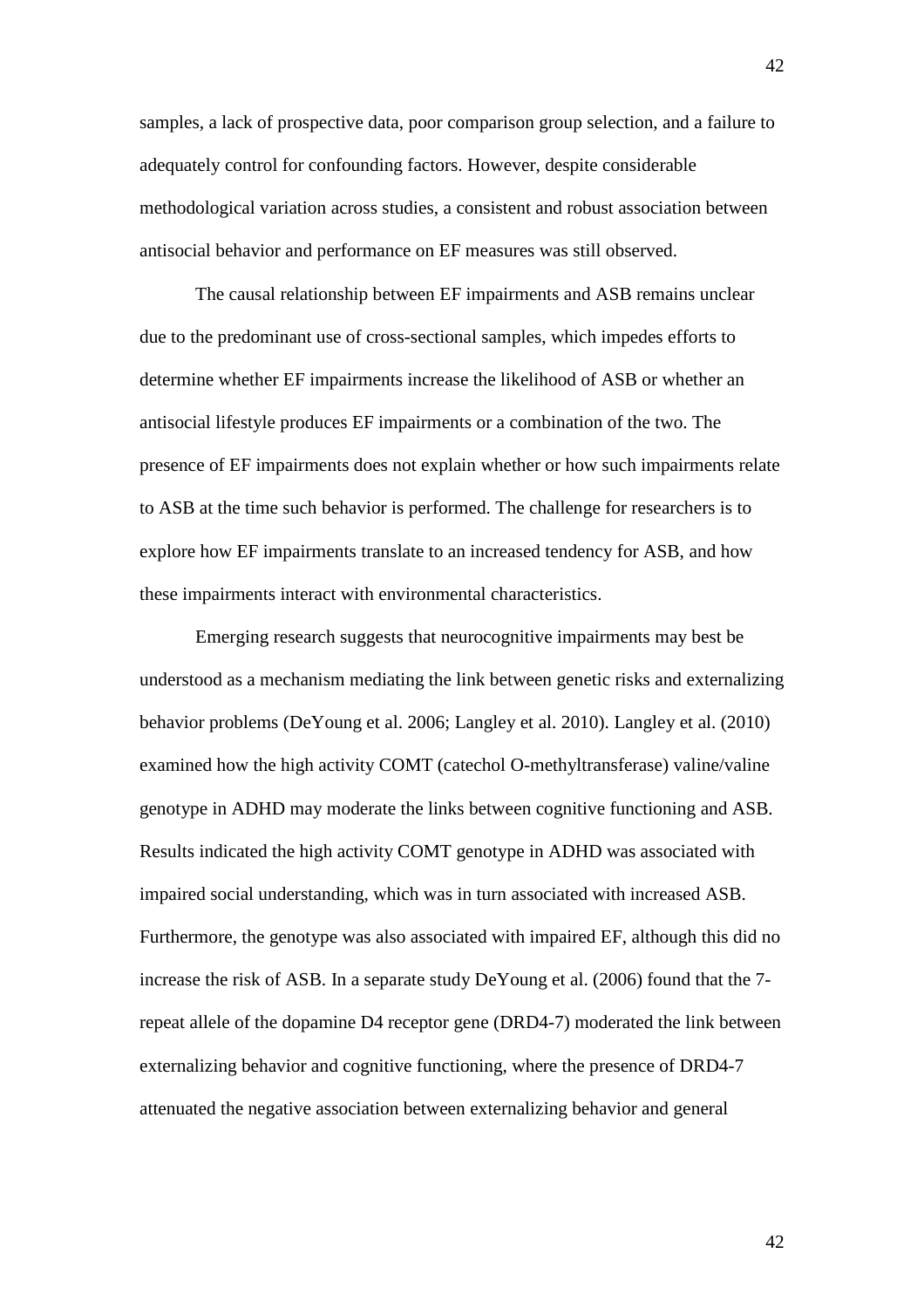cognitive functioning. Such studies are important in understanding the role of neurocognitive functioning in risk pathways for the development of ASB.

The robust association between ASB and EF impairments has implications for the treatment of ASB. EF abilities may be targeted to improve treatment effectiveness and reduce the likelihood of future ASB. There is evidence to suggest that poorer EF is associated with a range of negative treatment outcomes among offenders, including increased treatment drop out and increased disruptive behavior during treatment (Fishbein and Sheppard 2006). Treatment programs that aim to improve EF abilities may be useful in reducing the chances of engagement in ASB, particularly when such treatment is directed toward younger children. There is evidence to suggest that cognitive enhancement programs can be effective in improving the development of EF abilities among preschool children (Diamond et al. 2007). Research is needed to examine the effectiveness of cognitive enhancement programs in preventing the development of ASB.

## **CONCLUSION**

The present meta-analysis expanded on the analysis conducted by Morgan and Lilienfeld (2000) by examining a wider range of EF measures and more recent studies. A robust association between ASB and performance on EF measures was observed that varied according to ASB groups and measures of EF. The findings highlighted the continued methodological variation across studies that contributed to the significant heterogeneity in computed effect sizes. The robustness of the link between EF and ASB was confirmed by the association holding across different methodological approaches. Further research is needed to examine specificity in impairments across types of antisocial individuals and measures of EF, factors that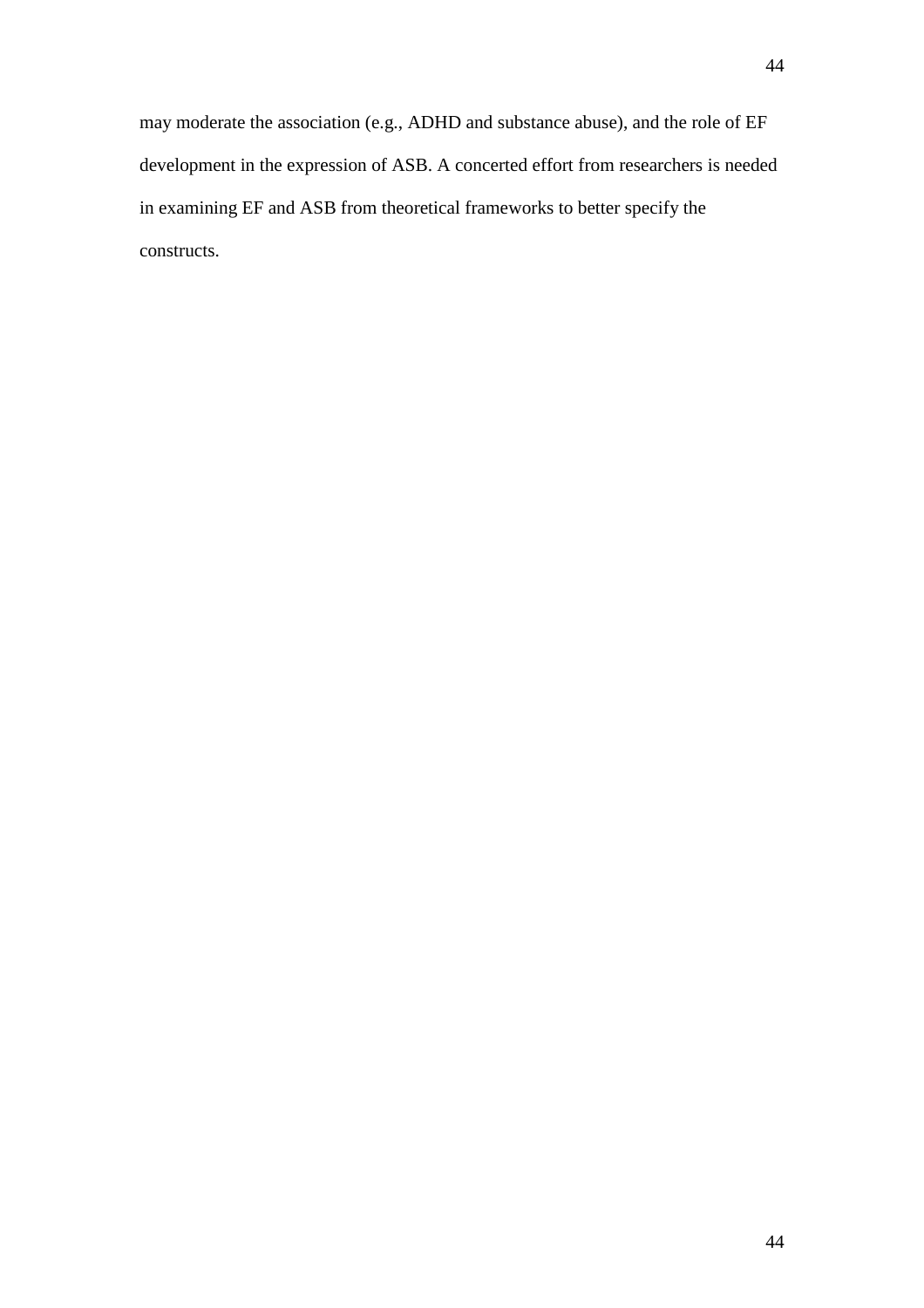# **REFERENCES**

- Abram, Karen M., Linda A. Teplin, Gary M. McClelland, and Mina K. Dulcan. 2003. Comorbid psychiatric disorders in youth in juvenile detention. *Archives of General Psychiatry* 60:1097-1108.
- Aharonovich, Efrat, Edward Nunes, and Deborah Hasin. 2003. Cognitive impiarment, retention and abstinence among cocaine abusers in cognitive behavioral treatment. *Drug and Alcohol Dependence* 71 (2):207-211.
- Albrecht, Bjorn, Tobias Banaschewski, Daniel Brandeis, Hartmurt Heinrich, and Aribert Rothenberger. 2005. Response inhibition deficits in externalizing child psychiatric disorders: An ERP-study with the stop task. *Behavioral and Brain Functions* 1 (22):1-14.
- Alvarez, Julia A., and Eugene Emory. 2006. Executive function and the frontal lobes: A meta-analytic review. *Neuropsychology Review* 16 (1):17-42.
- American Psychiatric Association. 1987. *Diagnostic and Statistical Manual of Mental Disorders - Revision*. 3rd ed. Washington, DC: American Psychiatric Publishing.
	- ———. 2000. *Diagnostic and statistical manual of mental disorders: Text revision*. 4th ed. Washington, DC: American Psychiatric Publishing.
- Anderson, Peter. 2002. Assessment and development of executive function (EF) during childhood. *Child Neuropsychology* 8 (2):71-82.
- Ardila, Alfredo. 2008. On the evolutionary origins of executive functions. *Brain and Cognition* 68:92-99.
- Ardila, Alfredo, David Pineda, and Monica Rosselli. 2000. Correlation between intelligence test scores and executive function measures. *Archives of Clinical Neuropsychology* 15 (1):31-36.
- Barker, Edward D., Tremblay Richard E., Pol A.C. van Lier, Frank Vitaro, Daniel S. Nagin, Jean-Marc Assaad, and Jean R. Seguin. 2011. The neurocognition of conduct disorder behaviors: Specificity to physical aggression and theft after controlling for ADHD symptoms. *Aggressive Behavior* 37:63-72.
- Barker, Edward D., Jean R. Seguin, Helene R. Raskin White, Marsha E. Bates, Éric Lacourse, René Carbonneau, and Richard E. Tremblay. 2007. Developmental trajectories of male physical violence and theft: Relations to neurocognitive performance. *Archives of General Psychiatry* 64:592-599.
- Barkley, Russell A., Gwenyth Edwards, Margaret Laneri, Kenneth Fletcher, and Lori Metevia. 2001. Executive functioning, temporal discounting, and sense of time in adolescents with attention deficit hyperactivity disorder (ADHD) and oppositional defiant disorder (ODD). *Journal of Abnormal Child Psychology* 29 (6):541-556.
- Bates, Marsha E., Stephen C. Bowden, and Danielle Barry. 2002. Neurocognitive impairment associated with alcohol use disorders: Implications for treatment. *Experimental and Clinical Psychopharmacology* 10 (3):193-212.
- Bhattachary, Sarajane, and Jane H. Powell. 2001. Recreational use of 3,4 methylenedioxymethamphetamine (MDMA) or 'ecstasy': Evidence for cognitive impairment. *Psychological Medicine* 31:647-658.
- Blair, James R. R. 2005. Applying a Cognitive Neuroscience Perspective to the Disorder of Psychopathy. *Development and Psychopathology* 17:865-891.
- Blume, Arthur W., and Alan G. Marlatt. 2009. The role of executive cognitive functions in changing substance use: What we know and what we need to know. *Annals of Behavioral Medicine* 37:117-125.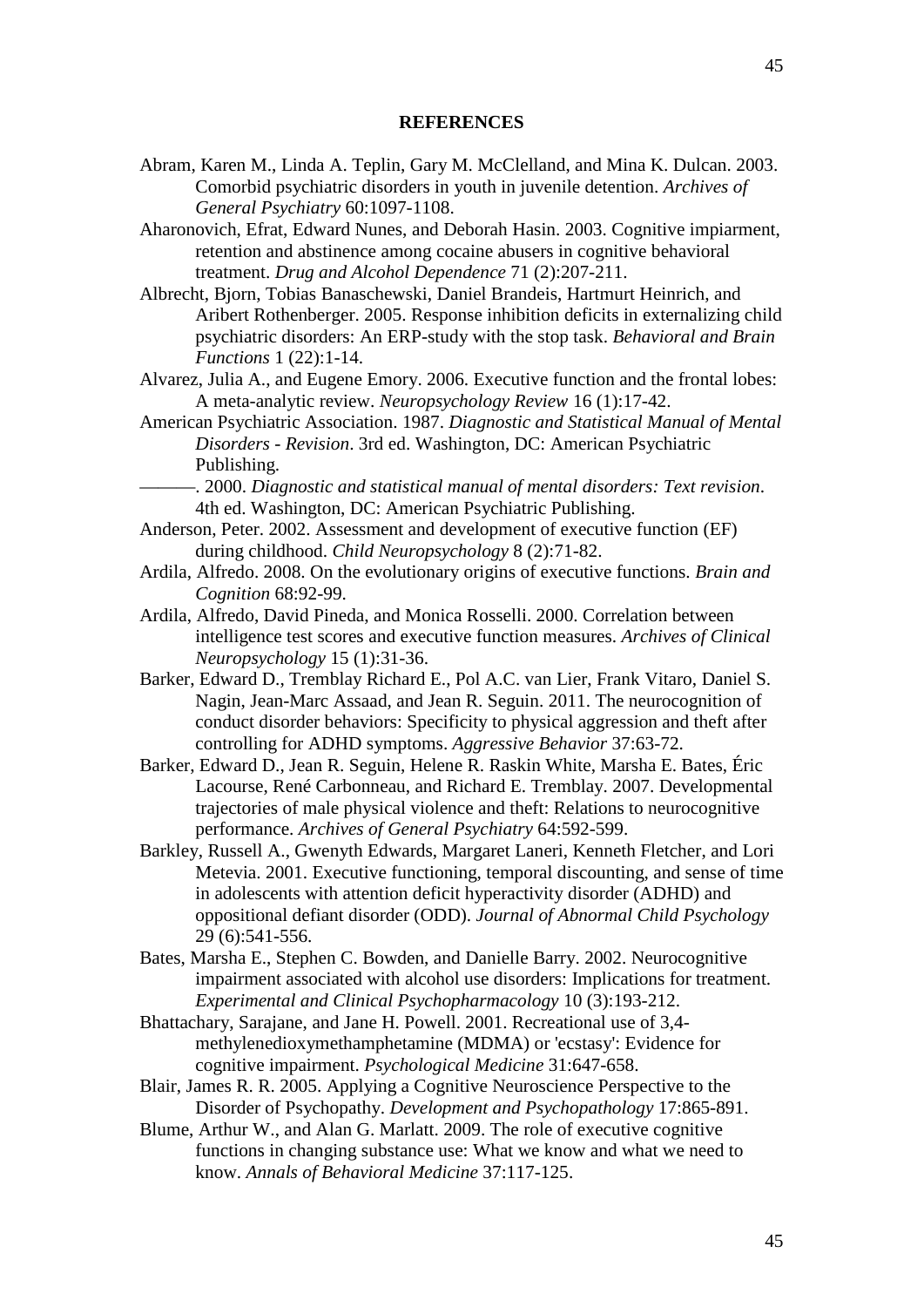- Borenstein, Michael, Larry Hedges, Julian Higgins, and Hannah Rothstein. 2005. Comprehensive meta-analysis 2. Biostat, Engelwood, NJ.
- Broomhall, Luke. 2005. Acquired sociopathy: A neuropsychological study of executive dysfunction in violent offenders. *Psychology, Psychiatry and Law* 12 (2):367-387.
- Brower, M.C., and B.H. Price. 2001. Neuropsychiatry of frontal lobe dysfunction in violent and criminal behaviour: A critical review. *Journal of Neurology, Neurosurgery and Psychiatry* 71:720-726.
- Burgess, P.W. 1997. Theory and methodology in executive function research. In *Methodology of Frontal and Executive Function*, edited by P. Rabbitt. East Sussex: Psychology Press.
- Burgess, Paul W., Nick Alderman, Catrin Forbes, Angela Costello, Laure M. A. Coates, Deirdre R. Dawson, Nicole D. Anderson, Sam J. Gilbert, Iroise Dumontheil, and Shelley Channon. 2006. The case for the development and use of "ecologically valid" measures of executive function in experimental and clinical neuropsychology. *Journal of the International Neuropsychological Society* 12:194-209.
- Cauffman, Elizabeth, Laurence Steinberg, and Alex R. Piquero. 2005. Psychological, neuropsychological and physiological correlates of serious antisocial behavior in adolescence: The role of self-control. *Criminology* 43 (1):133-176.
- Chan, Raymond C. K., David Shum, Timothea Toulopoulou, and Eric Y. H. Chen. 2008. Assessment of executive functions: Review of instruments and identification of critical issues. *Archives of Clinical Neuropsychology* 23 (2):201-216.
- Chaytor, Naomi, Maureen Schmitter-Edgecombe, and Robert Burr. 2006. Improving the ecological validity of executive functioning assessment. *Archives of Clinical Neuropsychology* 21:217-227.
- Clark, Cheryl, Margot Prior, and Glynda J. Kinsella. 2000. Do executive function deficits differentiate between adolescents with ADHD oppositional defiant/conduct disorder? A neuropsychological study using the six elements test and Hayling sentence completion test *Journal of Abnormal Child Psychology* 28 (5):403-414.
- Clark, Duncan B., Dawn L. Thatcher, and Susan F. Tapert. 2008. Alcohol, psychological development, and adolescent brain development. *Alcoholism: Clinical and Experimental Research* 32 (3):375-385.
- Cohen, Jacob. 1988. *Statistical power analysis for the behavioral sciences*. 2nd ed. Hillsdale, New Jersey: Lawrence Erlbaum Associates.
- Collette, Fabienne, Michel Hogge, Eric Salmon, and Martial Van der Linden. 2006. Exploration of the neural substrates of executive functioning by functional neuroimaging. *Neuroscience* 139:209-221.
- Collette, Fabienne, and Martial Van der Linden. 2002. Brain imaging of the central executive component of working memory. *Neuroscience and Biobehavioral Reviews* 26:105-125.
- Collette, Fabienne, Martial Van der Linden, Steven Laureys, Guy Delifore, Christain Degueldre, Andre Luxen, and Eric Salmon. 2005. Exploring the unity and diversity of the neural substrates of executive functioning. *Human Brain Mapping* 25:409-423.
- Crowe, S.L., and James R. Blair. 2008. The development of antisocial behavior: What we can learn from functional neuroimaging studies? *Development and Psychopathology* 20:1145-1159.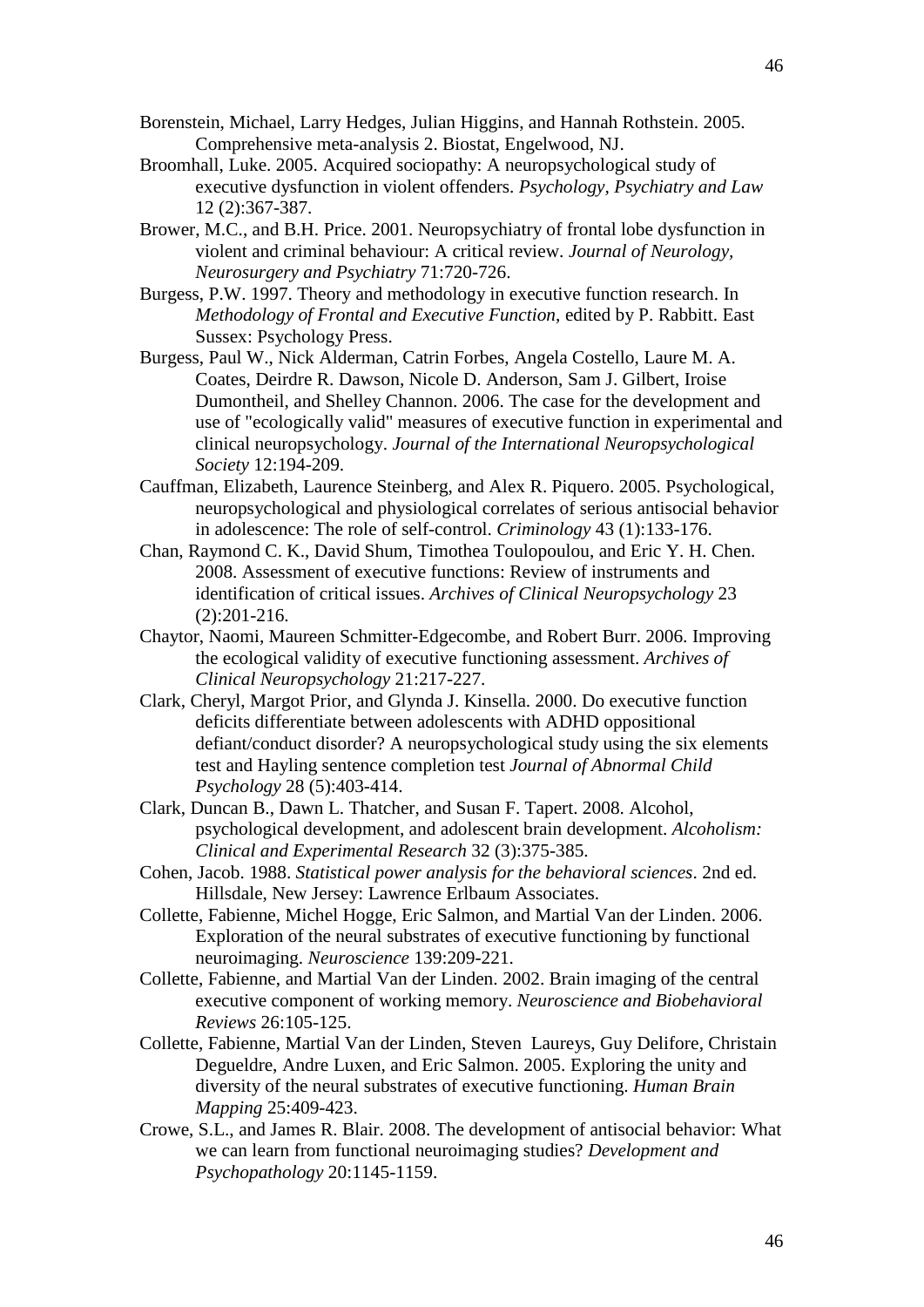- D'Esposito, Mark, and Bradley R. Postle. 2002. The organization of working memory function in lateral prefrontal cortex: Evidence from event-related functional MRI. In *Principles of frontal lobe function*, edited by D. T. Stuss and R. T. Knight. Oxford: Oxford University Press.
- Delis, Dean, Edith Kaplan, and Joel Kramer. 2001. *Delis-Kaplan executive function system*. Odessa, FL: Psychological Assessment Resources.
- Dennis, Maureen, David J. Francis, Paul T. Cirino, Russell Schachar, Marcia A. Barnes, and Jack M. Fletcher. 2009. Why IQ is not a covariate in cognitive studies of neurodevelopmental disorders. *Journal of the International Neuropsychological Society* 15:331-343.
- Déry, Michèle, Jean Toupin, Robert Pauze, Henri Mercier, and Laurier Fortin. 1999. Neuropsychological characteristics of adolescents with conduct disorder: Association with attention-deficit-hyperactivity and aggression. *Journal of Abnormal Child Psychology* 27 (3):225-236.
- DeYoung, Colin G., Jordan B. Peterson, Jean R. Seguin, Jose M. Mejia, Robert O. Pihl, Joseph H. Beitchman, Umesh Jain, Richard E. Tremblay, James L. Kennedy, and Roberta M. Palmour. 2006. The dopamine D4 receptor gene and the moderation of the association between externalizing behavior and IQ. *Archives of General Psychiatry* 63:1410-1417.
- Diamond, Adele, Steven W. Barnett, Jessica Thomas, and Sarah Munro. 2007. Preschool program improves cognitive control. *Science* 318 (5855):1387- 1388.
- Dolan, Mairead, and Ian M. Anderson. 2002. Executive and memory function and its relationship to trait impulsivity and aggression in personality disordered offenders. *The Journal of Forensic Psychiatry* 13 (3):503-526.
- Dolan, Mairead, William J. F. Deakin, N. Roberts, and Ian Anderson. 2002. Serotonergic and cognitive impairment in impulsive aggressive personality disordered offenders: Are there implications for treatment? *Psychological Medicine* 32:105-117.
- Duffy, James D., and John J. Campbell. 2001. Regional prefrontal syndromes: A theoretical and clinical overview. In *The Frontal Lobes and Neuropsychiatric Illness*, edited by S. P. Salloway, P. F. Malloy and J. D. Duffy. Washington, DC: American Psychiatric Publishing.
- Duncan, John, and Adrian M. Owen. 2000. Common regions of the human frontal lobe recruited by diverse cognitive demands. *Trends in Neuroscience* 23 (10):475-483.
- Duval, Sue, and Richard Tweedie. 2000. Trim and fill: A simple funnel plot based method of testing and adjusting for publication bias in meta-analysis. *Biometrics* 56 (2):455-463.
- Dvorak-Bertsch, Jeremy D., Naomi Sadeh, Samantha J. Glass, David Thornton, and Joseph P. Newman. 2007. Stroop tasks associated with differential activation of anterior congulate do not differentiate psychopathic and non-psychopathic offenders. *Personality and Individual Differences* 42:585-595.
- Farrington, David P., ed. 2005. *Integrated Developmental and Life-Course Theories of Offending*. New Brunswick, New Jersey: Transaction Publishers.
- Fazel, Seena, and Sean Lubbe. 2005. Prevalence and characteristics of mental disorders in jails and prisons. *Current Opinion in Psychiatry* 18:550-554.
- Fishbein, Diana, and Monica Sheppard. 2006. Assessing the role of neuropsychological functioning in inmates' treatment response. Washington DC: National Institute of Justice.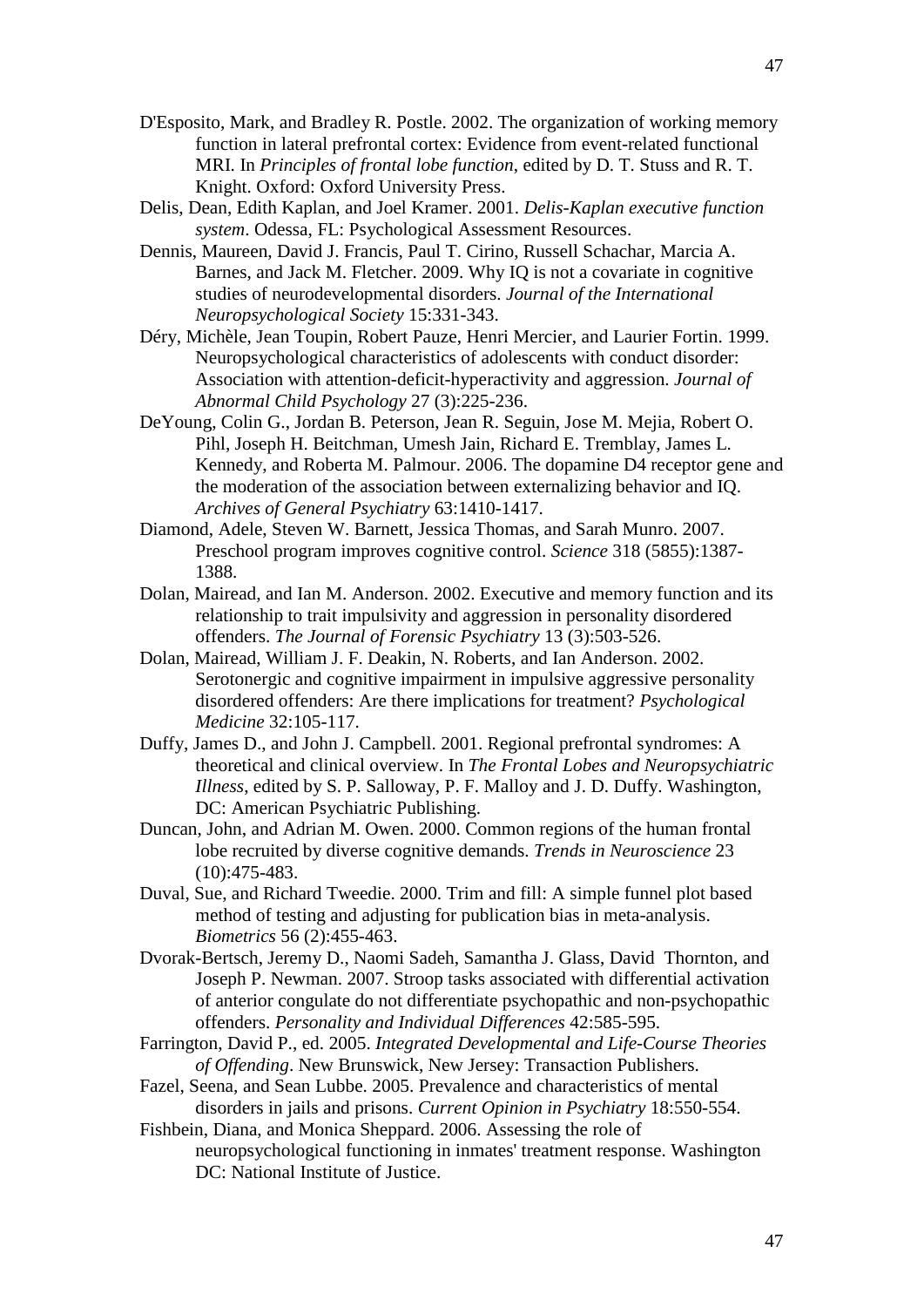- Friedman, Naomi P., Akira Miyake, Susan E. Young, John C. DeFries, Robin P. Corley, and John K. Hewitt. 2008. Individual differences in executive functions are almost entirely genetic in origin. *Journal of Experimental Psychology: General* 137 (2):201-225.
- Funahashi, Shintaro. 2001. Neuronal mechanisms of executive control by the prefrontal cortex. *Neuroscience Research* 39:147-165.
- Fuster, Joaquin M. 2000. Executive frontal functions. *Experimental Brain Research* 133:66-70.
- Gaffney, Antonette, Warwick Jones, Josh Sweeney, and Jason Payne. 2009. Drug use monitoring in Australia: 2008 annual report on drug use among police detainees. Canberra: Australian Institute of Criminology.
- Giancola, Peter R. 1995. Evidence for dorsolateral and orbital prefrontal cortical involvement in the expression of aggressive behavior. *Aggressive Behavior* 21:431-450.
- Giancola, Peter R., Ada C. Mezzich, and Ralph E. Tarter. 1998. Executive cognitive functioning, temperament, and antisocial behavior in conduct-disordered adolescent females. *Journal of Abnormal Psychology* 107 (4):629-641.
- Giancola, Peter R., Gavin D. Shoal, and Ada C. Mezzich. 2001. Constructive thinking, executive functioning, antisocial behavior, and drug use involvement in adolescent females with a substance use disorder. *Experimental and Clinical Psychopharmacology* 9 (2):215-227.
- Giancola, Peter R., and Ralph E. Tarter. 1999. Executive cognitive functioning and risk for substance abuse. *Psychological Science* 10 (3):203-205.
- Golden, Charles J., Michele L. Jackson, Angela Peterson-Rohne, and Samuel T. Gontkovsky. 1996. Neuropsychological correlates of violence and aggression: A review of the clinical literature. *Aggression and Violent Behavior* 1 (1):3- 25.
- Hare, Robert D. 1991. *The Hare psychopathy checklist - revised*. Toronto, Ontario, Canada: Multi-Health Systems.
	- ———. 1996. Psychopathy: A clinical construct whose time has come. *Criminal Justice and Behavior* 23 (1):25-54.
- Hawkins, Keith A., and Krista K. Trobst. 2000. Frontal lobe dysfunction and aggression: Conceptual issues and research findings. *Aggression and Violent Behavior* 5 (2):147-157.
- Hedges, L.V. 1981. Distribution theory for Glass's estimator of effect size and related estimators. *Journal of Educational Statistics* 6:107-128.
- Hedges, Larry V., and Ingram Olkin. 1985. *Statistical methods for meta-analysis*. San Diego: Academic Press.
- Herba, Catherine M., Troy Tranah, Katya Rubia, and William Yule. 2006. Conduct problems in adolescence: Three domains of inhibition and effect of gender. *Developmental Neuropsychology* 30 (2):659-695.
- Higgins, Julian P. T., and Simon G. Thompson. 2002. Quantifying heterogeneity in a meta-analysis. *Statistics in Medicine* 21:1539-1558.
- Hughes, Claire, and Andrew Graham. 2002. Measuring executive functions in childhood: Problems and solutions? *Child and Adolescent Mental Health* 7 (3):131-142.
- Ishikawa, Sharon S., and Adrian Raine. 2003. Prefrontal deficits and antisocial behavior: A causal model. In *Causes of Conduct Disorder and Juvenile Delinquency*, edited by B. B. Lahey, T. E. Moffitt and A. Caspi. New York: The Guilford Press.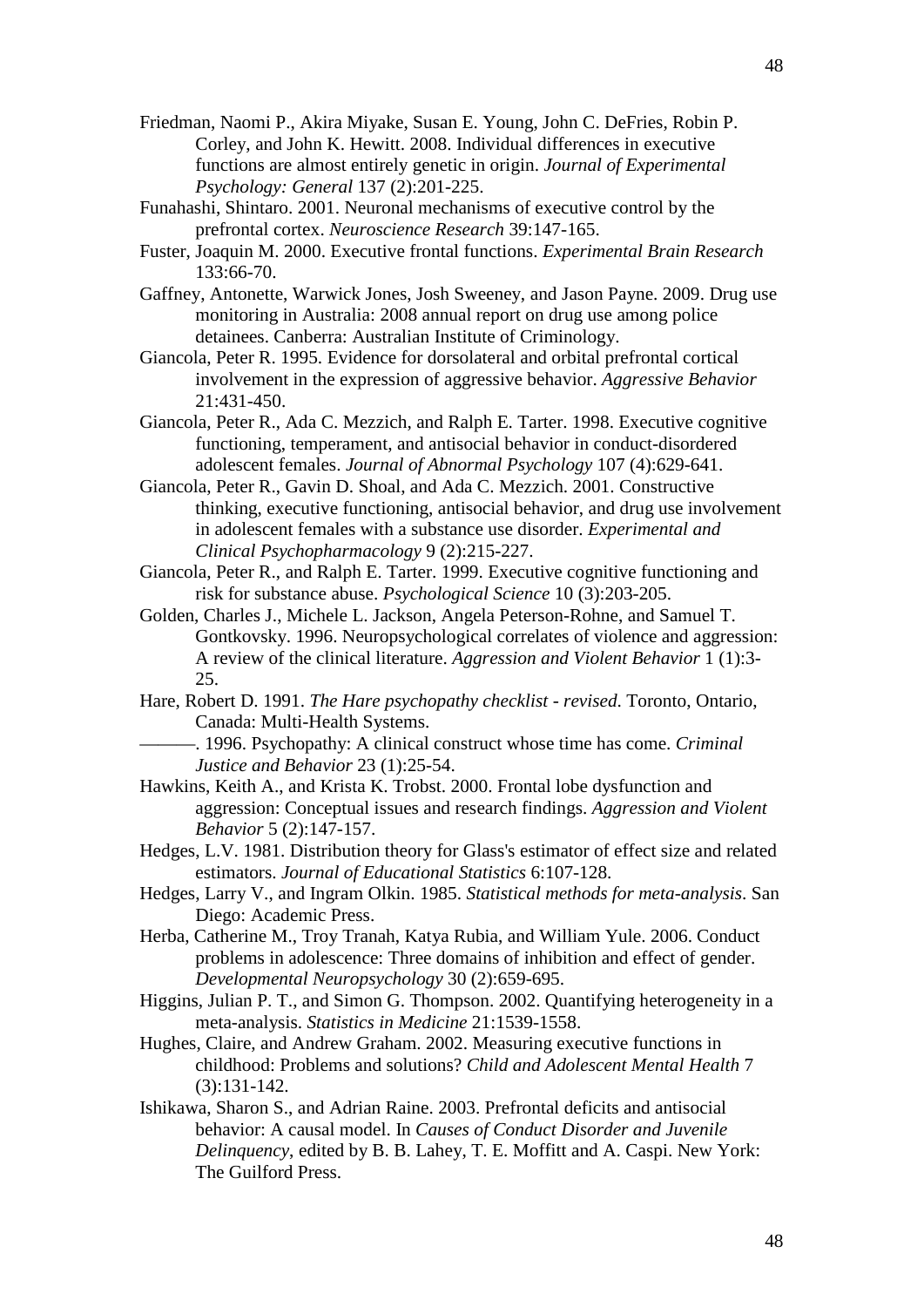- Ishikawa, Sharon S., Adrian Raine, Todd Lencz, Susan Bihrle, and Lori Lacasse. 2001. Autonomic stress reactivity and executive functions in successful and unsuccessful criminal psychopaths from the community. *Journal of Abnormal Psychology* 110 (3):423-432.
- Jacobson, Kristen C., Cheryl L. Beseler, Jessica Lasky-Su, Stephem V. Faraone, Stephen J. Giatt, William S. Kremen, Michael J. Lyons, and Ming T. Tsuang. 2008. Ordered subsets linkage of antisocial behavior in substance use disorder among participants in the collaborative study on the genetics of alcoholism. *American Journal of Medical Genetics Part B: Neuropsychiatric Genetics* 147B (7):1258-1269.
- Jurado, Maria B., and Monica Rosselli. 2007. The elusive nature of executive functions: A review of our current understanding. *Neuropsychology Review* 17:213-233.
- Kalechstein, Ari D., Thomas F. Newton, and Michael. Freen. 2003. Methamphetamine dependence is associated with neurocognitive impairment in the initial phases of abstinence. *Journal of Neuropsychiatry and Clinical Neuroscience* 15:215-220.
- Kane, Michael J., Kathryn M. Bleckley, Andrew R. A. Conway, and Randall W. Engle. 2001. A controlled-attention view of working-memory capacity. *Journal of Experimental Psychology: General* 130 (2):169-183.
- Kenny, Dianna T., and Paul K. Nelson. 2008. Young offenders on community orders: Health, welfare, and criminogenic needs. Sydney: Sydney University Press.
- Langley, Kate, Jon Heron, Michael C. O'Donovan, Michael J. Owen, and Anita Thapar. 2010. Genotype link with extreme antisocial behavior: The contribution of cognitive pathways. *Archives of General Psychiatry* 67 (12):1317-1324.
- Lezak, Muriel D. 2004. *Neuropsychological assessment*. Third ed. New York: Oxford University Press.
- Lilienfeld, Scott O., and Brian P. Andrews. 1996. Development and preliminary validation of a self-report measure of psychopathic personality traits in noncriminal populations. *Journal of Personality Assessment* 66 (3):488-524.
- Lipsey, Mark W., and David B. Wilson. 2001. *Practical meta-analysis*, *Applied Social Research Methods Series*. Thousand Oaks: Sage Publications.
- Loeber, Rolf, and David P. Farrington. 2000. Young children who commit crime: Epidemiology, developmental origins, risk factors, early interventions, and policy implications. *Development and Psychopathology* 12:737-762.
- Martinez-Aran, Anabel, Rafael Penades, Eduard Vieta, Francesc Colom, Maria Reinares, Antonio Benabarre, Manel Salamero, and Christobal Gasto. 2002. Executive function in patients with remitted bipolar disorder and schizophrenia and its relationship with functional outcomes. *Psychotherapy and Psychosomatics* 71:39-46.
- Maughan, Barbara, Richard Rowe, Julie Messer, Robert Goodman, and Howard Meltzer. 2004. Conduct Disorder and Oppositional Defiant Disorder in a national sample: Developmental epidemiology. *Journal of Child Psychology and Psychiatry* 45 (3):609-621.
- Mesulam, Marsel M. 2002. The human frontal lobes: Transcending the default mode through contingent encoding. In *Principles of Frontal Lobe Function*, edited by D. T. Stuss and R. T. Knight. New York: Oxford University Press.
- Miyake, Akira, Naomi P. Friedman, Michael J. Emerson, Alexander H. Witzki, Amy Howerter, and Tor D. Wager. 2000. The unity and diversity of executive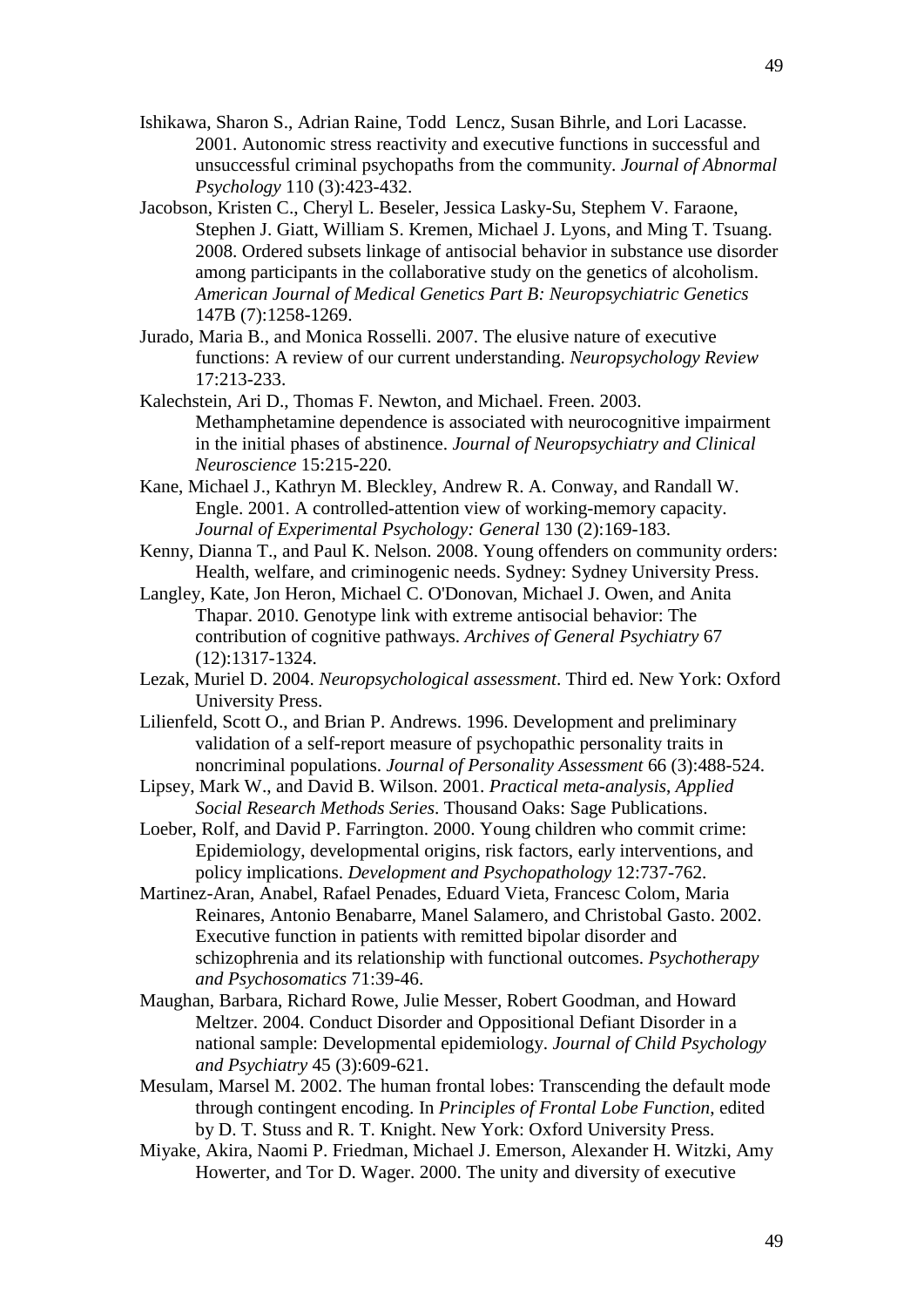functions and their contributions to the complex "frontal lobe" tasks: A latent variable analysis. *Cognitive Psychology* 41:49-100.

- Moffitt, Terrie E. 1990. The neuropsychology of juvenile delinquency: A critical review. *Crime and Justice* 12:99-169.
	- ———. 1993. Adolescence-limited and life-course-persistent antisocial behaviour: A developmental taxonomy. *Psychological Review* 100 (4):674-701.
	- -. 2006. Life-course-persistent versus adolescence-limited antisocial behavior. In *Developmental Psychopathology*, edited by D. Cicchetti and D. J. Cohen. Newark: John Wiley & Sons, Inc.
- Morgan, Alex B., and Scott O. Lilienfeld. 2000. A meta-analytic review of the relation between antisocial behavior and neuropsychological measures of executive function. *Clinical Psychology Review* 20 (1):113-136.
- Nigg, Joel T. 2003. Response Inhibition and Disruptive Behaviors: Toward a Multiprocess Conception of Etiological Heterogeneity for ADHD Combined Type and Conduct Disorder Early-Onset Type. *Annals of the American Academy of Sciences* 1008:170-182.
- Odgers, Candice L., Avshalom Caspi, Jonathan M. Broadbent, Nigel Dickson, Robert J. Hancox, HonaLee Harrington, Richie Poulton, Malcolm R. Sears, Murray W. Thomson, and Terrie E. Moffitt. 2007. Prediction of differential adult health burden by conduct problem subtypes in males. *Archives of General Psychiatry* 64:476-484.
- Oosterlaan, Jaap, Anouk Scheres, and Joseph A. Sergeant. 2005. Which executive functioning deficits are associated with AD/HD, ODD/CD and comorbid AD/HD+ODD/CD? *Journal of Abnormal Child Psychology* 33 (1):69-85.
- Paulhus, Delroy L., James F. Hemphill, and Robert D. Hare. In press. *Manual for the self-report psychopathy scale*. Toronto: Multi-Health Systems.
- Pennington, Bruce F., and Sally Ozonoff. 1996. Executive functions and developmental psychopathology. *Journal of Child Psychology and Psychiatry* 37 (1):51-87.
- Pham, T.H., O. Vanderstukken, P. Philippot, and M. Vanderlinden. 2003. Selective attention and executive functions deficits among criminal psychopaths. *Aggressive Behavior* 29:393-405.
- Piquero, Alex R. 2001. Testing Moffitt's neuropsychological variation hypothesis for the prediction of life-course persistent offending. *Psychology, Crime & Law* 7:193-215.
- Prabhakaran, Vivek, K. Narayanan, Z. Zhao, and J.D.E. Gabrieli. 2000. Integration of diverse information in working memory within the frontal lobe. *Nature Neuroscience* 3 (1):85-90.
- Rabbitt, Patrick. 1997. *Methodology of frontal and executive function*. Hove, Sussex: Psychology Press.
- Raine, Adrian, Terrie E. Moffitt, Avshalom Caspi, Rolf Loeber, Magda Stouthamer-Loeber, and Don Lynam. 2005. Neurocognitive impairments in boys on the life-course persistent antisocial path. *Journal of Abnormal Psychology* 114 (1):38-49.
- Raine, Adrian, and Angela Scerbo. 1991. Biological theories of violence. In *Neuropsychology of Aggression*, edited by J. S. Milner. Boston: Kluwer Academic Publishers.
- Raine, Adrian, and Yaling Yang. 2006. Neural foundations to moral reasoning and antisocial behavior. *Social Cognitive and Affective Neuroscience* 1:203-213.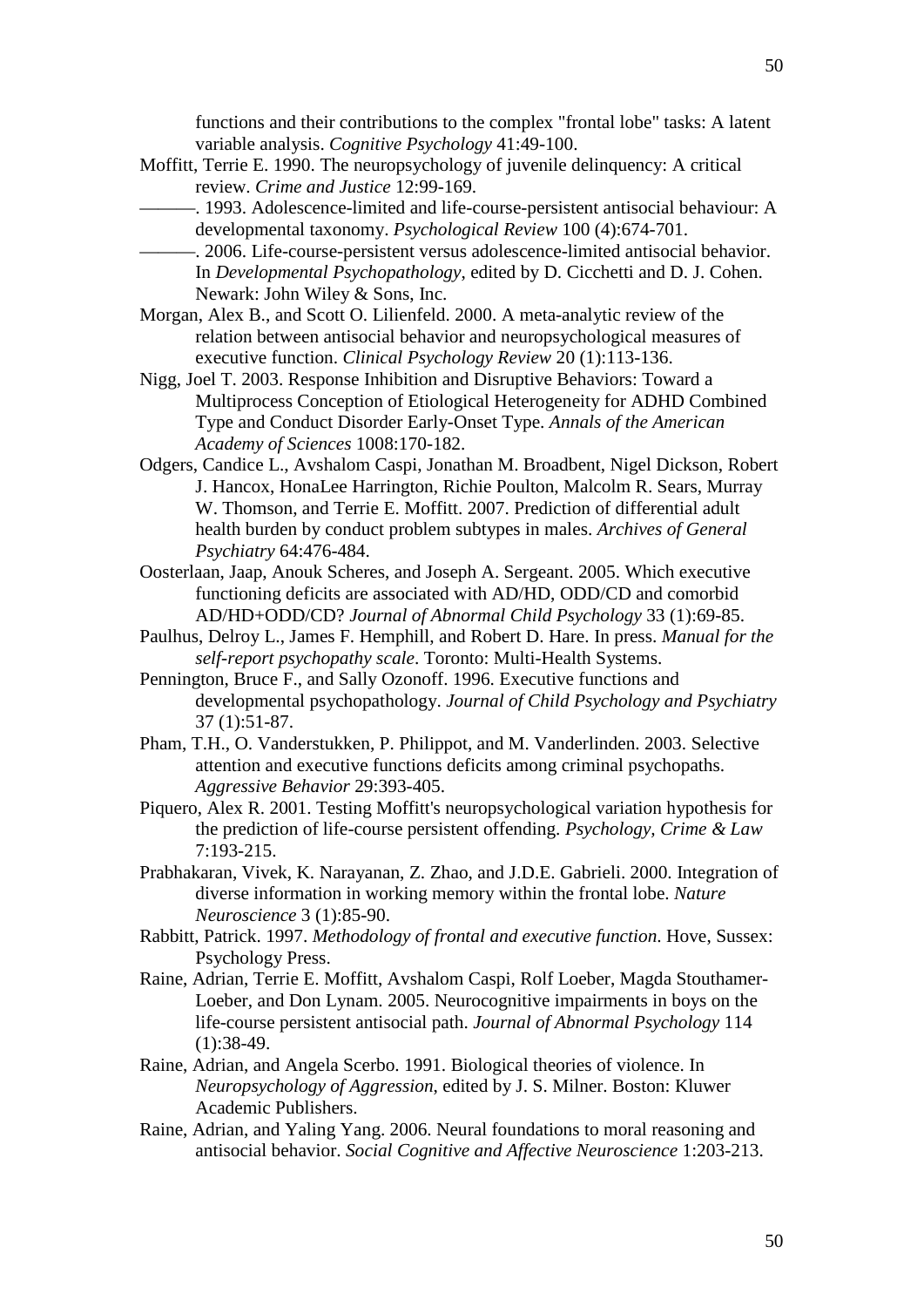- Robbins, Trevor W. 1998. Dissociating executive functions of the prefrontal cortex. In *The Prefrontal Cortex: Executive and Cognitive Functions*, edited by A. C. Roberts, T. W. Robbins and L. Weiskrantz. Oxford: Oxford University Press.
- Robbins, Trevor W., Merle James, Adrian M. Owen, Barbara J. Sahakian, Andrew D. Lawrence, Lynn McInnes, and Patrick M. Rabbitt. 1998. A study of performance on tests from the CANTAB battery sensitive to frontal lobe dysfunction in a large sample of normal volunteers: Implications for theories of executive functioning and cognitive aging. *Journal of the International Neuropsychological Society* 4:474-490.
- Rossi, Andrew F., Luiz Pessoa, Robert Desimone, and Leslie G. Ungerleider. 2009. The prefrontal cortex and the executive control of attention. *Experimental Brain Research* 192 (3):489-497.
- Royall, Donald R., Edward C. Lauterbach, Jeffrey L. Cummings, Allison Reeve, Teresa A. Rummans, Daniel I. Kaufer, Curt W. Jr. LaFrance, and Edward C. Coffey. 2002. Executive control function: A review of its promise and challenges for clinical research. *Journal of Neuropsychiatry and Clinical Neuroscience* 14 (4):377-405.
- Rutter, Michael. 2003. Commentary: Causal processes leading to antisocial behavior. *Developmental Psychology* 39 (2):372-378.
- Rutter, Michael, Henri Giller, and Ann Hagell. 1998. *Antisocial behavior by young people*. Cambridge: Cambridge University Press.
- Salthouse, Timothy A. 2005. Relations between cognitive abilities and measures of executive functioning. *Neuropsychology* 19 (4):532-545.
- Satterfield, James H., Katherine J. Faller, Frances M. Crinella, Anne M. Schell, James M. Swanson, and Louis D. Homer. 2007. A 30-year prospective follow-up study of hyperactive boys with conduct problems: Adult criminality. *Journal of the American Academy of Child and Adolescent Psychiatry* 46 (5):601-610.
- Schachar, Russell, Victor L. Mota, Gordon D. Logan, Rosemary Tannock, and Paula Klim. 2000. Confirmation of an inhibitory control deficit in attentiondeficit/hyperactivity disorder. *Journal of Abnormal Child Psychology* 28 (3):227-235.
- Schug, Robert A., and Adrian Raine. 2009. Comparative meta-analyses of neuropsychological functioning in antisocial schizophrenic persons. *Clinical Psychology Review* 29:230-242.
- Seguin, Jean R. 2004. Neurocognitive elements of antisocial behavior: Relevance of an orbitofrontal cortex account. *Brain and Cognition* 55:185-197.

———. 2008. The frontal lobe and aggression. *European Journal of Developmental Psychology* 1:1-20.

- Seguin, Jean R., Daniel Nagin, Jean-Marc Assaad, and Richard E. Tremblay. 2004. Cognitive-neuropsychological function in chronic physical aggression and hyperactivity. *Journal of Abnormal Psychology* 113 (4):603-613.
- Shallice, Tim. 1988. *From neuropsychology to mental structure*. Cambridge, UK: Cambridge University Press.
- Shimamura, Arthur P. 2002. Memory retrieval and executive control. In *Principles of frontal lobe function*, edited by D. T. Stuss and R. T. Knight. Oxford: Oxfird University Press.
- Smith, Stevens S., Peter A. Arnett, and Joseph P. Newman. 1992. Neuropsychological differentiation of psychopathic and nonpsychopathic criminal offenders. *Personality and Individual Differences* 13 (11):1233-1243.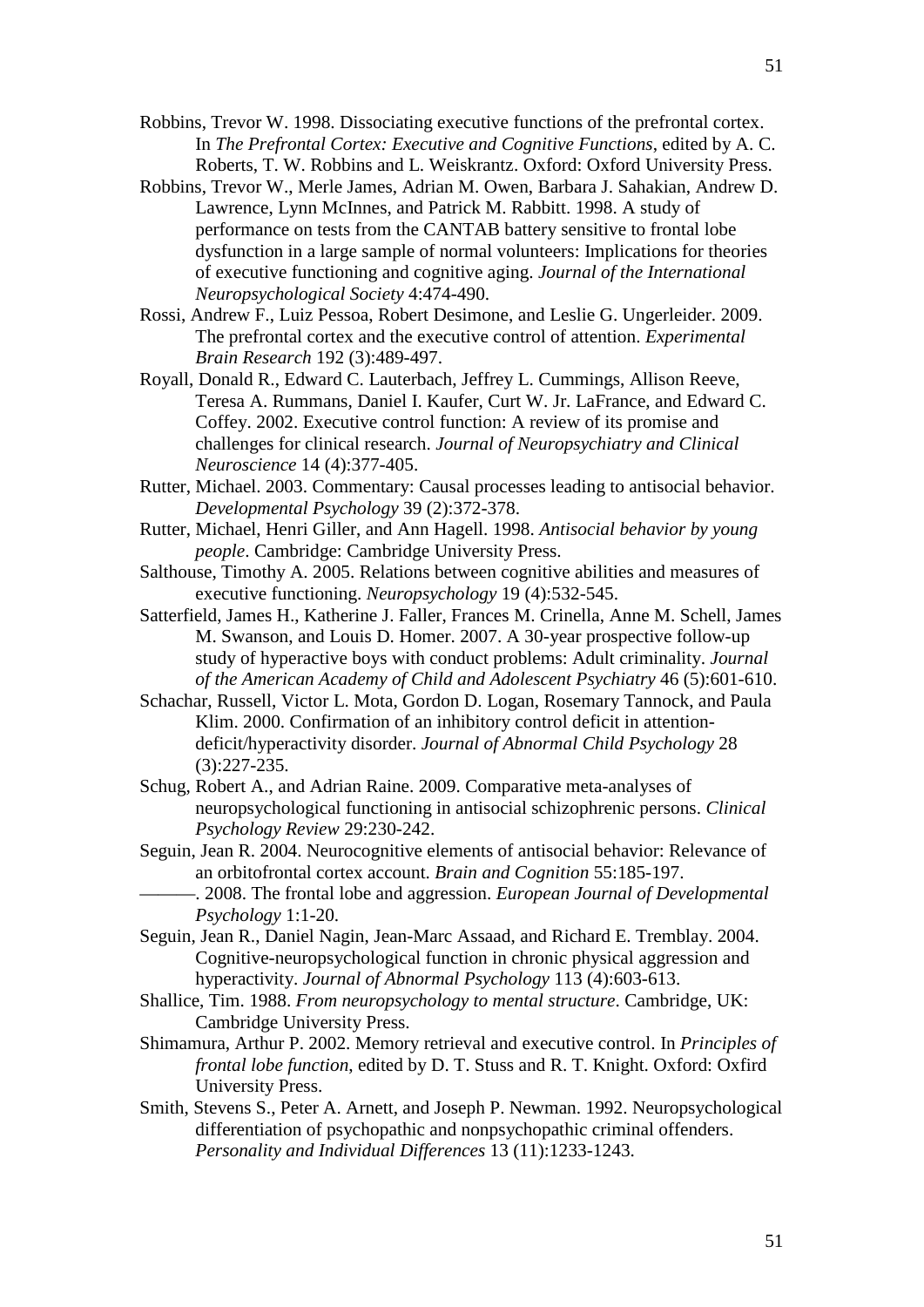- Stordal, Kirsten I., A. Mykletun, A. Asbjornsen, J. Egeland, N.I. Landro, A. Roness, B.R. Rund, K.S. Sundet, A.J. Lundervold, and A. Lund. 2005. General psychopathology is more important for executive functioning than diagnosis. *ACTA Psychiatrica Scandinavica* 111:22-28.
- Stuss, Donald T., Michael P. Alexander, Darlene Floden, Malcolm A. Binns, Brian Levine, Anthony R. McIntosh, Natasha Rajah, and Stephanie J. Hevenor. 2002. Fractionation and localization of distinct frontal lobe processes: Evidence from focal lesions in humans. In *Principles of Frontal Lobe Function*. New York: Oxford University Press.
- Stuss, Donald T., and Frank D. Benson. 1986. *The frontal lobes*. New York: Raven Press.
- Stuss, Donald T., and Robert T. Knight, eds. 2002. *Principles of frontal lobe function*. New York: Oxford University Press.
- Stuss, Donlad T., and Micahel P. Alexander. 2000. Executive functions and the frontal lobes: A conceptual review. *Psychological Research* 63:289-298.
- Tanji, Jun, and Eiji Hoshi. 2008. Role of the lateral and prefrontal cortex in executive behavioral control. *Physiological Review* 88:37-57.
- Teichner, Gordon, and Charles J. Golden. 2000. The relationship of neuropsychological impairment to conduct disorder in adolescence: A conceptual review. *Aggression and Violent Behavior* 5 (6):509-528.
- Van Goozen, Stephanie H. M., Peggy T. Cohen-Kettenis, Hedekke Snoek, Walter Matthys, Hanna Swaab-Barneveld, and Herman Van Engeland. 2004. Executive functioning in children: A comparison of hospitalised ODD and ODD/ADHD children and normal controls. *Journal of Child Psychology and Psychiatry* 45 (2):284-292.
- Van Goozen, Stephanie H. M., Graeme Fairchild, Heddeke Snoek, and Gordon T. Harold. 2007. The Evidence for a Neurobiological Model of Childhood Antisocial Behavior. *Psychological Bulletin* 133 (1):149-182.
- Verdejo-Garcia, Antonio J., Francisca Lopez-Torrecillas, Francisco A. de Arcos, and Miguel Perez-Garcia. 2005. Differential effects of MDMA, cocaine, and cannabis use severity on distinctive components of the executive functions in polysubstance users: A multiple regression analysis. *Addictive Behaviors* 30:89-101.
- Verdejo-Garcia, Antonio, Francisca Lopez-Torrecillas, Carmen O. Gimenez, and Miguel Perez-Garcia. 2004. Clinical Implications and Methodological Challenges in the Study of the Neuropsychological Correlates of Cannabis, Stimulant, and Opioid Abuse. *Neuropsychology Review* 14 (1):1-41.
- Vitale, Jennifer B., Chad A. Brinkley, Kristina D. Hiatt, and Joseph P. Newman. 2007. Abnormal selective attention in psychopathic female offenders. *Neuropsychology* 21 (3):301-312.
- Wagner, Tor D., and Edward E. Smith. 2003. Neuroimaging Studies of Working Memory: A Meta-Analysis. *Cognitive, Affective, & Behavioral Neuroscience* 3 (4):255-274.
- White, Helene R., Marsha E. Bates, and Steven Buyske. 2001. Adolescence-limited versus persistent delinquency: Extending Moffitt's hypothesis into adulthood. *Journal of Abnormal Psychology* 110 (4):600-609.
- Willcutt, Erik G., Alysa E. Doyle, Joel T. Nigg, Stephen V. Faraone, and Bruce F. Pennington. 2005. Validity of the executive function theory of attentiondeficit/hyperactivity disorder: A meta-analytic review. *Biological Psychiatry* 57:1336-1346.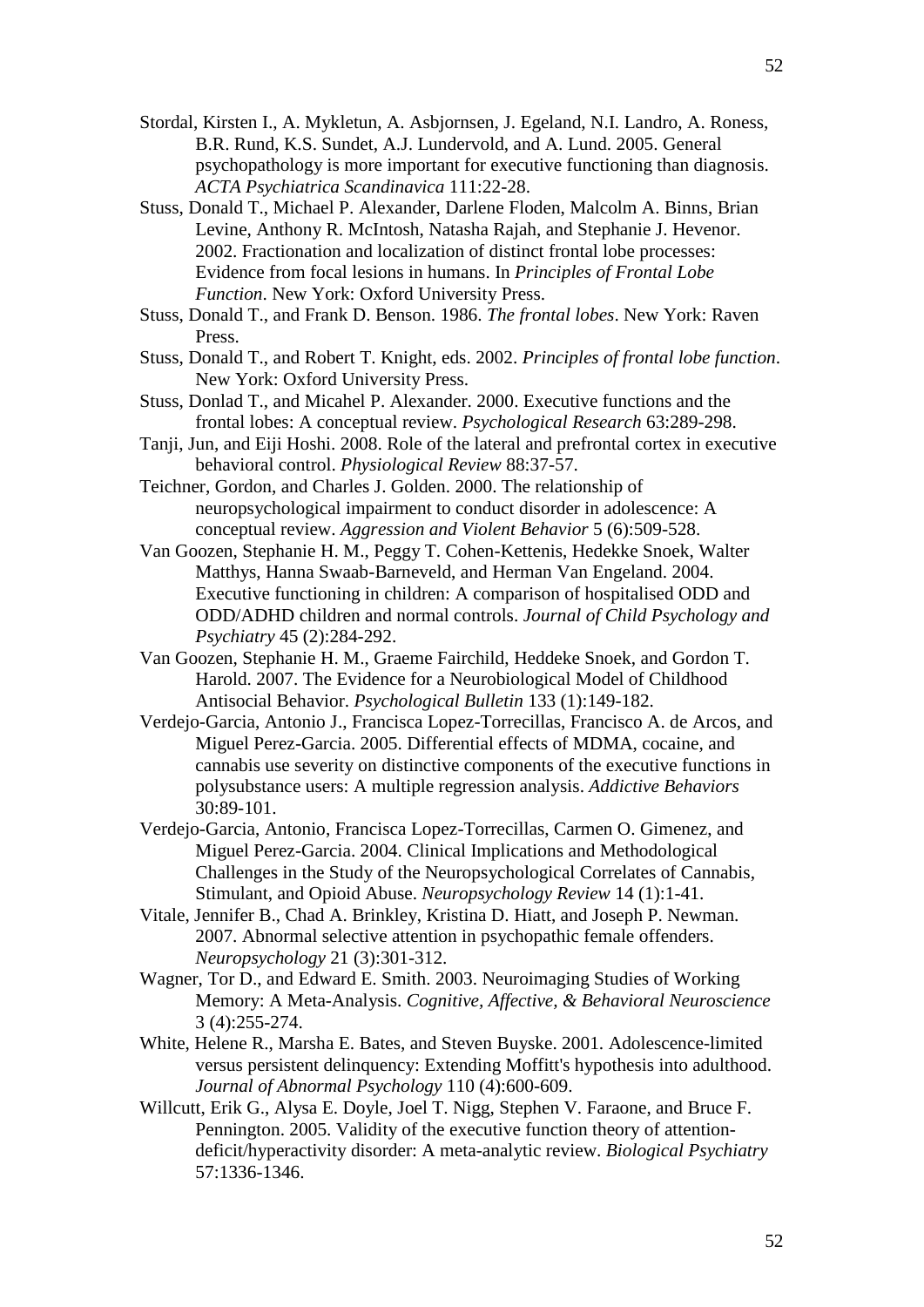- Wilson, B., N. Alderman, P. Burgess, H. Emslie, and J. Evans. 1996. *Behavioural assessment of the dysexecutive syndrome*. Bury St Edmonds, UK: Thames Valley Test Company.
- World Health Organization. 1992. *International Statistical Classification of Diseases and Related Health Problems*. 10th ed. Geneva: Author.
- Yang, Yaling, Andrea L. Glenn, and Adrian Raine. 2008. Brain abnormalities in antisocial individuals: Implications for the law. *Behavioral Sciences and the Law* 26:65-83.
- Yang, Yaling, and Adrian Raine. 2009. Prefrontal structural and functional brain imaging findings in antisocial, violent, and psychopathic individuals: A metaanalysis. *Psychiatry Research: Neuroimaging* 174:81-88.
- Zakzanis, Konstantine K. 2001. Statistics to tell the truth, the whole truth, and nothing but the truth: Formulae, illustrative numerical examples, and heuristic interpretation of effect size analyses for neuropsychological researchers. *Archives of Clinical Neuropsychology* 16:653-667.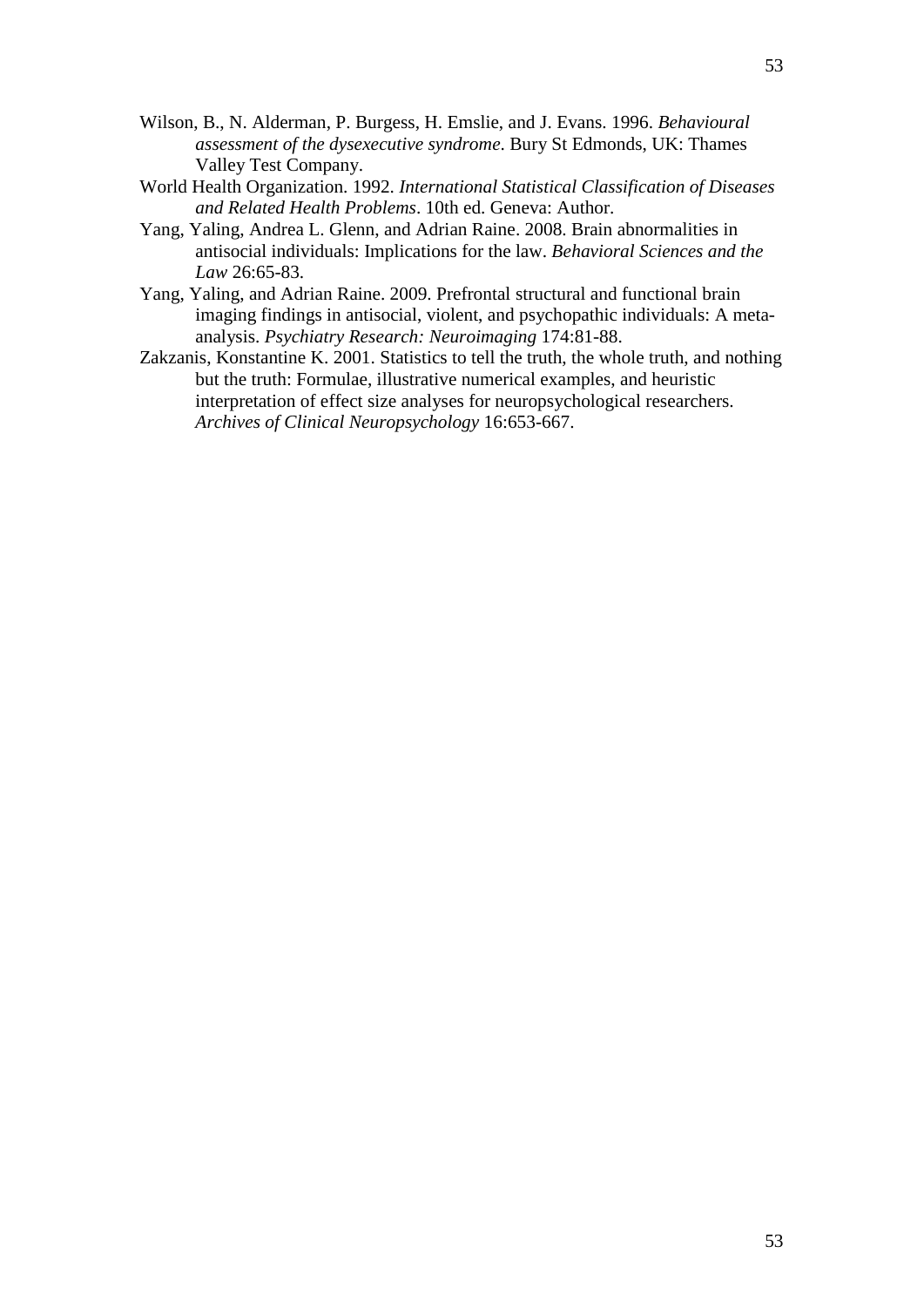| Group             | <b>Effect Size</b> |               |          |          | 95% Confidence Interval | Homogeneity Test |       |       |            |       |           |
|-------------------|--------------------|---------------|----------|----------|-------------------------|------------------|-------|-------|------------|-------|-----------|
|                   | Number of          | Point         | Standard | Variance | $z$ -value              | %OL              | Lower | Upper | $Q$ -value | df(Q) | I-squared |
|                   | <b>Studies</b>     | Estimate      | Error    |          |                         |                  |       |       |            |       |           |
| <b>Grand Mean</b> |                    |               |          |          |                         |                  |       |       |            |       |           |
| Fixed             | 126                | $0.44\dagger$ | 0.01     | 0.00     | 30.60                   | 70.10            | 0.41  | 0.47  | 767.61†    | 125   | 83.72     |
| Random            | 126                | $0.53\dagger$ | 0.04     | 0.00     | 13.42                   | 65.50            | 0.45  | 0.61  |            |       |           |
| ASB Group         |                    |               |          |          |                         |                  |       |       |            |       |           |
| ASPD              | 11                 | $0.19**$      | 0.06     | 0.00     | 2.97                    | 85.60            | 0.06  | 0.31  | 17.68      | 10    | 43.45     |
| Criminality       | 48                 | $0.62\dagger$ | 0.04     | 0.00     | 17.17                   | 61.30            | 0.55  | 0.69  | 402.57†    | 47    | 88.33     |
| Delinquency       | 27                 | $0.41\dagger$ | 0.02     | 0.00     | 19.28                   | 73.30            | 0.37  | 0.45  | 278.22†    | 26    | 90.66     |
| ODD/CD            | 35                 | $0.54\dagger$ | 0.04     | 0.00     | 15.33                   | 65.50            | 0.47  | 0.61  | 94.53†     | 34    | 64.03     |
| Physical          |                    |               |          |          |                         |                  |       |       |            |       |           |
| aggression        | 25                 | $0.41\dagger$ | 0.03     | 0.00     | 14.83                   | 73.30            | 0.36  | 0.46  | 101.42†    | 24    | 76.34     |
| Psychopathy       | 29                 | $0.42\dagger$ | 0.04     | 0.00     | 10.36                   | 71.70            | 0.34  | 0.50  | 272.64†    | 28    | 89.73     |
| Within            |                    |               |          |          |                         |                  |       |       |            |       |           |
| group             |                    |               |          |          |                         |                  |       |       | 1167.06†   | 169   |           |
| Between           |                    |               |          |          |                         |                  |       |       |            |       |           |
| group             |                    |               |          |          |                         |                  |       |       | 50.62†     | 5     |           |

Table 1. Weighted Effect Sizes for Fixed and Random Effect Grand Mean Models, and Mean Fixed Effect Estimates by Antisocial Category

*\* p* <.05, \*\* *p* <.01, \*\*\* *p* <.001, † *p* <.0001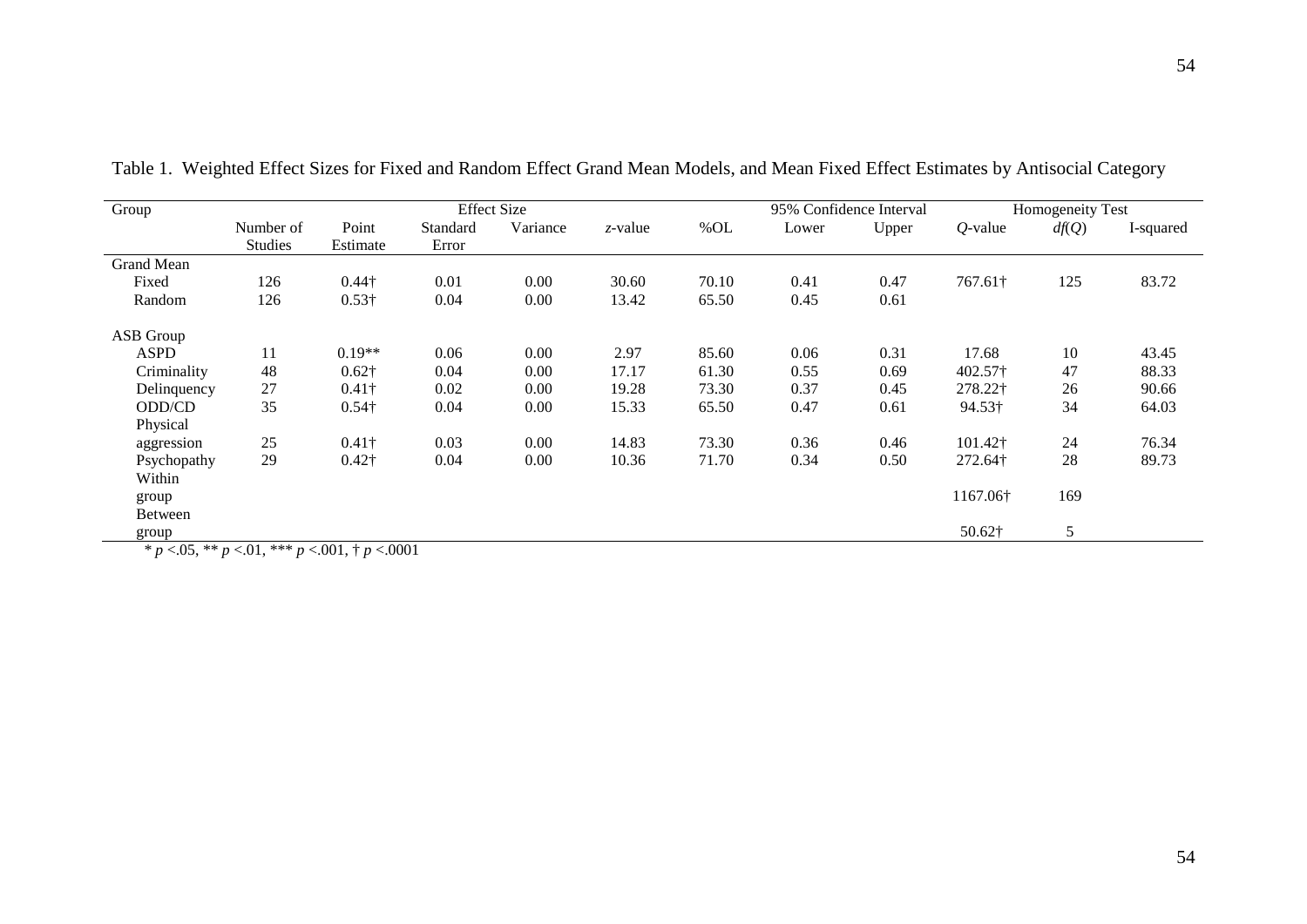

Figure 1. Forest Plot of Weighted Mean Effect Sizes for Antisocial Categories.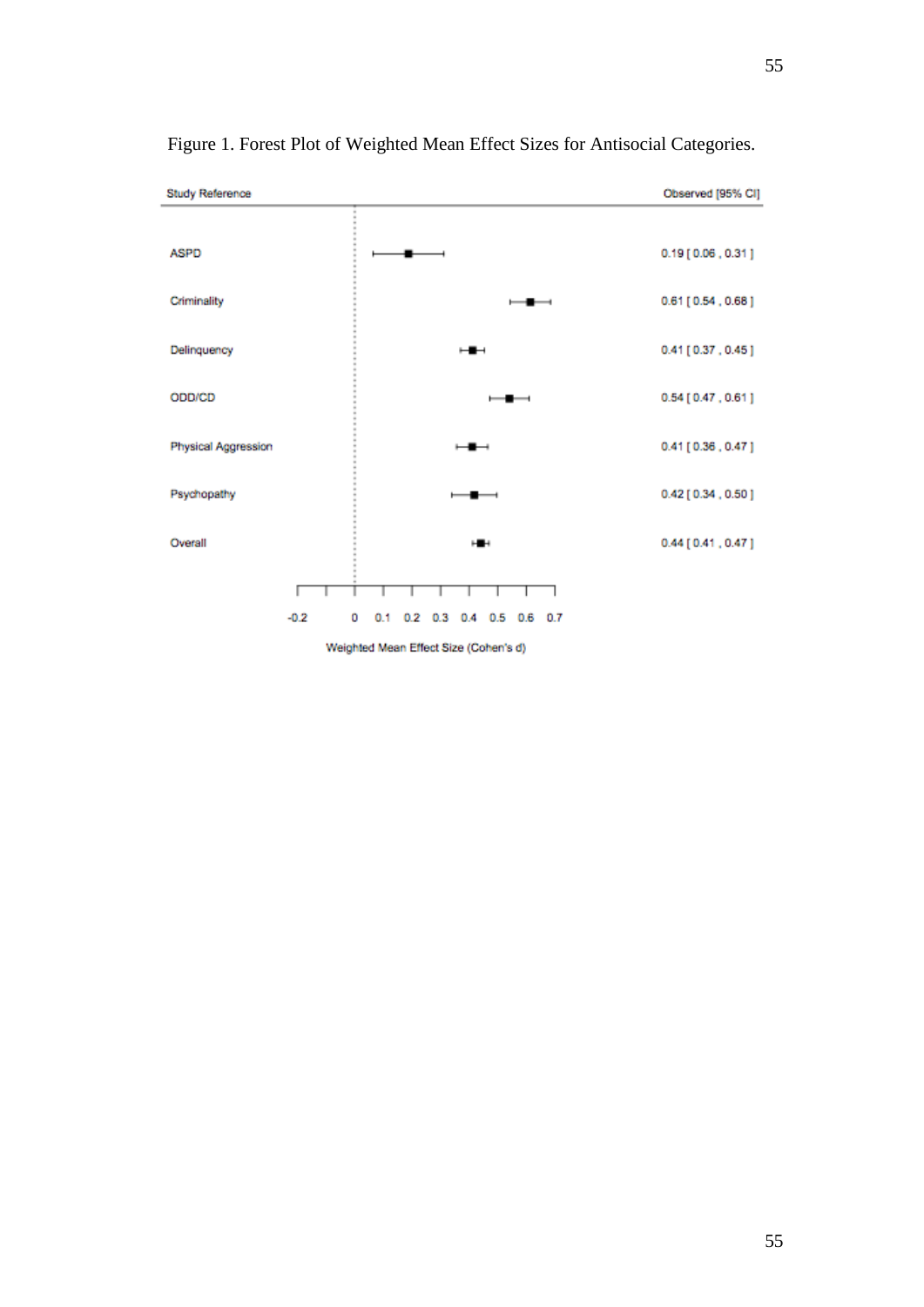| <b>EF</b> Measure   | <b>Effect Size</b> |               |          |         |       |          | 95% Confidence | Homogeneity Test             |                          |
|---------------------|--------------------|---------------|----------|---------|-------|----------|----------------|------------------------------|--------------------------|
|                     |                    |               |          |         |       | Interval |                |                              |                          |
|                     | Number             | Point         | Standard | z-test  | %OL   | Lower    | Upper          | $\mathcal{Q}$                | df(Q)                    |
|                     | of Effect          | Estimate      | Error    |         |       |          |                |                              |                          |
|                     | Sizes              |               |          |         |       |          |                |                              |                          |
| <b>OAT</b>          | 1                  | $3.05\dagger$ | 0.42     | 7.30    | 6.80  | 2.23     | 3.86           | $\blacksquare$               | $\sim$                   |
| <b>RFFT</b>         | $\mathbf 1$        | $1.04\dagger$ | 0.25     | 4.24    | 43.60 | 0.56     | 1.53           |                              |                          |
| <b>BADS</b>         | $\overline{c}$     | $0.94\dagger$ | 0.18     | 5.14    | 46.70 | 0.58     | 1.30           | 0.79                         | $\mathbf{1}$             |
| <b>IRT</b>          | 1                  | $0.85*$       | 0.40     | 2.11    | 50.00 | 0.59     | 1.64           | $\blacksquare$               |                          |
| SOP                 | 4                  | $0.83\dagger$ | 0.09     | 8.97    | 51.20 | 0.65     | 1.01           | 15.74                        | 3                        |
| <b>CAT</b>          | $\mathbf{1}$       | $0.74\dagger$ | 0.11     | 6.60    | 54.80 | 0.52     | 0.96           | $\frac{1}{2}$                | $\blacksquare$           |
| <b>PMT</b>          | 22                 | $0.71\dagger$ | 0.03     | 18.96   | 56.00 | 0.63     | 0.78           | 142.89                       | 21                       |
| <b>NRT</b>          | $\mathbf{1}$       | $0.70\dagger$ | 0.11     | 6.30    | 57.30 | 0.48     | 0.92           | $\overline{\phantom{a}}$     | $\overline{\phantom{a}}$ |
| <b>SMM</b>          | 3                  | $0.69\dagger$ | 0.17     | 4.06    | 57.30 | 0.36     | 1.02           | 6.04                         | $\boldsymbol{2}$         |
| <b>RCT</b>          | $\overline{2}$     | $0.63\dagger$ | 0.10     | 6.65    | 59.90 | 0.45     | 0.82           | 0.02                         | $\mathbf{1}$             |
| <b>DOT</b>          | $\overline{2}$     | $0.63**$      | 0.22     | 2.80    | 59.90 | 0.20     | 1.06           | 1.16                         | $\mathbf{1}$             |
| <b>SET</b>          | $\mathbf{1}$       | $0.61*$       | 0.26     | 2.36    | 61.30 | 0.10     | 1.12           |                              |                          |
| Vigilance Task      | $\mathbf{1}$       | $0.59\dagger$ | 0.17     | 3.52    | 62.70 | 0.26     | 0.93           | $\overline{\phantom{a}}$     | $\overline{\phantom{a}}$ |
| <b>DMS</b>          | $\mathfrak{Z}$     | $0.59***$     | 0.18     | 3.37    | 62.70 | 0.25     | 0.94           | 1.23                         | $\sqrt{2}$               |
| <b>GNG</b>          | 12                 | $0.56\dagger$ | 0.06     | 8.83    | 64.10 | 0.44     | 0.69           | 76.51                        | 11                       |
| EF Composite        | 18                 | $0.55\dagger$ | 0.03     | 19.50   | 64.10 | 0.49     | 0.60           | 228.88                       | 17                       |
| <b>SWM</b>          | 6                  | $0.54\dagger$ | 0.09     | 5.71    | 65.50 | 0.35     | 0.72           | 12.80                        | 5                        |
| <b>DKEFS</b>        | 1                  | 0.53          | 0.36     | 1.47    | 65.50 | $-0.18$  | 1.24           | ÷,                           | $\blacksquare$           |
| <b>PAL</b>          | $\overline{2}$     | $0.53\dagger$ | 0.11     | 5.00    | 65.50 | 0.32     | 0.74           | 2.48                         | $\mathbf{1}$             |
| <b>BCT</b>          | $\overline{7}$     | $0.47\dagger$ | 0.08     | 5.74    | 68.50 | 0.31     | 0.64           | 17.30                        | 6                        |
| Shape School        | $\mathbf{1}$       | $0.46***$     | 0.13     | 3.40    | 68.50 | 0.19     | 0.72           |                              |                          |
| D <sub>2</sub>      | $\sqrt{2}$         | $0.45*$       | 0.19     | 2.40    | 70.10 | 0.08     | 0.82           | 1.83                         | $\mathbf{1}$             |
| <b>ROCFT</b>        | $\overline{7}$     | $0.45\dagger$ | 0.07     | 6.01    | 70.10 | 0.30     | 0.60           | 36.36                        | 6                        |
| <b>SST</b>          | 12                 |               |          |         | 71.70 |          |                |                              |                          |
|                     |                    | $0.42\dagger$ | 0.08     | 5.37    |       | 0.26     | 0.57           | 34.35                        | 11                       |
| <b>Flanker Test</b> | $\mathbf{1}$       | $0.38\dagger$ | 0.10     | 3.68    | 73.30 | 0.18     | 0.59           | $\overline{a}$               |                          |
| <b>TMT</b>          | 24                 | $0.38\dagger$ | 0.03     | 10.39   | 73.30 | 0.31     | 0.45           | 72.64                        | 23                       |
| <b>ID/ED</b>        | $\sqrt{6}$         | $0.38\dagger$ | 0.09     | 4.11    | 73.30 | 0.20     | 0.56           | 39.22                        | 5                        |
| <b>COWAT</b>        | 26                 | $0.36\dagger$ | 0.03     | 10.53   | 74.90 | 0.29     | 0.43           | 114.97                       | 25                       |
| Day-Night Task      | $\mathbf{1}$       | $0.36**$      | 0.13     | 2.67    | 74.90 | 0.10     | 0.62           | $\blacksquare$               |                          |
| <b>SCWT</b>         | 27                 | $0.35\dagger$ | 0.03     | 12.49   | 74.90 | 0.30     | 0.41           | 120.29                       | 26                       |
| <b>VWM</b>          | $\mathbf{1}$       | 0.33          | 0.30     | 1.12    | 76.60 | $-0.25$  | 0.92           | $\qquad \qquad \blacksquare$ | $\blacksquare$           |
| <b>DGT</b>          | 4                  | $0.32\dagger$ | 0.09     | 3.71    | 76.60 | 0.15     | 0.49           | 1.63                         | 3                        |
| Card                | 6                  | $0.32\dagger$ | 0.08     | 4.19    | 76.60 | 0.17     | 0.47           | 18.02                        | 5                        |
| <b>CPT</b>          | $10\,$             | $0.29\dagger$ | 0.08     | 3.86    | 80.10 | 0.14     | 0.44           | 19.82                        | 9                        |
| <b>IGT</b>          | $\overline{9}$     | $0.25\dagger$ | 0.07     | 3.67    | 81.90 | 0.11     | 0.38           | 44.77                        | 8                        |
| <b>AVLT</b>         | $\sqrt{2}$         | 0.18          | 0.13     | 1.42    | 87.50 | $-0.07$  | 0.43           | 1.26                         | $\mathbf{1}$             |
| Digit Span          | 13                 | $0.17\dagger$ | 0.05     | 3.77    | 87.50 | 0.08     | 0.27           | 24.92                        | 12                       |
| <b>WCST</b>         | 36                 | $0.17\dagger$ | 0.02     | 7.13    | 87.50 | 0.12     | 0.22           | 169.56                       | 35                       |
| ToL                 | 9                  | 0.11          | 0.07     | 1.64    | 91.50 | $-0.02$  | 0.25           | 28.63                        | 8                        |
| OCT                 | $\mathbf{1}$       | 0.08          | 0.13     | 0.60    | 93.60 | $-0.18$  | 0.34           | $\overline{a}$               |                          |
| <b>EGT</b>          | 1                  | 0.05          | 0.33     | 0.15    | 95.70 | $-0.59$  | 0.69           |                              |                          |
| Simon Task          | 1                  | 0.03          | 0.24     | 0.14    | 97.80 | $-0.44$  | 0.51           |                              |                          |
| <b>CVLT</b>         | 1                  | 0.00          | 0.13     | 0.02    | 100   | $-0.26$  | 0.26           |                              |                          |
| <b>PASAT</b>        | 1                  | $-0.08$       | 0.13     | $-0.60$ | 93.60 | $-0.34$  | 0.18           |                              |                          |
| Two-Back Test       | 1                  | $-0.13$       | 0.25     | $-0.52$ | 89.50 | $-0.62$  | 0.36           |                              |                          |
| Within group        |                    |               |          |         |       |          |                | 1238.04†                     | 250                      |
| Between group       |                    |               |          |         |       |          |                | 402.04†                      | 44                       |

Table 2. Weighted Mean Effect Sizes for Executive Function Measures

*\* p* <.05, \*\* *p* <.01, \*\*\* *p* <.001, † *p* <.0001

*Note.* AVLT = Auditory Verbal Learning Test; BADS = Behavioral Assessment of the Dysexecutive Syndrome; BCT = Booklet Category Test; Card = Card Playing task; CAT = Conditional Association Task; CPT = Continuous Performance Task; COWAT = Controlled Oral Word Association Test/Verbal Fluency; CVLT = California Verbal Learning Test; D2 = D2 Test of Attention; DGT = Delay of Gratification Task; DKEFS = Delis-Kaplan Executive Function System (Design Fluency);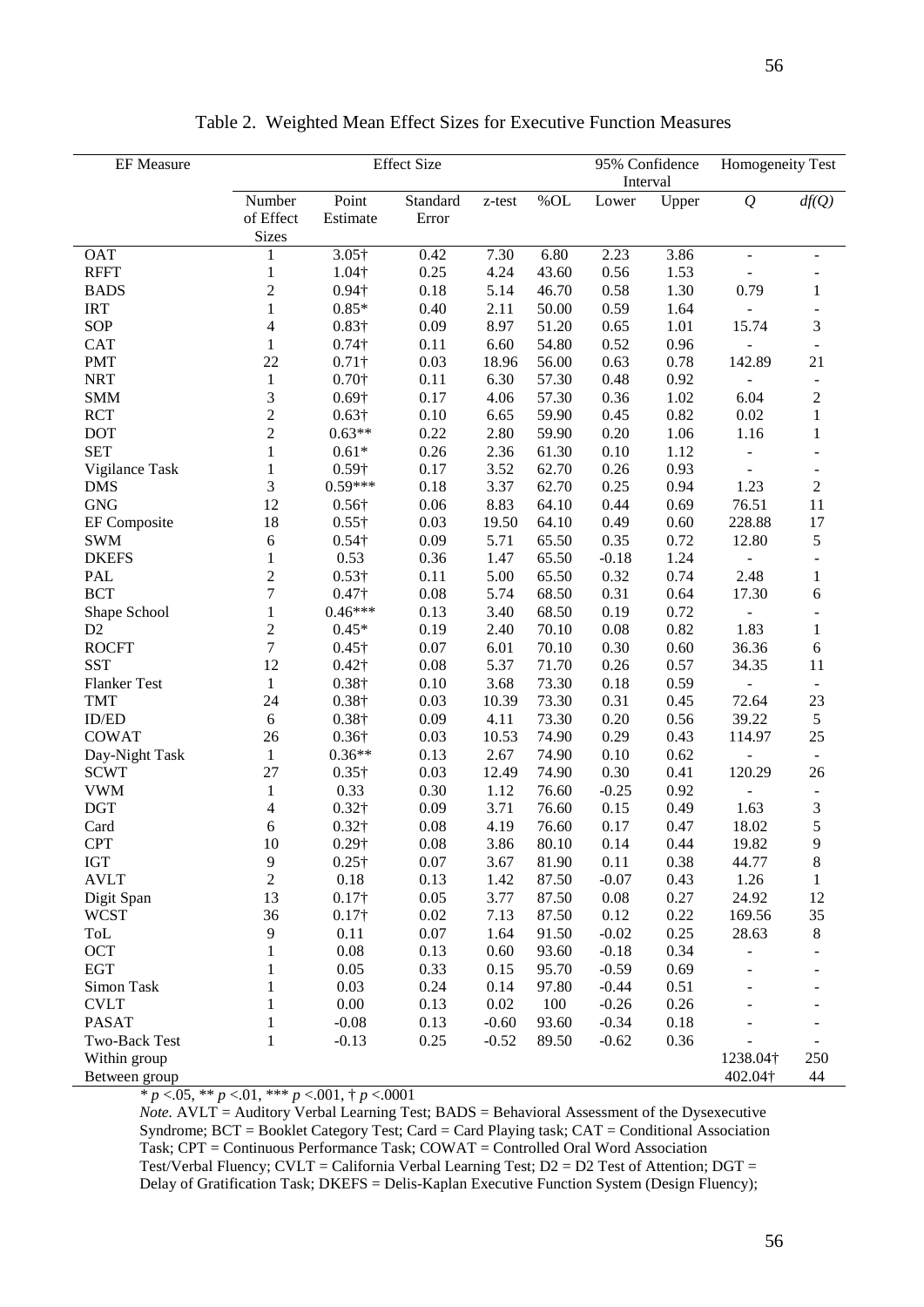DMS = Delayed Matching to Sample task; DOT = Door Opening Task; EGT = Executive Golf Task; GNG = Go/No-Go task; ID/ED = Intradimensional/Extradimensional Shift test; IGT = Iowa Gambling Task; IRT = Inhibitory Reach Task; NRT = Number Randomization Task; OAT = Object Alternation Task; OCT = Object Classification Task for Children; PAL = Paired Associates Learning task; PASAT = Paced Auditory Serial Addition Test; PMT = Porteus Maze Task; RCT = Risky Choice Task; RFFT = Ruff Figural Fluency Test; ROCFT = Rey-Osterreith Complex Figure Test; SCWT = Stroop Color-Word Test; SET = Six Elements Task; SOP = Self-Ordered Pointing task; SMM = Sequential Matching to Memory Task; SST = Stop Signal Task; SWM = Spatial Working Memory task; TMT = Trail Making Test Part B;  $Tol = Tower$  of London;  $VWM = Verbal Working Memory$ ;  $WCST = Wisconsin$ Card Sort Test.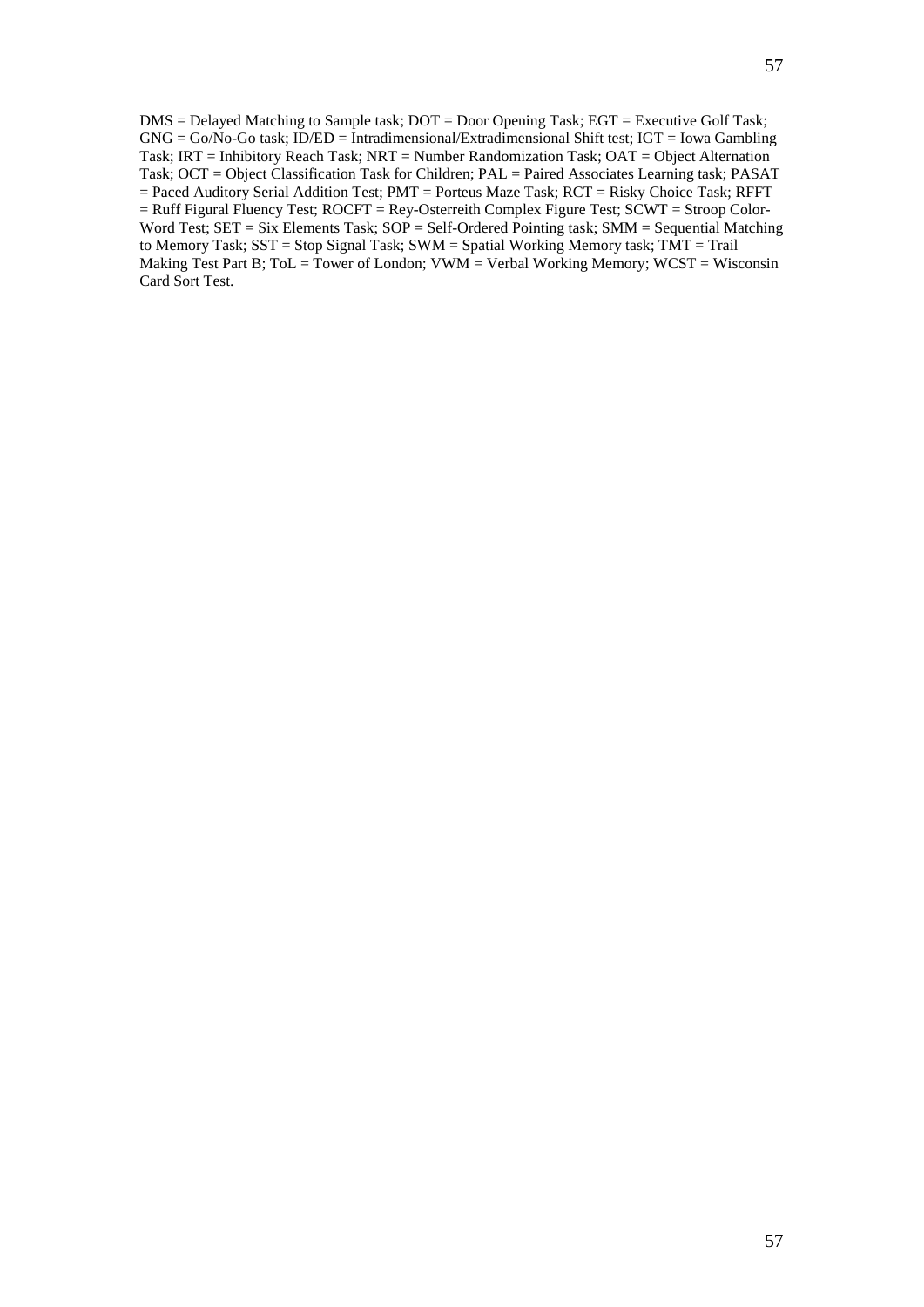|               |              |           |                                      | 95% Confidence Interval |        |  |  |  |  |  |
|---------------|--------------|-----------|--------------------------------------|-------------------------|--------|--|--|--|--|--|
| Variable      | B            | <b>SE</b> | Z                                    | Lower                   | Upper  |  |  |  |  |  |
|               |              |           |                                      |                         |        |  |  |  |  |  |
| Constant      | .20          | .12       | 1.71                                 | $-.03$                  | .43    |  |  |  |  |  |
| Correctional  | $.41\dagger$ | .10       | 4.13                                 | .22                     | .61    |  |  |  |  |  |
| recruitment   |              |           |                                      |                         |        |  |  |  |  |  |
| Antisocial    | $-44***$     | .12       | $-3.67$                              | $-.67$                  | $-.20$ |  |  |  |  |  |
| Contrast      |              |           |                                      |                         |        |  |  |  |  |  |
| Comorbid      | $.30*$       | .14       | 2.13                                 | .02                     | .58    |  |  |  |  |  |
| <b>ADHD</b>   |              |           |                                      |                         |        |  |  |  |  |  |
| Age           | .01          | .00.      | 1.23                                 | $-.00$                  | .02    |  |  |  |  |  |
| Proportion of | .04          | .13       | 0.28                                 | $-.22$                  | .29    |  |  |  |  |  |
| females       |              |           |                                      |                         |        |  |  |  |  |  |
|               |              |           | $R^2$<br>$= 0.10$                    |                         |        |  |  |  |  |  |
|               |              |           | $Q_{Model}$ = 25.35†, $df = 5$       |                         |        |  |  |  |  |  |
|               |              |           | $Q_{Residual}$ = 222.32†, $df = 116$ |                         |        |  |  |  |  |  |
|               |              |           |                                      |                         |        |  |  |  |  |  |

Table 3. Meta-Analytic Regression Random Effects Model Results for Moderator Variables

*\* p* <.05, \*\* *p* <.01, \*\*\* *p* <.001, † *p* <.0001